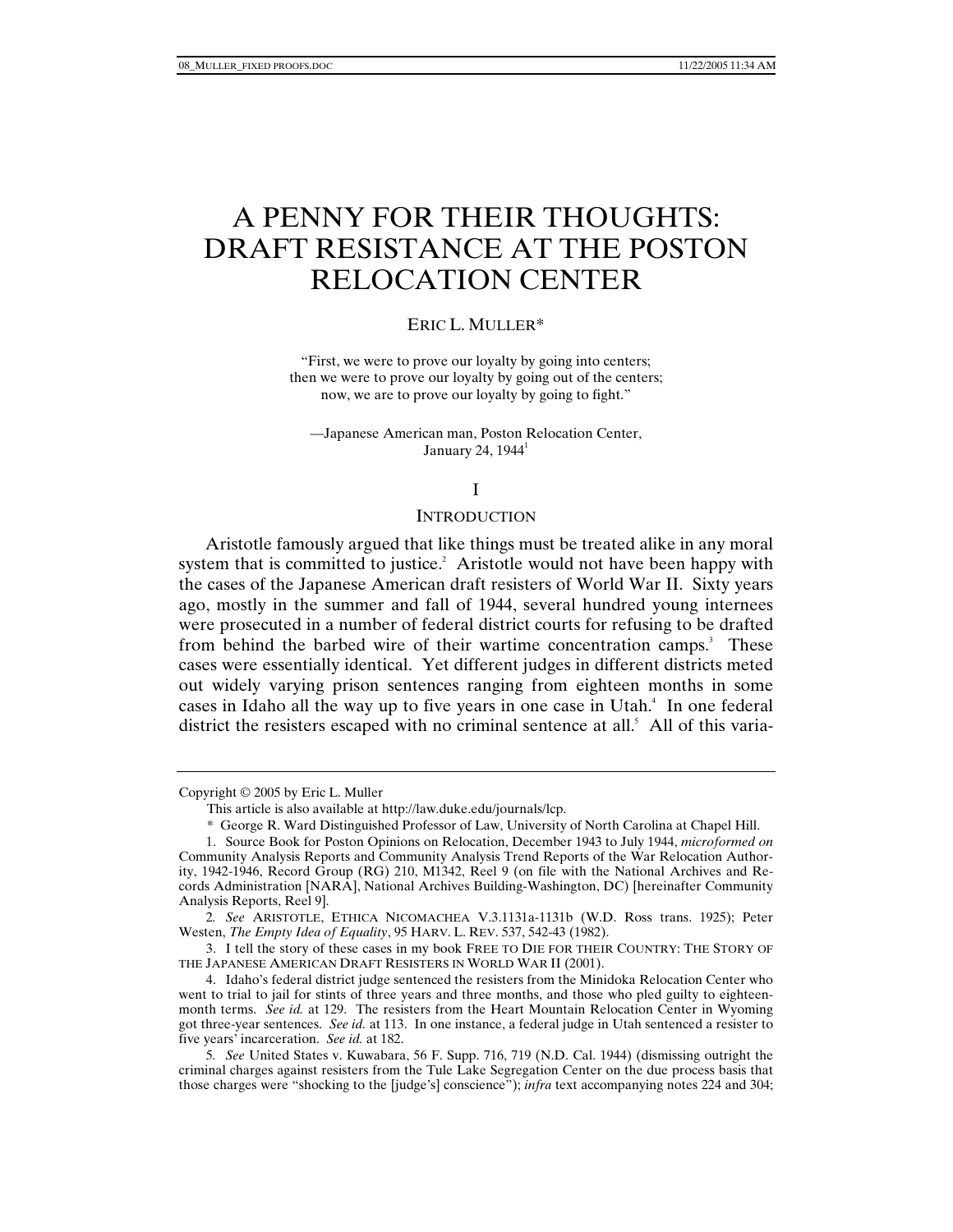tion in outcomes led Frank Emi, one of the leaders of the draft resistance movement at Wyoming's Heart Mountain Relocation Center, to wax Aristotelian in his assessment of American criminal justice: "What in the hell is the matter with this justice system? It doesn't make sense. The charge[s are] the same, identical . . ."<sup>6</sup>

Emi and Aristotle would have found especially little merit in the outcomes of the draft resistance cases from the Poston Relocation Center near Parker, Arizona.<sup>7</sup> There, a single federal judge, David Ling, imposed three different sentences on the same cohort of resisters at different moments in the same case. When the first group of ten resisters pled guilty in his court in March of 1944, he sentenced them to three years in jail. $\delta$  When three additional resisters came before him for trial in April of 1945, he sentenced them to one year in jail.<sup>9</sup> And in October of 1946, when the cases of around ninety-five additional resisters came before him, he imposed a fine of one cent on each of them.<sup>10</sup> This was not a case of three different judges seeing identical cases three different ways, which would seem objectionable enough: this was a case of *one* judge seeing identical cases three different ways at three different times.

Or perhaps it is worse than that for Judge Ling. He not only saw identical cases three different ways at three different times, but he also saw those cases in two different ways at the *same* time. Consider carefully the action Judge Ling ultimately took: he convicted the Poston resisters of the crime of willfully failing to report for induction into the army—a felony punishable by up to five years' imprisonment<sup>11</sup>—yet the only punishment he saw fit to impose was a token fine of one cent. This was a criminal judgment at war with itself: the sol-

10*. See, e.g.*, United States v. Miyamura, Judgment and Commitment Order (D. Ariz. Oct. 7, 1946) (on file with NARA-Pacific Region, *supra* note 8, at Criminal Case No. 7128-7199, Box 183, C-7132).

MULLER, *supra* note 3, at 131-45; Eric L. Muller, *Constitutional Conscience*, 83 B.U. L. REV. 1017, 1017-27 (2003) [hereinafter Muller, *Constitutional Conscience*].

 <sup>6.</sup> Interview by Alan Koch with Frank Seishi Emi (Mar. 11, 1993 & Feb. 20, 1994), *in* JAPANESE AMERICAN WORLD WAR II EVACUATION ORAL HISTORY PROJECT: PART IV: RESISTERS 387 (Arthur Hansen ed., 1995).

 <sup>7.</sup> The camp's official title was the "Colorado River War Relocation Center," but it was popularly known as the "Poston Relocation Center" in honor of Charles Poston, a nineteenth-century Arizona<br>pioneer and territorial official. See PAUL BAILEY, CITY IN THE SUN: THE JAPANESE See PAUL BAILEY, CITY IN THE SUN: THE JAPANESE CONCENTRATION CAMP AT POSTON, ARIZONA 63, 79-80 (1971).

<sup>8</sup>*. See* United States v. Ikemiya et al., (D. Ariz. 1944) (on file with NARA-Pacific Region, Laguna Niguel, CA), District Courts of the United States for District of Arizona, RG 21, Phoenix Division, Box 182, C-6782 – C6790) [subsequent citations to NARA-Pacific Region documents cross reference this citation and provide series, box, and case number only]; United States v. Nakasaki (D. Ariz. 1944) (on file with NARA-Pacific Region, *supra* note 8, at Box 182, C-6818).

<sup>9</sup>*. See infra* notes 224-25 and accompanying text. This is a slight simplification, for narrative ease, of what Judge Ling actually did in April of 1945. Of the ninety-seven cases he had before him, Judge Ling entered guilty verdicts on stipulated facts in the cases of three representative defendants, who then took appeals of their convictions to the Court of Appeals for the Ninth Circuit. The other ninetyfour defendants agreed to await the outcome of those appeals and to have Judge Ling handle their cases consistently with the Ninth Circuit's ultimate judgment in the three test cases. *See infra* notes 254-84 and accompanying text.

<sup>11</sup>*. See* 50 U.S.C.S. App. § 311 (1942) (current version at 50 U.S.C.S. App. § 462 (2000)).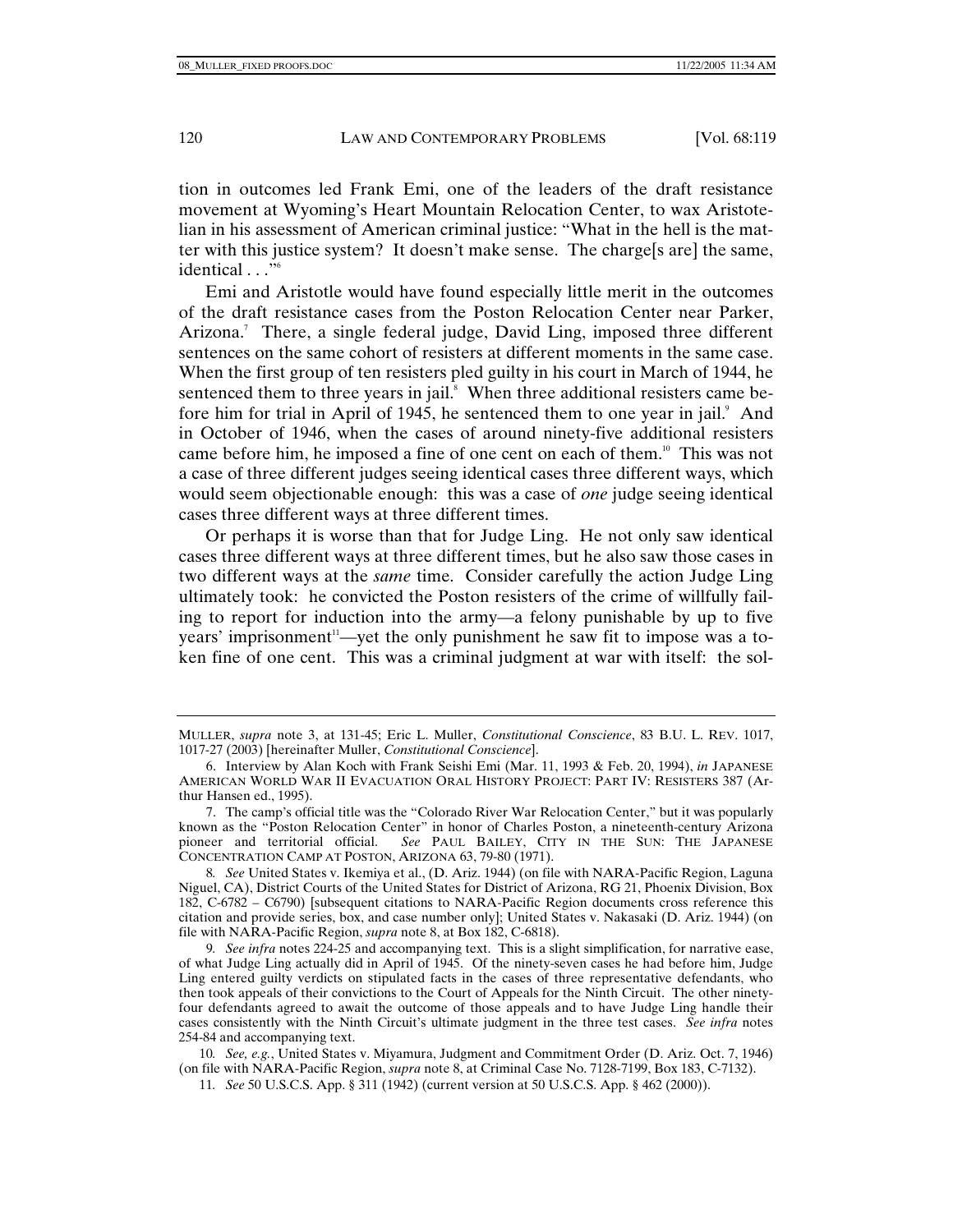emn condemnation of a felony conviction coupled with a fine so absurdly low as to imply that the resisters deserved no condemnation.

It is easy to criticize Judge Ling's constantly shifting and internally conflicting resolutions of the cases of the Poston draft resisters.<sup>12</sup> But in this article I would like to defend Judge Ling's resolution of these cases, particularly the perplexing one on which he finally settled. Resistance to the draft at Poston was a remarkably diverse and ambiguous phenomenon. Poston's was the largest draft resistance of any of the camps: one hundred and seven young men refused either induction or a preinduction physical.<sup>13</sup> As one might expect, the historical evidence reveals that these young men at Poston resisted the draft for more than just one reason. Some had reasons that struck many as noble. Many others had reasons that some saw as selfish or cowardly. Resistance at Poston was really a muddle of mixed motives. A criminal conviction and a one-penny fine captured the ambiguity of the Poston resistance about as well as any legal judgment could do.

But Judge Ling's judgment captured a good deal more than the variety of motives for resisting the draft. However diverse and ambiguous the resisters' reasons may have been, they all had a common source: the cruel dilemma of being forced to respond to an order to emerge from behind barbed wire to fight for somebody else's freedom. Although many of the Poston resisters may have been legally wrong in their resolution of that dilemma, the government was legally and morally wrong to have created it in the first place. The complexity and seeming contradiction in Judge Ling's judgment are therefore not deficits; they reflect the various complexities and contradictions in the situation that the judge confronted in sentencing the Poston resisters.

This article will tell the story of the Nisei<sup>14</sup> draft resisters of the Poston Relocation Center and the varying punishments they received from Judge Ling. Part II briefly summarizes the history of the military's treatment of the Nisei between the Pearl Harbor attack of Dec. 7, 1941 and January of 1944, when the military announced the reinstatement of the draft. Part III focuses specifically on Poston, detailing the resistance that greeted the effort to recruit volunteers; Part IV details Poston's resistance to compulsory military service. In Part V, the article recounts the story of the criminal prosecution of the Poston resisters and the various punishments they received. Finally, Part VI defends Judge Ling's varying sentences as accurate reflections of the many ambiguities and conflicts that marked the phenomenon of Nisei draft resistance during World War II.

 <sup>12.</sup> Especially vulnerable to criticism is Judge Ling's decision to leave in place the three-year sentences in the ten initial cases that had come before him in March 1944 when, in October of 1946, he imposed the one-cent fine on the cases of ninety-seven others.

 <sup>13.</sup> The case files of the Poston resisters are interspersed between docket number C-6782 and docket number C-6913 in the Records of the District Courts of the United States for the District of Arizona, NARA-Pacific Region, *supra* note 8, at Box 182.

 <sup>14.</sup> Nisei are second-generation Japanese Americans born in the United States. MINORU KIYOTA, BEYOND LOYALTY: THE STORY OF A KIBEI ix (1997).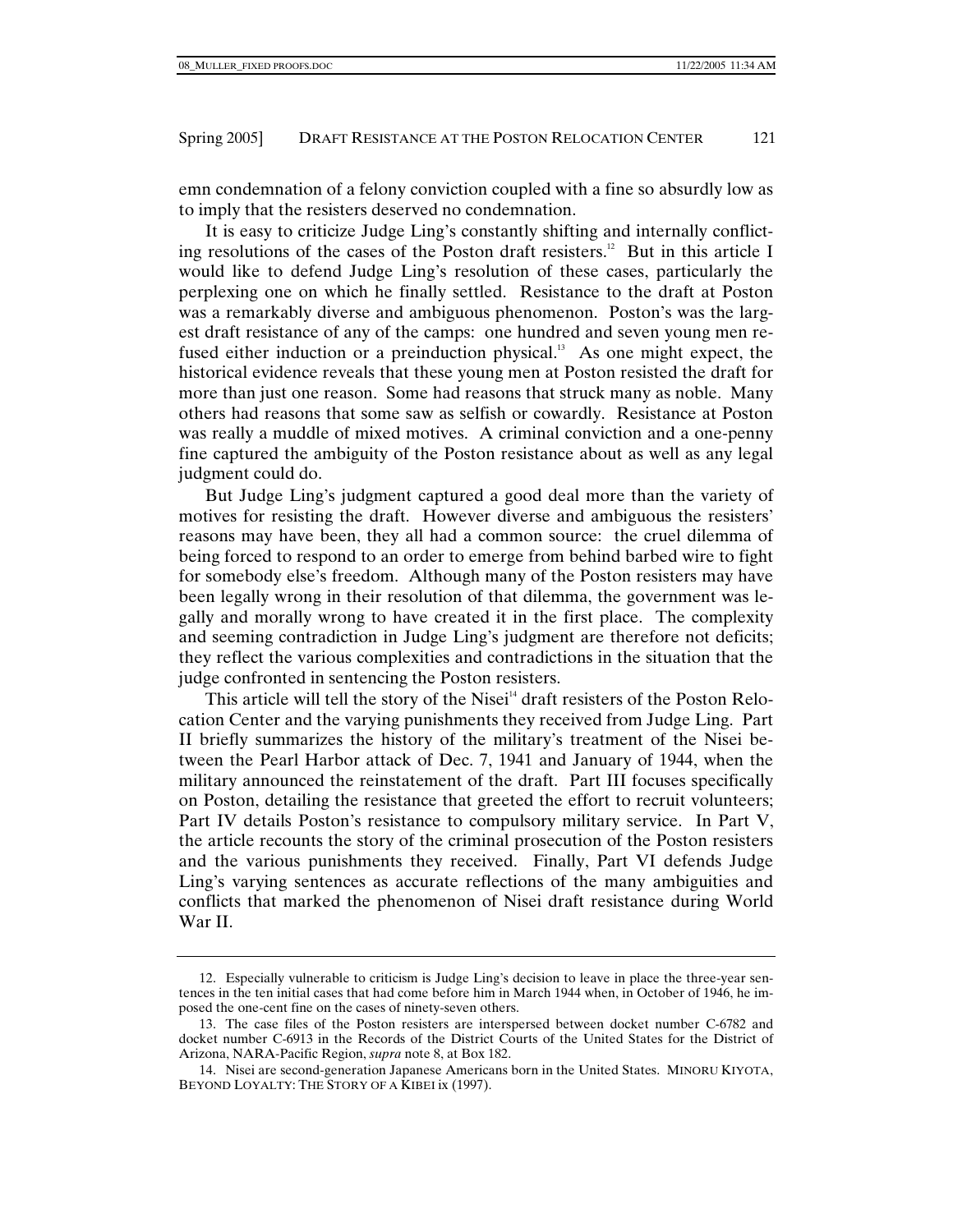## II

## JAPANESE AMERICANS AND MILITARY SERVICE, 1942-1944

Almost five thousand Nisei were serving in the United States Army in early December of 1941,<sup>15</sup> and many thousands of others who had reached the age of eighteen were classified "I-A" and eligible for induction into the army under the Selective Training and Service Act of 1940.<sup>16</sup> All of that changed when the Japanese attacked Pearl Harbor on December 7. Almost immediately, the Nisei in the military were either discharged or shifted to potato-peeling duty.<sup>17</sup> Even more insultingly, on January 5, 1942, the Selective Service System reclassified all American citizens of Japanese ancestry into class IV-C, the category reserved for "aliens not acceptable to the armed forces."<sup>18</sup>

The Nisei's military status remained the same for over a year while they and their parents were evicted from their homes along the coast and warehoused in assembly and relocation centers. But some in the Japanese American community wanted the obligation of military service restored to the Nisei so that they could prove their American loyalty with their blood.<sup>19</sup> The most vocal advocates of Nisei military service were the top officials of the Japanese American Citizens League ("JACL"), which was at the time (and still is) the most prominent national organization of American citizens of Japanese ancestry. At an emergency meeting in Salt Lake City just before Thanksgiving in 1942, while more than 110,000 Japanese Americans sat behind barbed wire, JACL delegates unanimously called for the government to reinstitute the draft for Japanese Americans.<sup>20</sup>

The JACL received support from several key federal officials who also wished to see the draft reinstated for the Nisei. One was Dillon Myer, the head of the War Relocation Authority ("WRA"), who was eager to secure approval of a broad plan to allow the residents of the ten Japanese internment camps to relocate to points in the interior and believed that a showing of bravery by Japanese American troops would aid in that effort.<sup>21</sup> Another was John J. McCloy, Secretary of War Henry Stimson's top assistant, who also thought that military service would be key to what he termed the "rehabilitation" of Japanese Americans.<sup>22</sup> However, the JACL, Myer, and McCloy did not succeed right away in their primary goal of reinstituting the draft for the Nisei. The most they were able to secure, in the spring of 1943, was the recruitment of Nisei volunteers to join a segregated army unit that would be called the  $442<sup>nd</sup>$ 

22*. Id.* at 43-44.

<sup>15</sup>*. See* MULLER, *supra* note 3, at 41-42.

 <sup>16.</sup> For a description of the classification system under the Selective Training and Service Act of 1940, see Fletcher v. United States, 129 F.2d 262, 263 (5th Cir. 1942).

<sup>17</sup>*. See* MULLER, *supra* note 3, at 41-42.

<sup>18</sup>*. See id.* at 41.

<sup>19</sup>*. See id.* at 42-43.

<sup>20</sup>*. See id.* at 42.

<sup>21</sup>*. See* MULLER, *supra* note 3, at 44-45.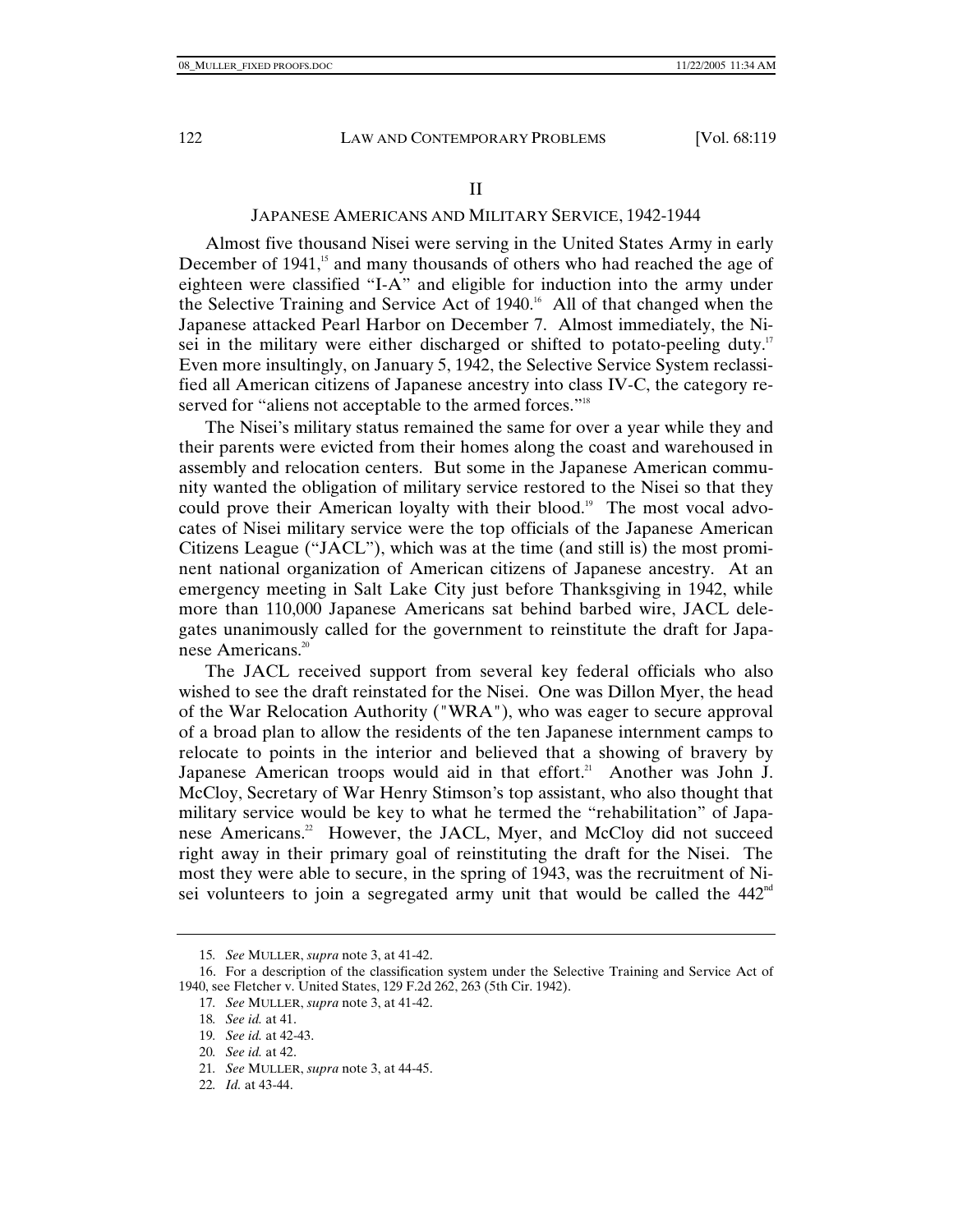Regimental Combat Team.<sup>23</sup> Far fewer Nisei volunteered from the camps in the spring of 1943 than the JACL predicted, $44$  but an enthusiastic response from young men in Hawaii guaranteed enough manpower to launch the Nisei unit.<sup>25</sup> Its impressive performance in training during the summer of 1943 and in European combat in the fall and early winter led the government finally to reopen the draft to the Nisei on January 20, 1944.<sup>26</sup>

#### III

# RESISTANCE TO MILITARY SERVICE AT POSTON BEFORE THE REINSTATEMENT OF THE DRAFT

Reinstatement of the draft for young Japanese Americans in January of 1944 may have been the realization of a dream for the JACL, but for some young men in the camps and their families, it was a nightmare. Between January of 1944 and mid-1945, when the camps closed, just over three hundred Nisei from nine of the ten WRA camps<sup>27</sup> chose to defy military orders to report for induction or for the physical examination that preceded induction. Of these three hundred resisters, fully *one-third* were from Poston. The disproportionate disobedience at Poston was a product both of the camp's general receptivity to resistance and of its own unique history of conflict specifically about military service.

<sup>23</sup>*. Id.* at 46-49. The Navy never accepted Japanese Americans during World War II. *See id.* at 47; ROGER DANIELS, CONCENTRATION CAMPS U.S.A.: JAPANESE AMERICANS AND WORLD WAR II, at 147 (1971).

<sup>24</sup>*. See* MULLER, *supra* note 3, at 49.

<sup>25</sup>*. See* COMM'N ON WARTIME RELOCATION AND INTERNMENT OF CIVILIANS, PERSONAL JUSTICE DENIED: REPORT OF THE COMMISSION ON WARTIME RELOCATION AND INTERNMENT OF CIVILIANS 197 (The Civil Liberties Public Education Fund, 1997) (1982) [hereinafter PERSONAL JUSTICE DENIED]; MULLER, *supra* note 3, at 58, 60.

<sup>26</sup>*. See* MULLER, *supra* note 3, at 60-64; DILLON S. MYER, UPROOTED AMERICANS: THE JAPANESE AMERICANS AND THE WAR RELOCATION AUTHORITY DURING WORLD WAR II 152 (1971).

 <sup>27.</sup> The other nine centers were Manzanar and Tule Lake in California, Minidoka in Idaho, Heart Mountain in Wyoming, Gila River in Arizona, Topaz in Utah, Amache in Colorado, and Jerome and Rohwer in Arkansas. Heart Mountain had eighty-five resisters. MULLER, *supra* note 3, at 92. Minidoka and Amache each had between thirty and forty. *See id.* at 74; United States v. Akutsu et al., (D. of Idaho May 3, 1944) (on file with NARA-Pacific Northwest Region, Seattle, WA), District Courts of the United States for the District of Idaho, RG 21, Criminal Case No. 1911-51, Boxes 89-91, Nos. 2973- 3027 *passim*; United States v. Takamoto et al., (D. Colo. June 30, 1944) (on file with NARA-Rocky Mountain Region, Denver, CO, District Courts of the United States for District of Colorado, RG 21, Criminal Case No. 1912-1960, Boxes 295-98, Nos. 10347-10360 *passim*, 10446-10464, 10506, 10608). Tule Lake produced twenty-seven. *See* MULLER, *supra* note 3, at 131. Topaz, Gila River, and the Arkansas camps had much smaller numbers of resisters. I have found no record of any draft resister from Manzanar. *See generally* Frank H. Wu, *Difficult Decisions During Wartime: A Letter from a Non-Alien in an Internment Camp to a Friend Back Home*, 54 CASE W. RES. L. REV. 1301, 1306 (2004) (explaining the dilemma of a fictional Nisei internee at Manzanar deciding between refusing or complying with the draft).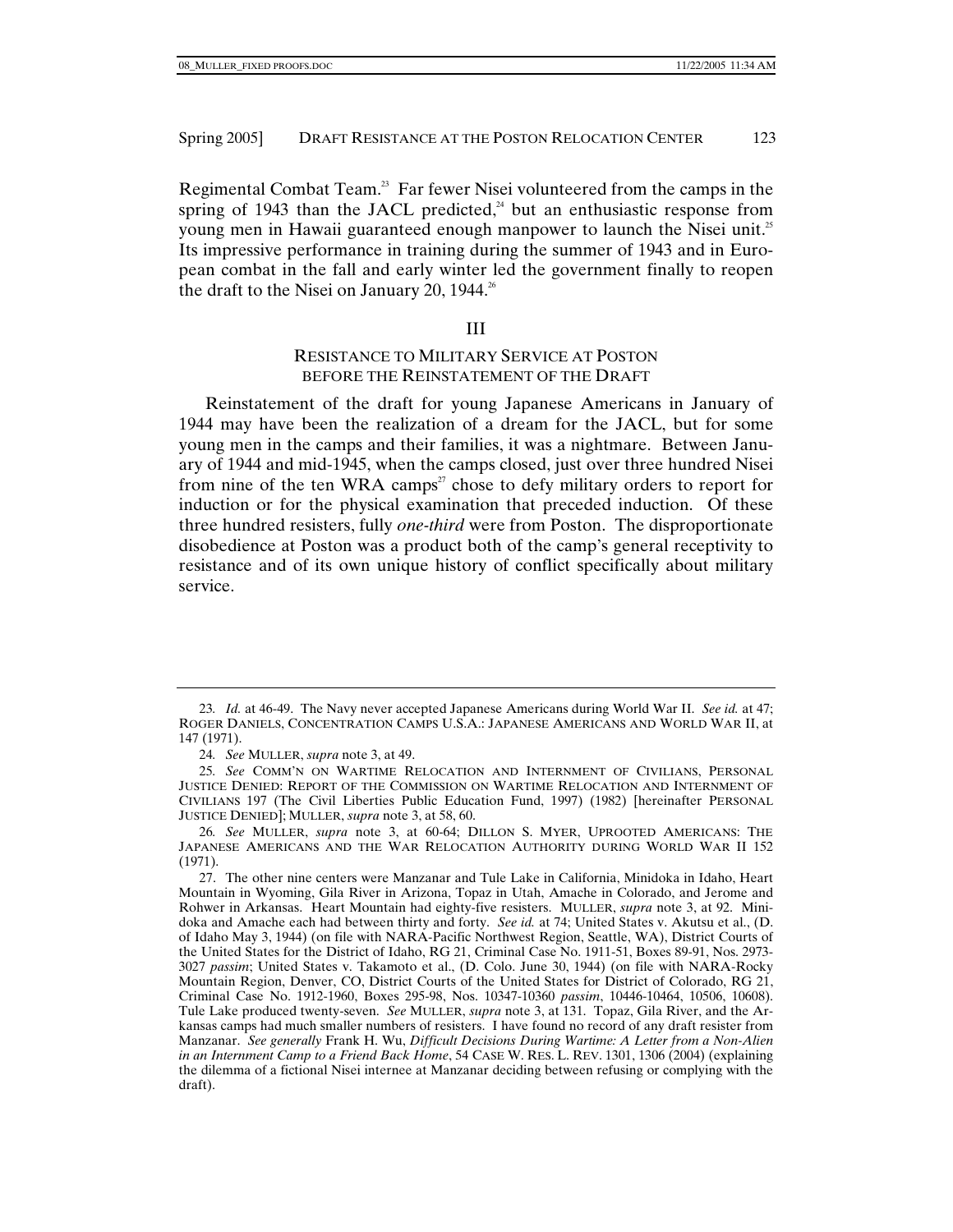## A. Poston's Predisposition to Resistance

That Poston was home to the largest number of draft resisters should come as no surprise. Poston was, after all, the largest camp.<sup>28</sup> When its population topped off at 17,814 in September of 1942, it was not only the largest WRA camp but the third largest city in the state of Arizona.<sup>29</sup> As a percentage of total camp population, only the eighty-five resisters from Heart Mountain in Wyoming exceeded the Poston resisters, and they did so just barely.<sup>30</sup>

But resistance at Poston was a product of more than just numbers. Other less tangible features of the camp created an atmosphere generally conducive to discontent and disobedience. One, of course, was its climate. While each of the ten WRA camps suffered excesses of climate in one form or another—extreme cold at Heart Mountain in Wyoming and buggy humidity in swampy Arkansas—Poston surely must have been among the most intensely uncomfortable. Summertime temperatures in the desert of southwestern Arizona averaged around 107 degrees<sup>31</sup> and ranged as high as  $125$ ,<sup>32</sup> and the nights never really cooled off. Scorching winds kicked up dust storms of legendary proportions.<sup>33</sup> A young man in the summer of 1944, hot-headed and irritable after two years of government mistreatment, was not likely to be cooled or soothed by Poston's weather.

Another factor priming Poston for resistance was the circumstances of its founding. Poston was one of the first camps to open. It received its first inhabitants on May 8, 1942, and was home to more than  $7,000$  Issei<sup>34</sup> and Nisei by month's end.<sup>35</sup> Tule Lake opened at around the same time;<sup>36</sup> only Manzanar opened earlier.<sup>37</sup> The rest of the camps did not open until mid- to late summer,

37*. See id.* at 162-63.

 <sup>28.</sup> Poston consisted of three sub-units, each located about three miles apart on a north-south axis. *See* Lane Ryo Hirabayashi, *Introduction: Why Read Nishimoto?*, *in* RICHARD S. NISHIMOTO, INSIDE AN AMERICAN CONCENTRATION CAMP, at xxxiii (Lane Ryo Hirabayashi ed., 1995). Unit I was designed to accommodate around 10,000 residents; each of Units II and III was designed for half that number. *See* PERSONAL JUSTICE DENIED, *supra* note 25, at 157.

<sup>29</sup>*. See* JEFFREY F. BURTON ET AL., CONFINEMENT AND ETHNICITY: AN OVERVIEW OF WORLD WAR II JAPANESE AMERICAN RELOCATION SITES 216 (2002).

 <sup>30.</sup> Heart Mountain had 85 resisters out of an average 1944 population of 9,572, or 8.9 resisters per thousand camp residents; Poston had 107 resisters out of an average 1944 population of 12,923, or 8.3 resisters per thousand camp residents. *See* WAR RELOCATION AUTHORITY, THE EVACUATED PEOPLE: A QUANTITATIVE DESCRIPTION 21 (1946); *supra* notes 8-10, 27-28 and accompanying text.

<sup>31</sup>*. See* Nat'l Climatic Data Center, *Normal Daily Maximum Temperatures, Deg F*, *available at*  http://lwf.ncdc.noaa.gov/oa/climate/online/ccd/maxtemp.html (last visited October 19, 2004) (on file with Law & Contemporary Problems) (showing average maximum temperature readings in various Arizona cities from 1971-2000).

<sup>32</sup>*. See* Hirabayashi, *supra* note 28, at xxxiii.

<sup>33</sup>*. See id.*; *see also* The First Duststorm I Encountered in Poston (Apr. 1, 1943), *microformed on* Junior Red Cross Album, RG 210, M1342, Reel 11 (on file with NARA, National Archives Building-Washington, DC).

 <sup>34.</sup> Issei, or immigrants from Japan, is a combination of the Japanese words for "one" and "generation." DANIELS, *supra* note 23, at 5-6.

<sup>35</sup>*. See* BURTON ET AL., *supra* note 29, at 216.

<sup>36</sup>*. See id.* at 282.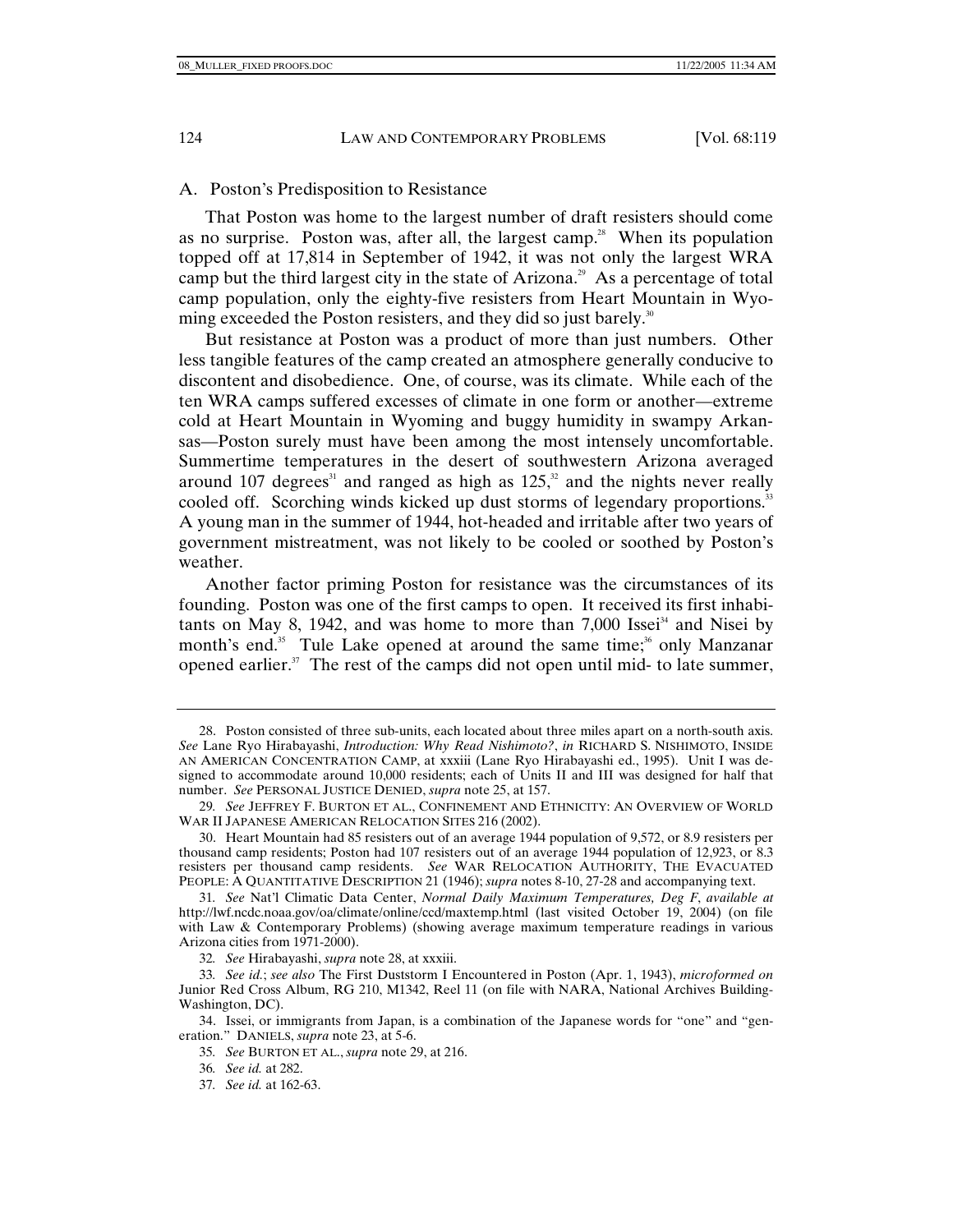or even early fall. This early opening date had a significant—and destabilizing—impact on the adjustment and experience of Poston's residents.<sup>38</sup> They arrived at a time when the WRA had not yet settled upon any clear policies about the length of their confinement, the availability of employment, or the possibility of their relocation further east. All was uncertain. Residents of the lateroccupied camps, by contrast, arrived to conditions of greater certainty, when better-defined WRA policies gave new residents "a more definite understanding of the limitations and possibilities"<sup>39</sup> of life in camp. Moreover, residents at the later-occupied camps all emerged from a harrowing summer packed into chaotic and sometimes squalid assembly centers along the West Coast; $40^{\circ}$  to them, the inland relocation centers were an improvement. Most of Poston's residents, by contrast, never went to an assembly center; they were evicted from their homes and sent directly to Poston.<sup>41</sup> The camp was therefore all they knew, and to their eyes there was a good deal more about which to be dissatisfied.<sup>42</sup> Thus, it is no accident that when protests and violence rocked the camps in the fall of 1942, they struck at Poston, Manzanar, and Tule Lake—the camps that opened early.

## B. The Antecedents of Draft Resistance at Poston

Poston was the camp where tensions reached the boiling point first. While this first controversy was not about military service, it did interrupt the government's earliest quiet efforts to recruit internees into the army. The event, known as the Poston "strike" or "incident," took place in mid-November of 1942 at a time of great anger and frustration over substandard camp conditions and a simultaneous breakdown in relations between the camp's administrators and the internees' elected council, and between that elected council and the rank and file of the internee community.<sup>43</sup> A group of internees armed with a length of pipe broke into the apartment of Kay Nishimura, an internee whom many viewed as a corrupt government informant, and beat him savagely.<sup>44</sup> Camp officials immediately arrested two Kibei<sup>45</sup> men, one of whom, George Fujii, was "a popular and civic-minded young man who had been active in community affairs."46 Soon, hundreds and even thousands of internees gathered in protest outside the camp's jail, led mostly by Issei men who, because they were

<sup>38</sup>*. See* EDWARD H. SPICER ET AL., IMPOUNDED PEOPLE: JAPANESE AMERICANS IN THE RELOCATION CENTERS 63-64 (1969).

<sup>39</sup>*. See id.* at 65.

 <sup>40.</sup> For a fuller description of the assembly centers, see PERSONAL JUSTICE DENIED, *supra* note 25, at 135-48.

<sup>41</sup>*. See* Hirabayashi, *supra* note 28, at xxxv.

<sup>42</sup>*. See* SPICER ET AL., *supra* note 38, at 64.

<sup>43</sup>*. See* Extracts from a Report on the Poston Disturbance 1, *microformed on* Community Analysis Reports, Reel 9, *supra* note 1.

<sup>44</sup>*. See* BAILEY, *supra* note 7, at 119-21.

 <sup>45.</sup> A Kibei was an American citizen of Japanese ancestry who had been educated in Japan. *See* KIYOTA, *supra* note 14, at ix.

 <sup>46.</sup> SPICER ET AL., *supra* note 38, at 132.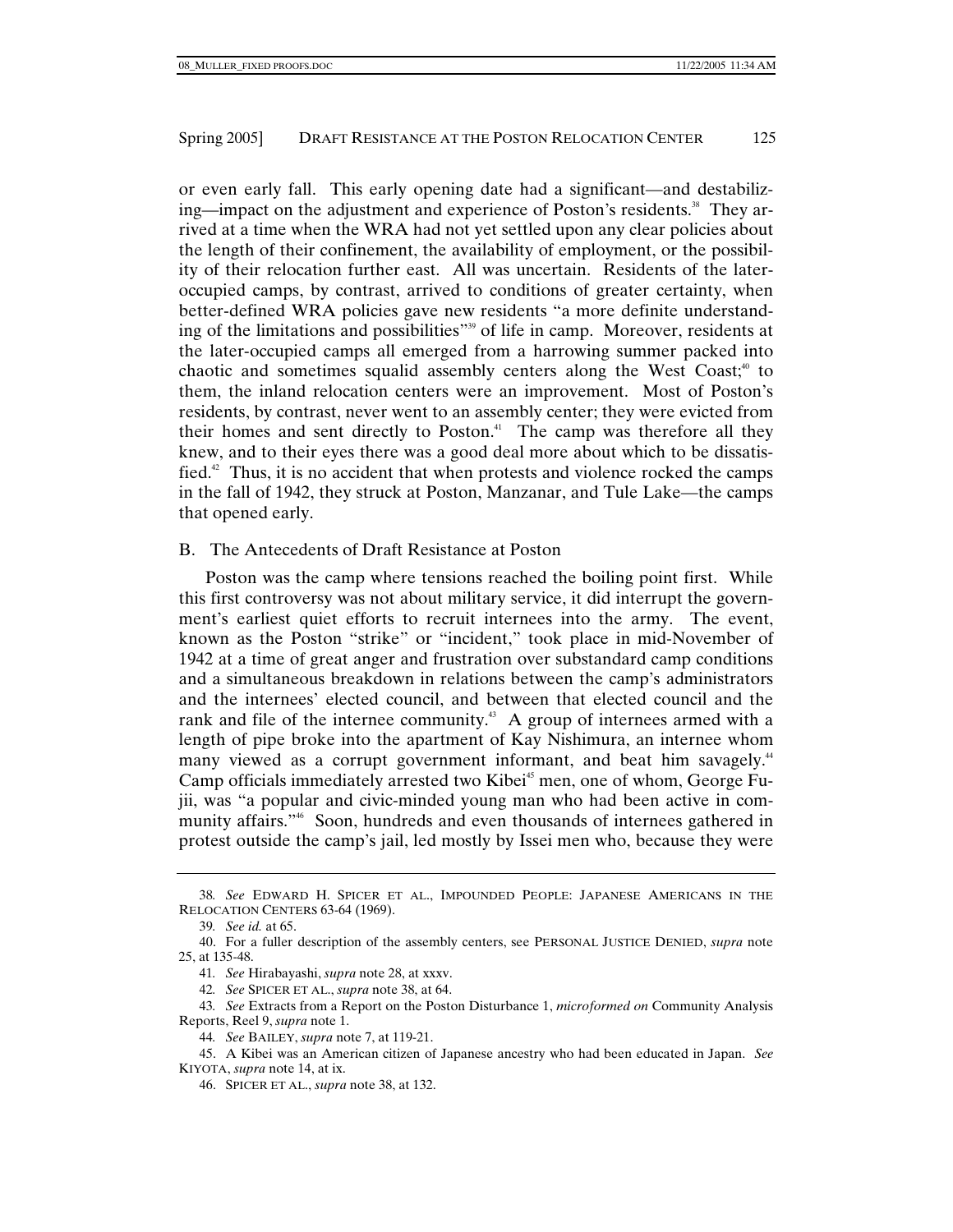aliens, had until then been barred from involvement in the camp's political life.<sup>47</sup> Camp administrators released Fujii because they had no evidence against him, but they continued to hold the other alleged assailant.<sup>48</sup> And so the protests continued, turning into a general strike. Political power ebbed from the ineffectual Nisei-dominated community council and flowed to emboldened Issei leaders. Eventually the camp's administrators negotiated a settlement of the uprising, under which the alleged assailant who was still detained would be released and tried under the camp's internal disciplinary system. The incident transformed the internal dynamics at Poston and ushered in an era of Issei political ascendancy that continued until the camp's closing.<sup>49</sup>

The incident also brought an incipient military recruiting effort to a halt. After kicking most Japanese Americans out of the army in the wake of Pearl Harbor, the military quickly learned that very few non-Japanese Americans could read, write, or speak Japanese, and that this was a major hindrance in a war with Japan.<sup>50</sup> By November of 1942, the military had decided to make an appeal to the incarcerated Nisei and Kibei to leave camp for the Military Intelligence Service Language School at Camp Savage in Minnesota. As it happened, three Japanese American sergeants from Camp Savage arrived to recruit volunteers on November 17, 1942,<sup>51</sup> the day before one thousand began protesting outside Poston's jail.<sup>52</sup> A recruitment meeting that evening drew a crowd of about 350, mostly Issei and Kibei, but it quickly became clear that most were there to heckle and harass the army recruiters rather than to consider military service. $53$  Most of the questions came from the Kibei, and most were at least mildly antagonistic.<sup>54</sup> When one of the army sergeants tried to make the case that the time was right for Japanese Americans to show their patriotism by volunteering into the service, an Issei in the audience shouted "Yose, yose, bakayaro!," which roughly translates as "stop your chattering, you god damn fool!"<sup>55</sup> Initially, some forty Kibei and Nisei expressed a desire to enlist.<sup>56</sup> But when they learned that they would be sent to the front, half of them dropped

<sup>47</sup>*. Id*. at 132-34.

 <sup>48.</sup> Extracts from a Report on the Poston Disturbance 1-2, *microformed on* Community Analysis Reports, Reel 9, *supra* note 1.

<sup>49</sup>*. See* SPICER ET AL., *supra* note 38, at 134-35.

<sup>50</sup>*. See* Nat'l Japanese Am. Historical Soc'y, *The Military Intelligence Service (MIS) 1941-1952*, *at* http://www.njahs.org/research/mis.html (last visited Nov. 15, 2004) (on file with Law & Contemporary Problems).

<sup>51</sup>*. See* Tamie Tsuchiyama, Notes on Selective Service Registration 1 (Nov. 17, 1942), *microformed on* Japanese American Evacuation and Resettlement Records, 1930-1974 (JVAC), BANC MSS 67/14 c, Japanese-American Evacuation and Resettlement Study ("JERS"), Reel 239 (unpublished manuscript, on file with the Univ. of Cal.-Berkeley, Bancroft Library) [subsequent citations to JERS documents cross reference this citation and provide reel and frame information where available].

<sup>52</sup>*. See* Extracts from a Report on the Poston Disturbance 2, *microformed on* Community Analysis Reports, Reel 9, *supra* note 1.

<sup>53</sup>*. See* Tsuchiyama, *supra* note 51, at 1-3.

<sup>54</sup>*. Id.* at 1-2.

<sup>55</sup>*. Id.* at 2.

<sup>56</sup>*. Id.* at 3.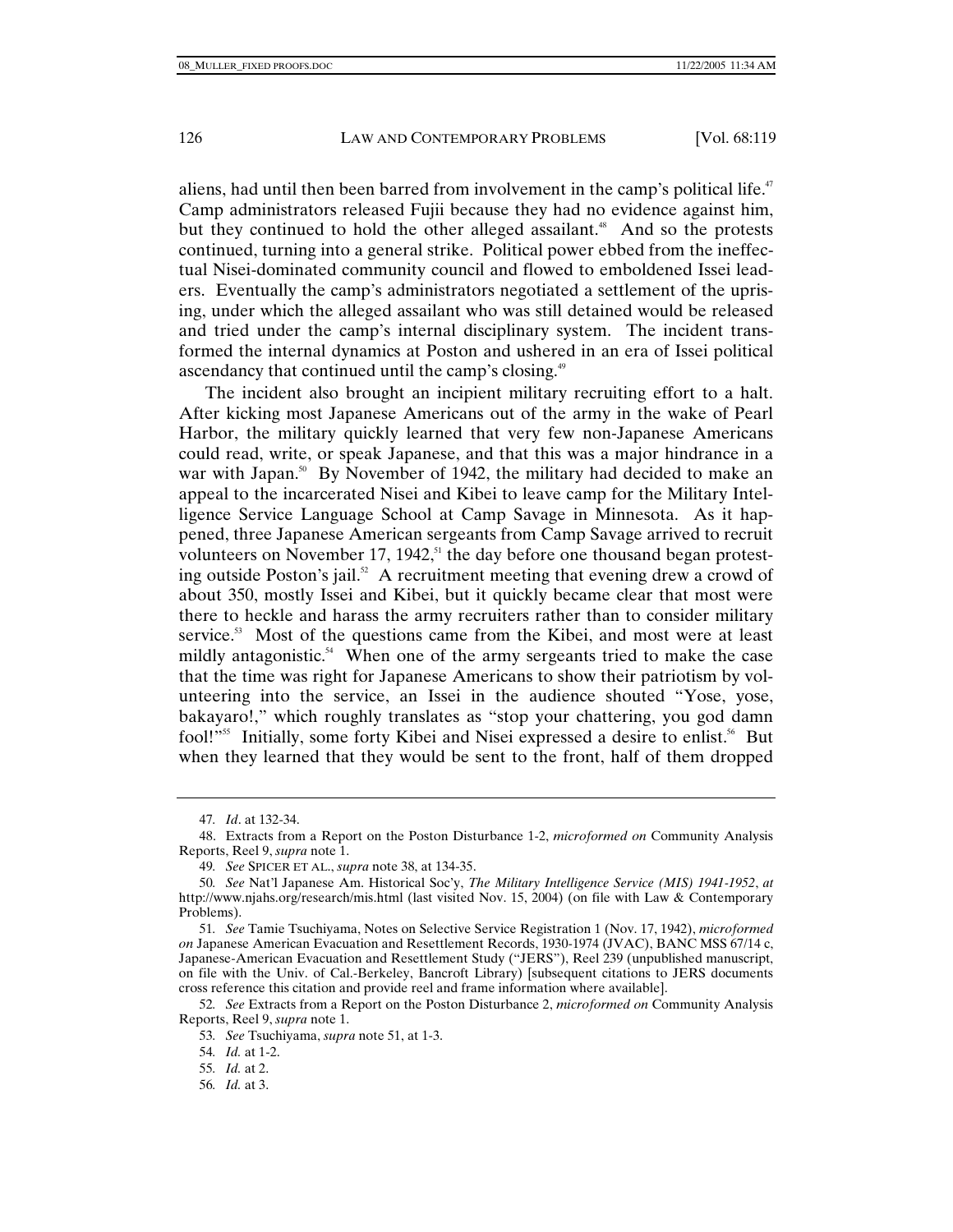out.57 The protests that broke out the next day further intimidated the potential volunteers, leading more than half of the remaining recruits to change their minds. In the end, only seven young men left Poston for Camp Savage as a result of that recruiting effort.<sup>58</sup>

No sooner had the Poston strike ended than internees began to learn of the unanimous vote by delegates to the JACL's emergency conference in Salt Lake City to seek the restoration of the draft for the Nisei in the camps. Several of the delegates, including the JACL's national president, Saboru Kido, were from Poston and had purported to represent its residents at the conference.<sup>59</sup> Their vote took the issue of Nisei military service from the fringes of the resistance at Poston and thrust it front and center. On December 11, a group of men in Poston's Unit II pressured Saboru Kido into signing a letter declaring that the JACL delegates had been speaking only for themselves in Salt Lake City, not for the residents of Poston, and that the JACL's resolution in favor of military service "d[id] not apply to [the] people of Poston, Arizona."<sup>60</sup> The next day they pressed further, forcing him to sign a statement that directly contradicted JACL policy:

We will be willing to join the resolution of the JACL [seeking the draft] providing the U.S. government will recognize all of our constitutional and civil rights as American citizens by granting privileges to citizens and alien parents to return to their original places prior to evacuation, and that the U.S. government will reimburse us on losses incurred because of evacuation.<sup>6</sup>

A few weeks later, this second statement formed the basis of a strongly-worded petition to the President of the United States demanding restoration of civil rights that sixty-three Poston internees signed and sent off to Washington, DC. $62$ Even this public statement did not stem the anger that some at Poston were feeling about military service. On January 31, 1943, just three days after the army announced its plans to begin recruiting volunteers out of the camps into a segregated battalion,<sup>63</sup> eight men ambushed Saboru Kido in his barrack and clubbed him so viciously that he spent three weeks in the hospital.<sup>64</sup>

Pressure over military service at Poston continued to mount in February of 1943. This was when a military recruitment team came to camp to "register" all of the camp's men of draft age—that is, to obtain answers from them to ques-

64*. See* MULLER, *supra* note 3, at 44; Matthew T. Estes & Donald H. Estes, *Hot Enough to Melt Iron: The San Diego Nikkei Experience 1942-1946*, http://www.jahssd.org/cgi-bin/page2.cgi?donarticle2 (last visited October 21, 2004) (on file with Law & Contemporary Problems).

<sup>57</sup>*. Id.*

<sup>58</sup>*. Id.*

<sup>59</sup>*. See* MULLER, *supra* note 3, at 44; Tsuchiyama, *supra* note 51, at 3.

 <sup>60.</sup> Tsuchiyama, *supra* note 51, at 3-4.

<sup>61</sup>*. Id*. at 4. This statement contradicted JACL policy because it made military service conditional on the restoration of rights.

 <sup>62.</sup> Poston Internees to the President of the United States, 6 January 1943 (on file with NARA, National Archives at College Park, College Park, MD, JA INDUCTION, Feb. 1, 1943-Dec. 31, 1943, Record Group 107, Entry 183, Box 48, AWS 342.18).

<sup>63</sup>*. See supra* text accompanying note 23.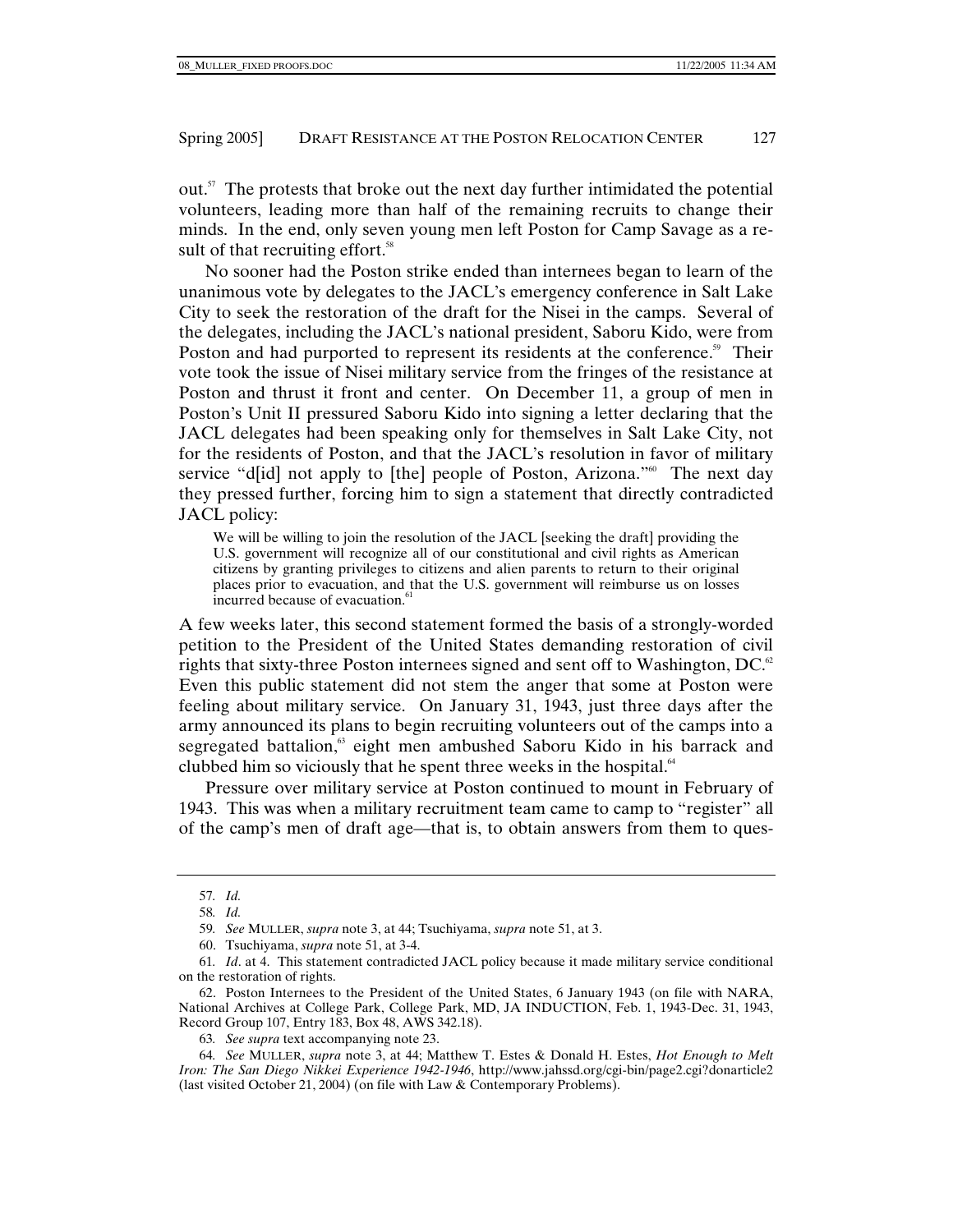tions about their loyalty to the United States—and to persuade them to volunteer into the army.<sup>65</sup> The registration team hoped to meet Poston's designated quota of between four hundred fifty and five hundred volunteers<sup>66</sup> out of an eligible population of about 3,300 Nisei.<sup>67</sup> Registration teams were at all ten of the WRA camps simultaneously, and at many of the camps their efforts triggered open resistance and protest that caused the process to drag on for days and even weeks longer than the army had anticipated.<sup>68</sup> At Poston, the process went quickly and smoothly—at least on the surface.<sup>69</sup> Beneath the surface, however, conflict bubbled.

The main conflict was intergenerational.<sup>70</sup> Many Issei—probably a majority—did not want their sons to volunteer. They had a number of reasons. Some of them did not want their sons taking up arms against the country in which they still held citizenship and to which they felt loyal.<sup>71</sup> Some felt that the government had so mistreated them, and had left them so vulnerable in camp, that they could not imagine losing the support of a son.<sup>72</sup>

Among the Nisei, views were mixed. A limited number—far fewer than the army had hoped—did volunteer. Their reasons were varied. Some volunteers saw military service in just the way the government and the JACL were presenting it to them—as an opportunity to prove the loyalty of Japanese Americans.<sup>73</sup> Some thought that a veteran's benefit in a civil service job would be the only way for a Japanese American to get fair treatment in the post-war job market.<sup>74</sup> Some, especially those with a medical or dental background, wanted the good pay and considerable professional experience that the army would provide.<sup>75</sup> Some wanted the financial security that the army offered.<sup>76</sup> Some simply

71*. See, e.g.,* Untitled Manuscript 3 (Mar. 1943), (unpublished manuscript, on file with the Division of Rare and Manuscript Collections, Cornell Univ. Library, Japanese-American Relocation Center Records, #3830, Box 11) ("The people in the block severely criticized the mothers of the two volunteers for allowing their boys to go 'and fight against their own people.'").

72*. See* Sentiments—Volunteering for the Army 1 (Mar. 5, 1943), (unpublished manuscript, on file with the Division of Rare and Manuscript Collections, Cornell Univ. Library, Japanese-American Relocation Center Records, #3830, Box 11).

 73. Letter, "Dave," Volunteer, U.S. Army, to Iwao Ishino 1 (Feb. 23, 1943), (unpublished manuscript, on file with the Division of Rare and Manuscript Collections, Cornell Univ. Library, Japanese-American Relocation Center Records, #3830, Box 11).

<sup>65</sup>*. See* MULLER, *supra* note 3, at 49-58.

 <sup>66.</sup> Tsuchiyama, *supra* note 51, at 16.

<sup>67</sup>*. See id.* at 25.

<sup>68</sup>*. See* MULLER, *supra* note 3, at 49-58; SPICER ET AL., *supra* note 38, at 142-56.

<sup>69</sup>*. See* MULLER, *supra* note 3, at 52.

<sup>70</sup>*. See, e.g.*, A Volunteer Speaks (Mar. 9, 1943) (unpublished manuscript, on file with the Division of Rare and Manuscript Collections, Cornell Univ. Library, Japanese-American Relocation Center Records, #3830, Box 11) (recording the struggles of an eighteen-year-old Japanese American with his parents when he told them that he volunteered for the army).

<sup>74</sup>*. See, e.g.*, Tsuchiyama, *supra* note 51, at 21.

<sup>75</sup>*. See, e.g.*, *id.*

<sup>76</sup>*. See, e.g.*, *id.*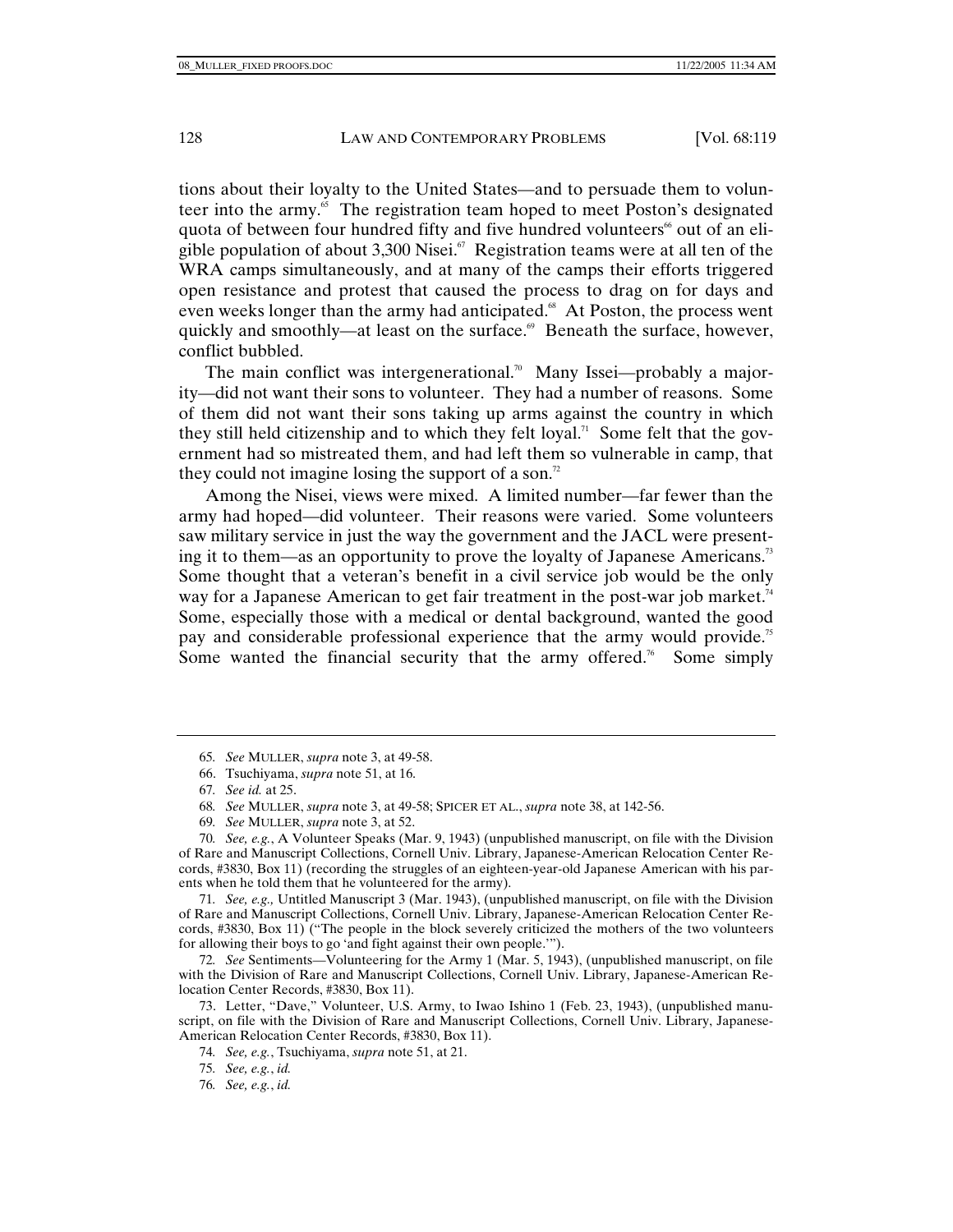wanted a quick ticket out of camp, to escape boredom<sup> $\pi$ </sup> or to leave an unhappy relationship.78 Many of those who did wish to volunteer, however, met intense disapproval from their parents. A rumor circulated in camp that several volunteers had clashed so intensely with their parents that the young men had nervous breakdowns and needed to be briefly hospitalized.79

Most Nisei, however, did not volunteer. Many showed up at the recruitment teams' question-and-answer sessions to ask difficult and even hostile questions that emphasized the mistreatment and discrimination they were enduring.<sup>80</sup> Some wished to avoid a clash with their parents and decided simply to stay in camp and wait for an eventual draft.<sup>81</sup> Some resented that the army would accept the Nisei only in a racially segregated battalion. $82$ 

In the end, the recruitment effort at Poston did less good and more harm than its government planners could have imagined. Only 228 young men volunteered—half the number that the army had anticipated. $83$  The relations between Issei and Nisei, already strained, grew even more complicated. And the mood in camp, although calm, grew more depressed. "All the young fellows who have been so carefree and happy," a volunteer wrote to a friend outside camp late in February, "are ... walking around with long, sad, and serious faces."<sup>34</sup>

Spirits were undoubtedly buoyed, at least a bit, in May of 1943, when the camp held a large send-off assembly for its couple of hundred volunteers.<sup>85</sup> Camp administrators and internee leaders delivered patriotic speeches, and a

 <sup>77.</sup> This view about military service was expressed by a Nisei contemplating the draft in mid-July of 1944: "Although I don't especially see any reason to fight for the United States, I'd choose the army to another camp because I don't think that I can stand another couple of years in jail or a camp." Selective Service (July 19, 1944), *microformed on* Community Analysis Reports and Community Analysis Trend Reports of the War Relocation Authority, 1942-1946, RG210, M1342, Reel 10 (unpublished manuscript, on file with NARA-Washington, DC) [hereinafter Community Analysis Reports, Reel 10].

<sup>78</sup>*. See, e.g.*, Tsuchiyama, *supra* note 51, at 21.

 <sup>79.</sup> Tsuchiyama, *supra* note 51, at 10; Untitled Manuscript 4 (Mar. 1943) (unpublished manuscript, on file with the Division of Rare and Manuscript Collections, Cornell Univ. Library, Japanese-American Relocation Center Records, #3830, Box 11).

<sup>80</sup>*. See* Friday, Feb. 15, 1943 – 201 Mess Hall, 7:30 p.m., *supra* note 51, at Reel 239, Frames 323-29; Norris E. James, Transcript of Questions and Answers Asked Lieut. John Bolton, U.S. Army Team, at Mess Hall No. 310, Poston III (Feb. 9, 1943), *supra* note 51, at Reel 234, Frames 24-28; Meeting for Registration of Roku I (Feb. 10, 1943), (unpublished manuscript, on file with the Division of Rare and Manuscript Collections, Cornell Univ. Library, Japanese-American Relocation Center Records, #3830, Box 11); Tsuchiyama, *supra* note 51, at 14-16.

 <sup>81.</sup> MULLER, *supra* note 3, at 53; *cf.* A Volunteer Speaks, *supra* note 70, at 2 ("I figured that I don't want to stay in this camp and since I will be drafted anyway, I might as well go now.").

<sup>82</sup>*. See* Letter from Soldier at Camp Robinson to a youth in camp (Mar. 6, 1943) (unpublished manuscript, on file with the Division of Rare and Manuscript Collections, Cornell Univ. Library, Japanese-American Relocation Center Records, #3830, Box 11) ("Of course I don't like the idea of putting us all together like the Negroes").

 <sup>83.</sup> ROGER DANIELS, ASIAN AMERICA: CHINESE AND JAPANESE IN THE UNITED STATES SINCE 1850, at 252 (1988); *cf*. Tsuchiyama, *supra* note 51, at 25 (reporting 191 volunteers).

 <sup>84.</sup> Letter from "Dave" to Iwao Ishino, *supra* note 73, at 2.

<sup>85</sup>*. See* Volunteers Leaving for Induction (May 5, 1943) (unpublished manuscript, on file with the Division of Rare and Manuscript Collections, Cornell Univ. Library, Japanese-American Relocation Center Records, Collection #3830, Box 11.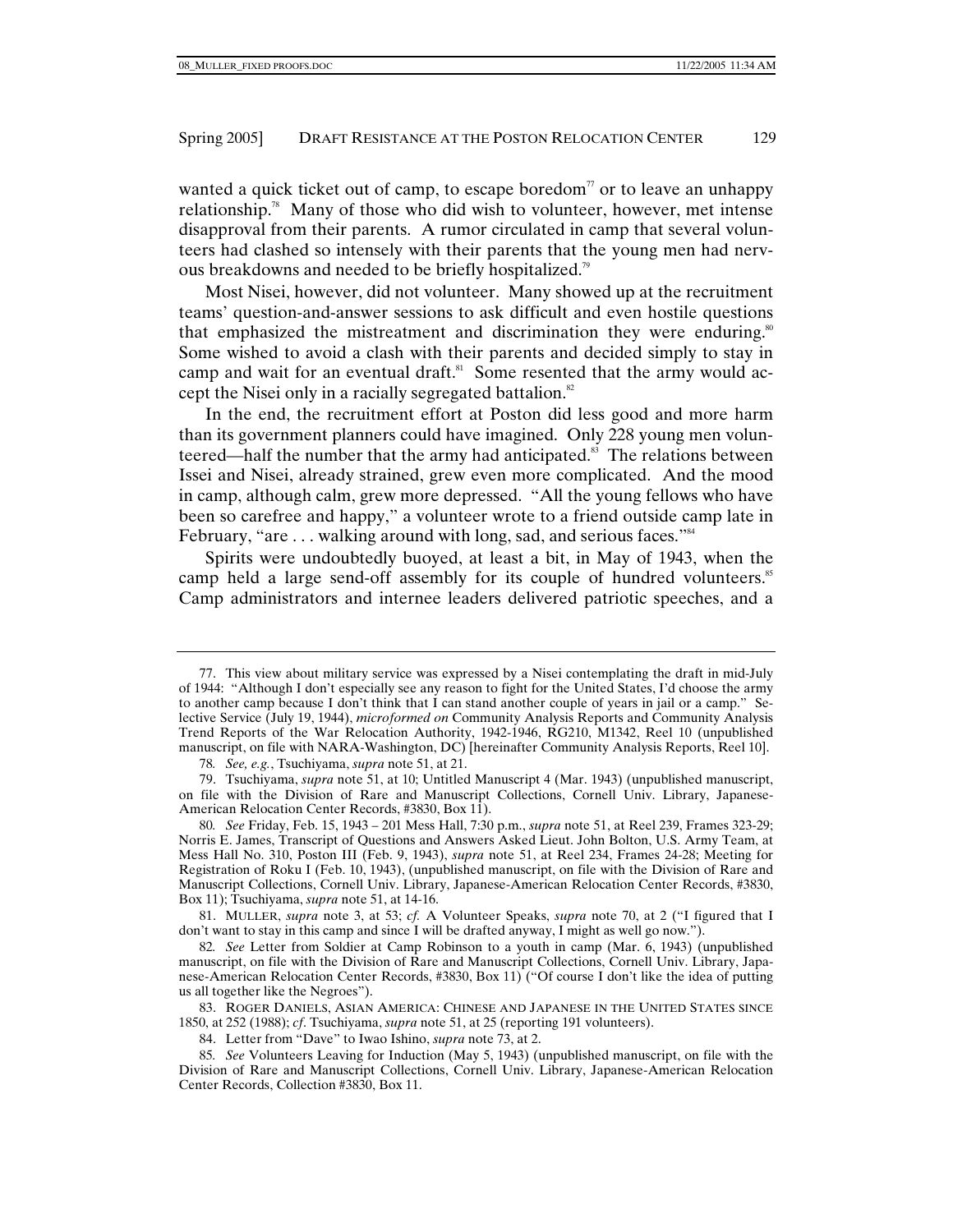musical segment included singers, dancers, and mouth-organ players.<sup>86</sup> The volunteers were trained at Camp Shelby, Mississippi, alongside volunteers from the  $100<sup>th</sup>$  Infantry Battalion from Hawaii, and in August of 1943 the soldiers left for North Africa as the  $442<sup>nd</sup>$  Regimental Combat Team.<sup>87</sup> They saw their first combat late in September in Italy, and took very heavy casualties, word of which naturally reached and saddened the internee community they had left behind at Poston.<sup>88</sup> But the bravery and accomplishments of the men of the  $442<sup>nd</sup>$  in the fall of 1942 also helped persuade army officials that the time was ripe for reinstating the draft.<sup>89</sup>

#### IV

#### REACTION AND RESISTANCE TO THE DRAFT AT POSTON

A. Reactions to the Draft

The War Department announced its new policy of drafting the Nisei out of the camps on January 20, 1944.<sup>90</sup> The Nisei would be removed from the IV-C category that had so offended them, "reclassified by their Selective Service boards on the same basis as other citizens, and called for induction if physically qualified and not deferred."<sup>91</sup> The news was announced by radio $92$  and newspaper<sup>93</sup> at Poston, but took a few days to sink in.<sup>94</sup> Camp administrators thought the initial reaction was largely favorable. However, Project Attorney Theodore H. Haas, an astute observer of relations between the internees and the camp's administration, suspected that what camp administrators were seeing was not the whole truth. In a January 29 report to WRA headquarters in Washington, DC, Haas noted that "in contradiction to their expressions to most [camp officials]," some of the camp's residents "felt that in view of the treatment of the Japanese Americans it was not right to induct them."95

It is not at all surprising that Poston's internees might be cynical about the fairness of the draft and of the ways in which it would be enforced. The Arizona courts, for example, had a poor record with internees from Poston. Just

92*. See* Diary of Richard S. Nishimoto, Entry of Jan. 21, 1944, at 1, *supra* note 51, at Reel 236, Frame 109 [hereinafter Nishimoto Diary].

93*. See War Department Announces Drafting of Nisei*, POSTON CHRON., Jan. 22, 1944, at 1.

94*. See* Nishimoto Diary, Entry of Jan. 21, 1944, at 1, *supra* note 51, at Reel 236, Frame 109.

<sup>86</sup>*. See id.*

 <sup>87.</sup> MULLER, *supra* note 3, at 58, 60.

<sup>88</sup>*. See id.* at 60, 62-63.

<sup>89</sup>*. See id.* at 60; MYER, *supra* note 26, at 152.

 <sup>90.</sup> MULLER, *supra* note 3, at 64.

 <sup>91.</sup> War Department Bureau of Public Relations Press Branch, Selective Service to Be Reinstated for Americans of Japanese Descent (Jan. 19, 1944) (on file with NARA, National Archives at College Park, College Park, MD, "JA INDUCTION, Feb. 1, 1943-Dec. 31, 1943, RG" 107, Entry 183, Box 48 ASW 342.18).

 <sup>95.</sup> Letter from Theodore H. Haas, Project Attorney, Colorado River War Relocation Center, to Philip M. Glick, Solicitor, War Relocation Authority 3 (Jan. 29, 1944), *supra* note 51, at Reel 196, Frame 24.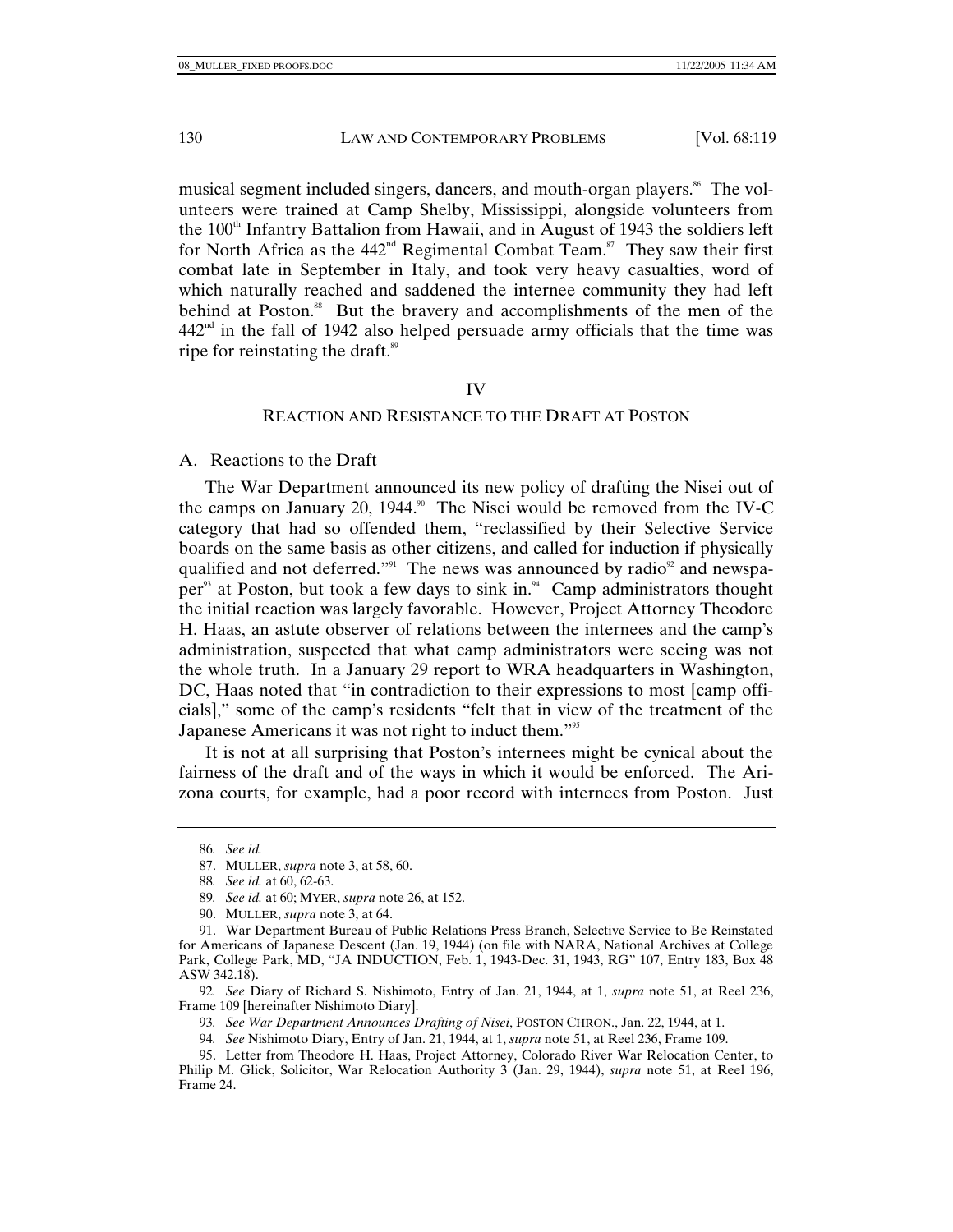three days before the draft was reinstated, a Nisei pled guilty in the Phoenix courtroom of Judge David Ling, Arizona's lone federal district judge, to the charge of possessing liquor in Indian territory.<sup>96</sup> Judge Ling sentenced the man to a year in federal prison for this offense, while a non-internee convicted of the offense of selling liquor to an Indian received a sentence of five months. $97$  This and other disparities in sentences meted out to internees led a lawyer from the Poston Project Attorney's Office to complain of the "general vague belief" prevailing in both the federal and state courts "that Japanese in a relocation center are either disloyal, suspected of disloyalty, or are potentially dangerous to the war efforts" of the United States.<sup>98</sup>

On the specific question of the draft itself, the legal system and camp administrators were sometimes manipulative. In mid-February of 1944, as opposition to the draft at Poston gathered steam, a twenty-year-old Nisei was arrested for selling a few gallons of government gasoline out of the gas tank of a car in which he had been sent to the nearby town of Parker to do errands.<sup>99</sup> When the Project Attorney went to Phoenix to post bail for the young man, the U.S. Attorney prosecuting the case offered a deal: he told the lawyer that "he would not be interested in pressing th[e] case if the defendant was interested in going into the Army."100 Poston's community analyst came up with an even sneakier way of enticing young men in camp into going along with the draft. In early July of 1944, as larger and larger numbers of young men refused to show up for induction, the Community Analyst David French argued to the Project Director that the Nisei should be lured into the service with alcohol:

The Nisei inductees—American soldiers. The M.P.'s—American soldiers. The M.P.'s have beer on the other side of the Highway. The inductees cannot drink beer on this side of the Highway. They should be treated alike. Therefore, beer for the Nisei inductees. Right? $101$ 

There is no evidence that the Project Director accepted French's suggestion.

By the same token, it is also not surprising that the camp's white administrators did not see the whole truth of the internees' reactions to the reinstatement of the draft. Those studying the Poston community noted the tendency of most to be "very much on guard" in talking about the draft even with other internees, to avoid "unpredictable misinterpretation."102 With administrators, people were

<sup>96</sup>*. See* Letter from Thomas Masuda, Acting Project Attorney, Colorado River War Relocation Center, to Philip M. Glick, Solicitor, War Relocation Authority 1 (Jan. 22, 1944), *supra* note 51, at Reel 196, Frame 21. This criminal offense is currently codified at 18 U.S.C. § 1154 (2000).

<sup>97</sup>*. See* Letter from Thomas Masuda to Philip M. Glick, at 1, *supra* note 51, at Reel 196, Frame 21*.*

<sup>98</sup>*. Id.* For more on the treatment of Nisei defendants in federal district courts in Wyoming and Idaho, see MULLER, *supra* note 3, at 100-30.

<sup>99</sup>*. See* Letter from Theodore H. Haas, Project Attorney, Colorado River War Relocation Center, to Philip M. Glick, Solicitor, War Relocation Authority 3 (Feb. 17, 1944), *supra* note 51, at Reel 196.

<sup>100</sup>*. Id.*

 <sup>101.</sup> Nishimoto Diary, Entry of July 3, 1944, at 3, *supra* note 51, at Reel 237, Frame 126.

 <sup>102.</sup> Draft: Issei 35 College Graduate (Jan. 26, 1944), *microformed on* Community Analysis Reports, Reel 10, *supra* note 77.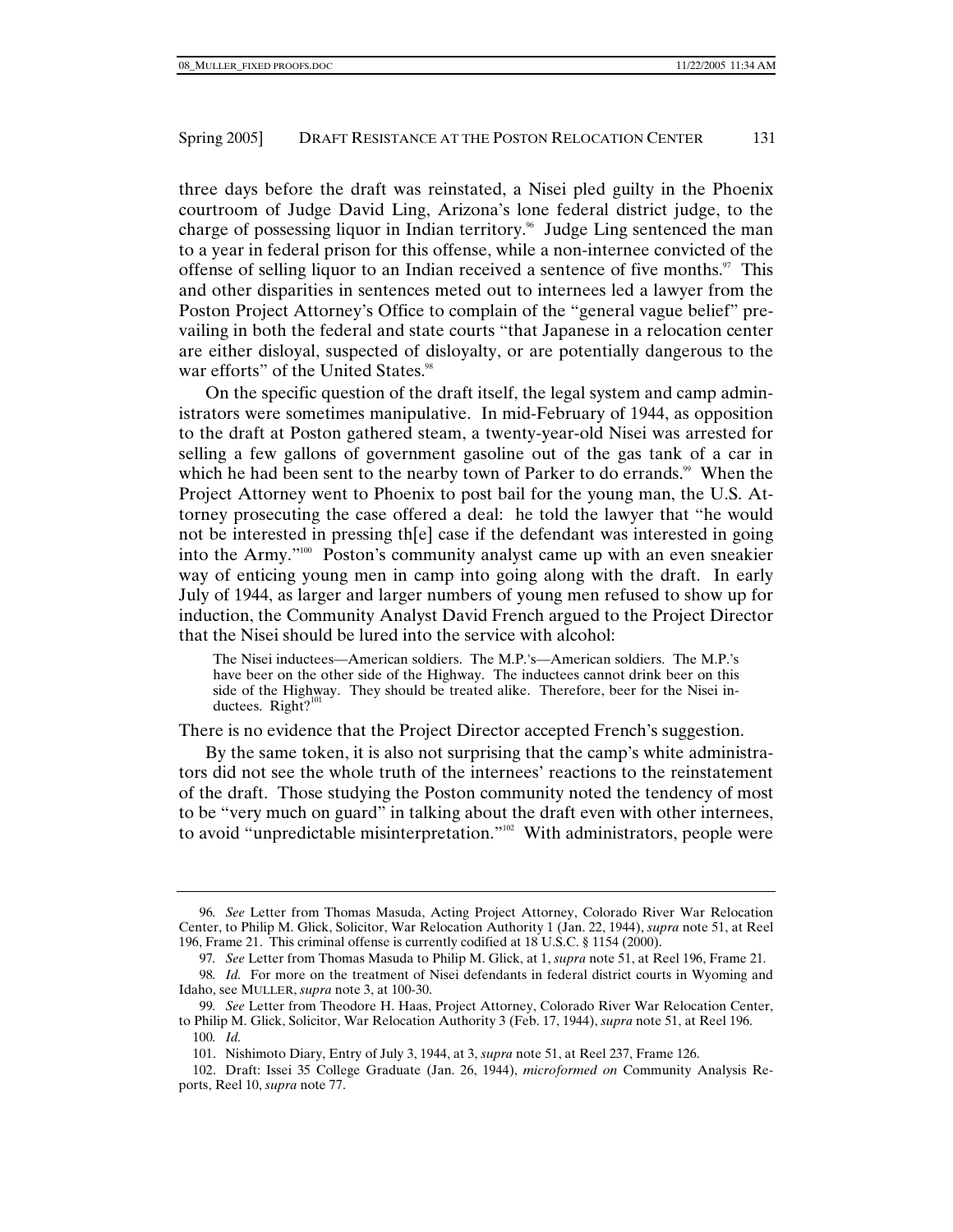even more guarded.103 But this guardedness concealed a complex and varied set of reactions to the dilemma of the draft.<sup>104</sup>

Many at Poston greeted news of the draft with resignation, and without surprise.<sup>105</sup> "We have been expecting that right along," said one Nisei man in his forties shortly after the January 20 announcement.<sup>106</sup> "There is not too much excitement over the announcement," said an Issei leader in his forties; "[m]any people expected it  $\dots$ ."<sup>107</sup> Genuine enthusiasm for military service was rare. "It's a good thing; I want to go," said one Kibei in his twenties. But, he added, "I hope we don't have [racially] separate units."<sup>108</sup> Even those who were enthusiastic about the draft could not escape the reality of discrimination against the Nisei.

More typical, in content and perhaps emotion, was the reaction of a drafteligible Nisei who learned of the reinstitution of selective service when he asked to see the announcement that a camp administrator held in his hand. With his lower lip quivering, the young man said, "If I have to go, I have to go, but . . . I think it is selfish of the American government . . . . "<sup>109</sup> "[This] sure changes my life," the upset Nisei added. "Now I don't know what to do."<sup>110</sup> Another Nisei expressed a similar view: "If I go into the army, I'll go with mixed feelings and most of my friends will also."<sup>111</sup> A twenty-six-year-old Nisei put it this way on January 24, four days after the announcement: "If they draft us, I'll go, but I wouldn't know what I was fighting for, not after being treated this way."<sup>112</sup>

110*. Id.*

<sup>103</sup>*. See id.*

 <sup>104.</sup> Of all of the ten camps, Poston offers researchers the fullest glimpse into the complexity of the reaction to the draft and of the variety of motivations that young men had for resisting. Poston was the site of three independent anthropological studies, all of which were in operation at the time of the draft crisis in 1944. One was the work of the WRA's Community Analysis office, under the direction of Edward Spicer. A second was the Bureau of Sociological Research, directed by Alexander Leighton, M.D. The third was the Japanese American Evacuation and Resettlement Study ("JERS"), under the direction of Dorothy Swaine Thomas, Ph.D., of the University of California at Berkeley. *See generally*  LANE RYO HIRABAYASHI, THE POLITICS OF FIELDWORK: RESEARCH IN AN AMERICAN CONCENTRATION CAMP (1999) (documenting the sociological studies underway at Poston). Each of these programs employed Japanese Americans to gather and analyze demographic, sociological, and even psychological information about the incarceration experience at Poston. In addition, Richard S. Nishimoto, a Poston internee who worked with Thomas on the JERS, kept a daily diary of important camp events, and Theodore H. Haas and Scott Rowley, Poston's Project Attorneys, sent detailed weekly reports to WRA headquarters in Washington, DC. These sources provide an unrivaled view into the reaction of the Issei and the Nisei to the reinstatement of the draft in 1944.

<sup>105</sup>*. See, e.g.*, Nishimoto Diary, Entry of Jan. 22, 1944, at 1, *supra* note 51, at Reel 236, Frame 114 ("I am ready whenever they call me . . . . There is nothing I can do about it when I get the call.").

 <sup>106.</sup> Drafting of Niseis: Nisei male in 40's (Jan. 21, 1944) *microformed on* Community Analysis Reports, Reel 10, *supra* note 77.

<sup>107</sup>*. Id.*

<sup>108</sup>*. Id.*

<sup>109</sup>*. Id.*

 <sup>111.</sup> Selective Service: Nisei fellow on Stop List (Jan. 24, 1944), *microformed on* Community Analysis Reports, Reel 10, *supra* note 77.

 <sup>112.</sup> Draft: 3 Eligible men (Jan. 24, 1944), *microformed on* Community Analysis Reports, Reel 10, *supra* note 77.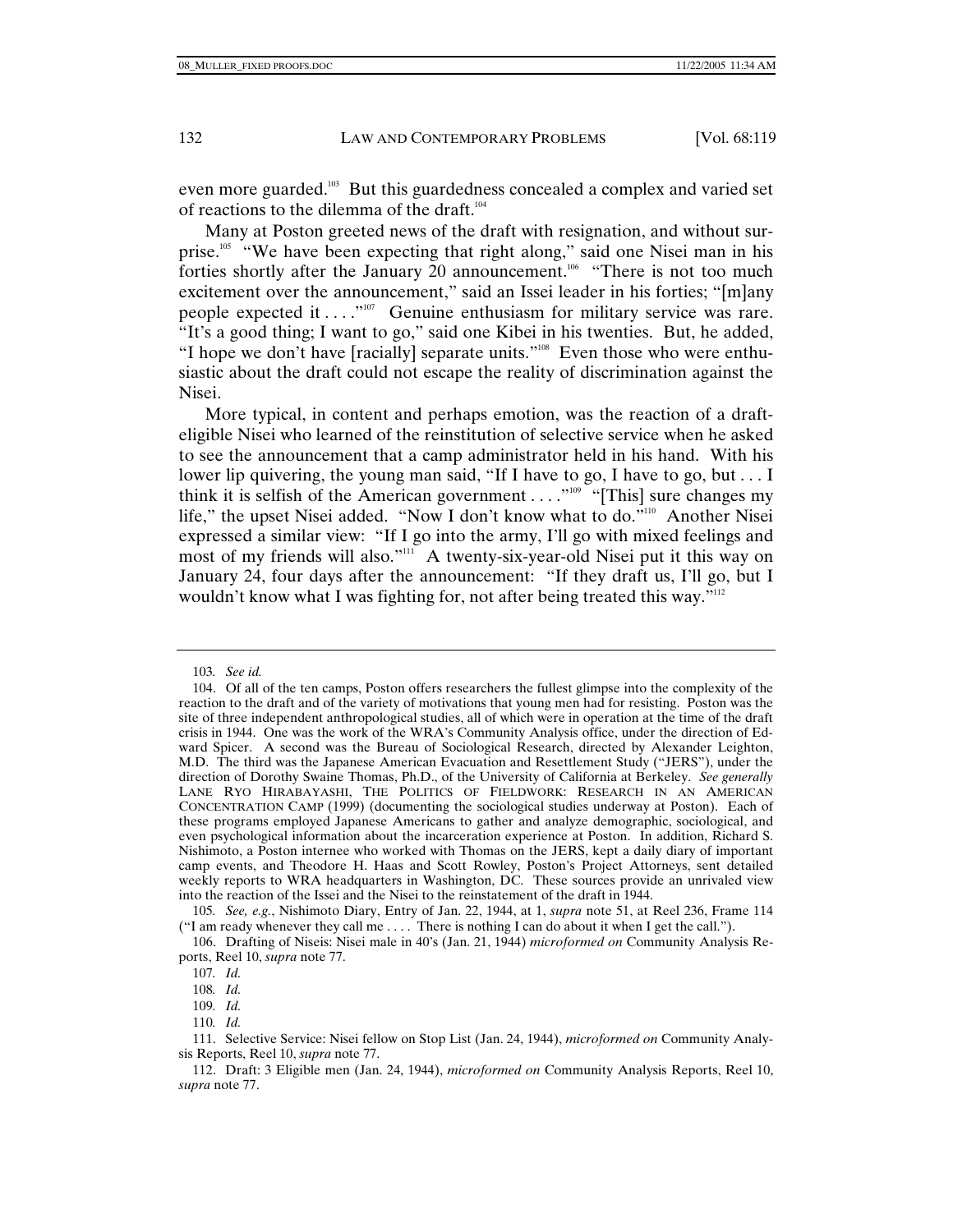In the days after the announcement of the draft's reopening, some Nisei were simply unable to say that they would comply. "The draft is all right if one has never been put in the center," one person said, "but the fellows inside should not be drafted. You don't feel right about being drafted after being put in here."113 The reason that this internee did not "feel right" about being drafted was that the reinstitution of the draft seemed an unacceptable way to restore full Nisei citizenship. "If [we were] not drafted, we [would be] . . . willing to overlook the evacuation mistake of the government," he explained. But ". . . Nisei rights must be restored 100%, not only by being drafted but [by being] given full citizenship status."114 "My feeling," said a Kibei in his twenties, "i[s] that it's too late now for Selective Service. They took our citizenship away, put us in a concentration camp, and classified us as enemy aliens."115 The Nisei had "an uncomfortable feeling inside," this young man reported. "They have taken advantage of us; when they feel like it, they change our classification."116

The Issei's first reactions showed some of the same ambivalence as their children's. Interviewers canvassing the camp in the days after the announcement of the draft did find some Issei who voiced support for military service, but that support sat uncomfortably on a foundation of frustration and resignation. One Issei father of three, for example, said that "[b]oys born in this country have a responsibility and it is inevitable that they should serve their country."117 He noted that "[h]aving the citizens in camp is not right," but he nonetheless thought the draft "inevitable, so the people must do their duty to their country."118 An Issei widow expressed herself philosophically about the importance of the draft in helping the Nisei move forward: "The Issei's turn to sacrifice is over,"<sup>119</sup> she said. "Thirty or forty years of toil ha<sup>[ve]</sup> evaporated into thin air." So now it was the Nisei's "turn to pioneer and to sacrifice so that the  $3<sup>rd</sup>$ ,  $4<sup>th</sup>$  and  $5<sup>th</sup>$  generations of Japanese ancestry can be proud for the sacrifices of the people in the foundation of this country." "Don't let these things be in vain," she implored her Nisei son. "Go do your very best so that the generation after you will be proud."<sup>120</sup>

Most of the Issei, however, were unable to move past their anger on their children's behalf and their own worries and fears. "America has lots of nerve to play havoc with her Japanese population so selfishly, so lightly," said one Issei

 <sup>113.</sup> Relocation: Selective Service (Jan. 21, 1944), *microformed on* Community Analysis Reports, Reel 10, *supra* note 77.

<sup>114</sup>*. Id.*

 <sup>115.</sup> Drafting of Niseis: Kibei in 20's (Jan. 24, 1944), *microformed on* Community Analysis Reports, Reel 10, *supra* note 77.

<sup>116</sup>*. Id.*

 <sup>117.</sup> Selective Service: B 5 Y (Feb. 3, 1944), *microformed on* Community Analysis Reports, Reel 10, *supra* note 77.

<sup>118</sup>*. Id.*

 <sup>119.</sup> Selective Service: Japanese Welfare (Feb. 5, 1944), *microformed on* Community Analysis Reports, Reel 10, *supra* note 77.

<sup>120</sup>*. Id.*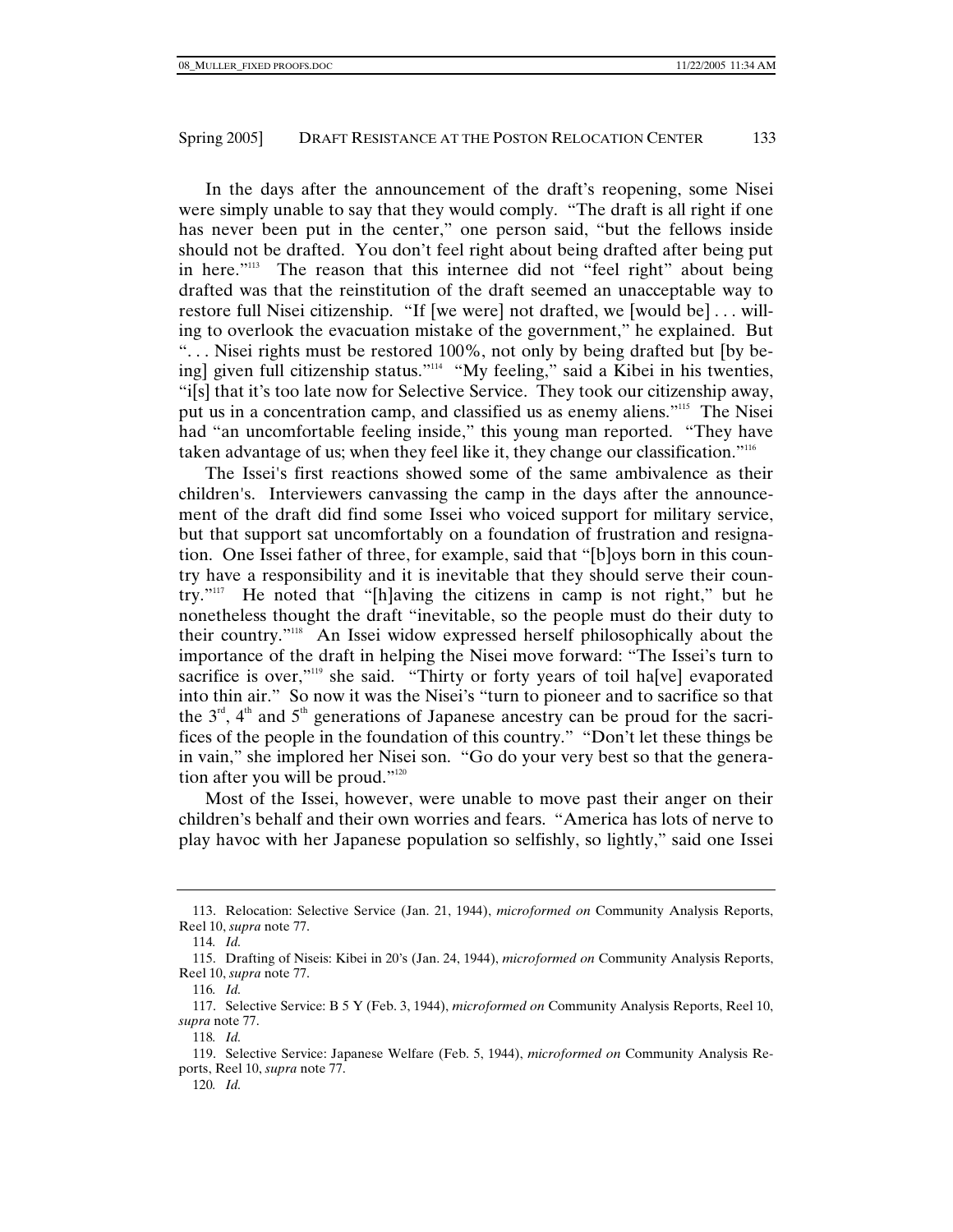woman with two draft-eligible sons.<sup>121</sup> "When it is convenient the Niseis are not citizens—deprive them [of] all rights and put them in Centers; [w]hen they want more soldiers the Nisei are all loyal and worthy of the draft. . . . It's a wonder the same people could say these things in one breath." $22$  A wealthy Issei woman stated her views on the draft even more starkly:

I don't like it. When I think of what the Government did to our children back in California, they could not even talk to American friends on our porch because the FBI would arrest them for violating curfew. . . . Then they put our children in here. The Italians and Germans did not go through this. Now they want to draft them. That is some irony, it is too much.<sup>12</sup>

And an Issei father of two draft-age Nisei felt that he was about to lose everything: "After being evacuated to this relocation center from the outside I have lost everything in worldly goods. All I have left is my family."<sup>124</sup> Because of this, he did not want his "boys to go to the army and give their lives up whether for this country or any other country after being treated this way. I'd rather have them go to prison," he said, "and know that they will come back alive someday."125

While many at Poston did nothing more than talk and worry about the draft in the weeks after January 20, some decided to try to take action to protect themselves from it. There were two strategies. One was to try to get out of camp, on the theory that people who had left camp, especially to do agricultural work, would be less likely to be drafted than those who remained in camp. Thus, in early February, requests for seasonal leave to do farm work spiked upward,<sup>126</sup> and Poston's relocation office was swamped with applications.<sup>127</sup> Its staff had little doubt that many Nisei were looking to relocate as a way of escaping the draft.128 The other strategy for avoiding the draft that some Nisei tried to use—often at the behest of their parents—was to file a request for expatriation.<sup>129</sup> In the month of February 1944 alone, 150 Nisei filed requests for expatriation—nearly half as many as had applied for expatriation in the twenty preceding months combined. In March, the number of expatriation requests

 <sup>121.</sup> Reactions to New Selective Service Status of Nisei (Jan. 21, 1944), *microformed on* Community Analysis Reports, Reel 10, *supra* note 77.

<sup>122</sup>*. Id.*

 <sup>123.</sup> The Draft: Rich Farmer's Wife (Jan. 24, 1944), *microformed on* Community Analysis Reports, Reel 10, *supra* note 77.

 <sup>124.</sup> Selective Service: Issei father of two boys of draft age (Jan. 24, 1944), *microformed on* Community Analysis Reports, Reel 10, *supra* note 77.

<sup>125</sup>*. Id.*

<sup>126</sup>*. See* Relocation (Feb. 22, 1944), *microformed on* Community Analysis Reports, Reel 10, *supra* note 77.

<sup>127</sup>*. See* Relocation: By Nisei relocation officer (Feb. 10, 1944), *microformed on* Community Analysis Reports, Reel 10, *supra* note 77.

<sup>128</sup>*. See id. See also* Relocation: CR Selective Service, Issei Woman in 50's (Feb. 1, 1944), *microformed on* Community Analysis Reports, Reel 10, *supra* note 77 ("I hope they let us leave the project. It is not a matter of wages or opportunities; it is the matter of saving life.").

<sup>129</sup>*. See* Notes of Meeting, Family Welfare Section 4 (Mar. 31, 1944), *supra* note 51, at Reel 234, Frame 56.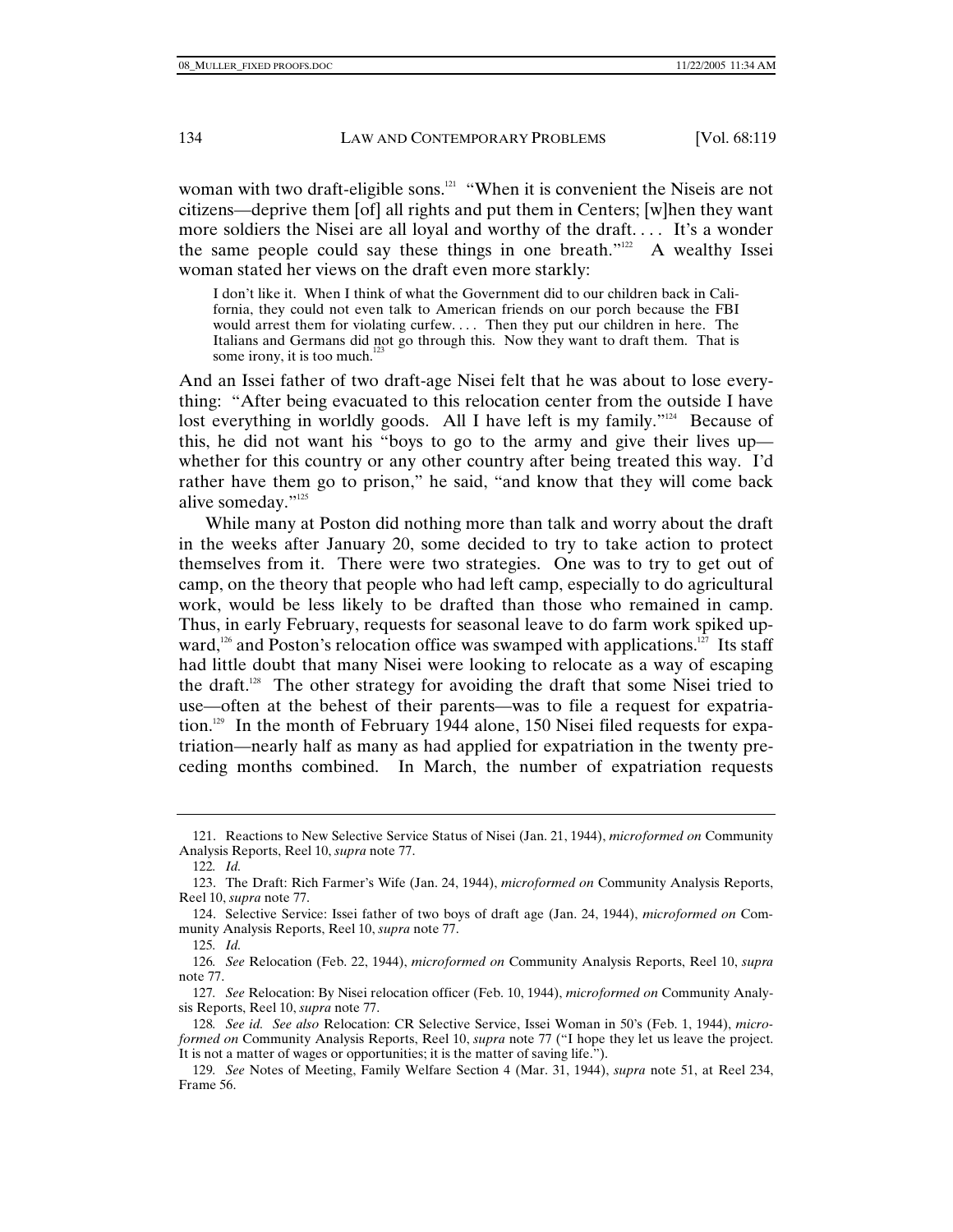jumped to 375.<sup>130</sup> Poston's Family Welfare Section, which gathered data on these expatriation requests and the reasons behind them, concluded that for many Nisei, the draft was the government demand that caused years of resentment and anger over discrimination and incarceration to crystallize into action.131 This strategy, however, would ultimately fail because the government later elected to treat all expatriation requests filed after the date of the announcement of the reinstatement of selective service as invalid efforts at draft evasion.<sup>132</sup>

## B. Resistance to the Draft

The month of February 1944 was one of change and uncertainty in the administration of the Poston Relocation Center. At the very end of January, less than two weeks after the announcement of the reopening of the draft, Project Director Wade Head, who had managed Poston since its opening in 1942, left his post, to be replaced by Duncan Mills. Nearly simultaneously, Poston's Project Attorney Ted Haas, who had also been at Poston since it opened, left Poston for a position with the Office of Indian Affairs. He was replaced by Scott Rowley, a law professor from Drake University who was completely new to the WRA and conditions at Poston.<sup>133</sup> And on February 17, 1944, the War Relocation Authority itself ceased being a freestanding federal agency and was taken over by the Department of the Interior. $134$ 

Perhaps to offer some stability in this difficult transition, WRA Director Dillon Myer traveled to Poston to meet with internee leaders and oversee the transition from Wade Head to Duncan Mills.<sup>135</sup> Myer tried to give an upbeat speech, emphasizing how much the services and mood at Poston and the other WRA camps had changed since they had opened in 1942.<sup>136</sup> He was, however, met with a barrage of pointed questions, including several about the draft.<sup>137</sup> One of those questions came from George Fujii, the twenty-nine-year-old Kibei whose arrest on false suspicion of involvement in the beating of Kay Nishimura in November of 1942 had led to the tumultuous Poston strike.<sup>138</sup> Fujii wanted to know whether the restoration of the draft would come along with any of the other rights or privileges that the Nisei had lost.<sup>139</sup> Fujii alluded in his question to the fact that while the Nisei were being asked to risk their lives for their country on battlefields in Europe, they were still not permitted to step foot in

<sup>130</sup>*. See id.* at 1.

<sup>131</sup>*. See id.* at 4.

<sup>132</sup>*. See* MULLER, *supra* note 3, at 71-72.

<sup>133</sup>*. See Rowley to Succeed Haas*, POSTON CHRON., Feb. 1, 1944, at 1.

<sup>134</sup>*. See* MYER, *supra* note 26, at 87; Nishimoto Diary, Entry of Feb. 17, 1944, at 2, *supra* note 51, at Reel 236, Frame 196.

<sup>135</sup>*. See* Nishimoto Diary, Entry of Jan. 27, 1944, at 1 *supra* note 51, at Reel 236, Frame 128.

<sup>136</sup>*. See id.* at 1-3.

<sup>137</sup>*. See id.* at 3-7.

<sup>138</sup>*. See id.* at 5. For more on the Poston strike, see *supra* notes 43-58 and accompanying text.

<sup>139</sup>*. See* Nishimoto Diary, Entry of Jan. 27, 1944, at 5, *supra* note 51, at Reel 236, Frame 128.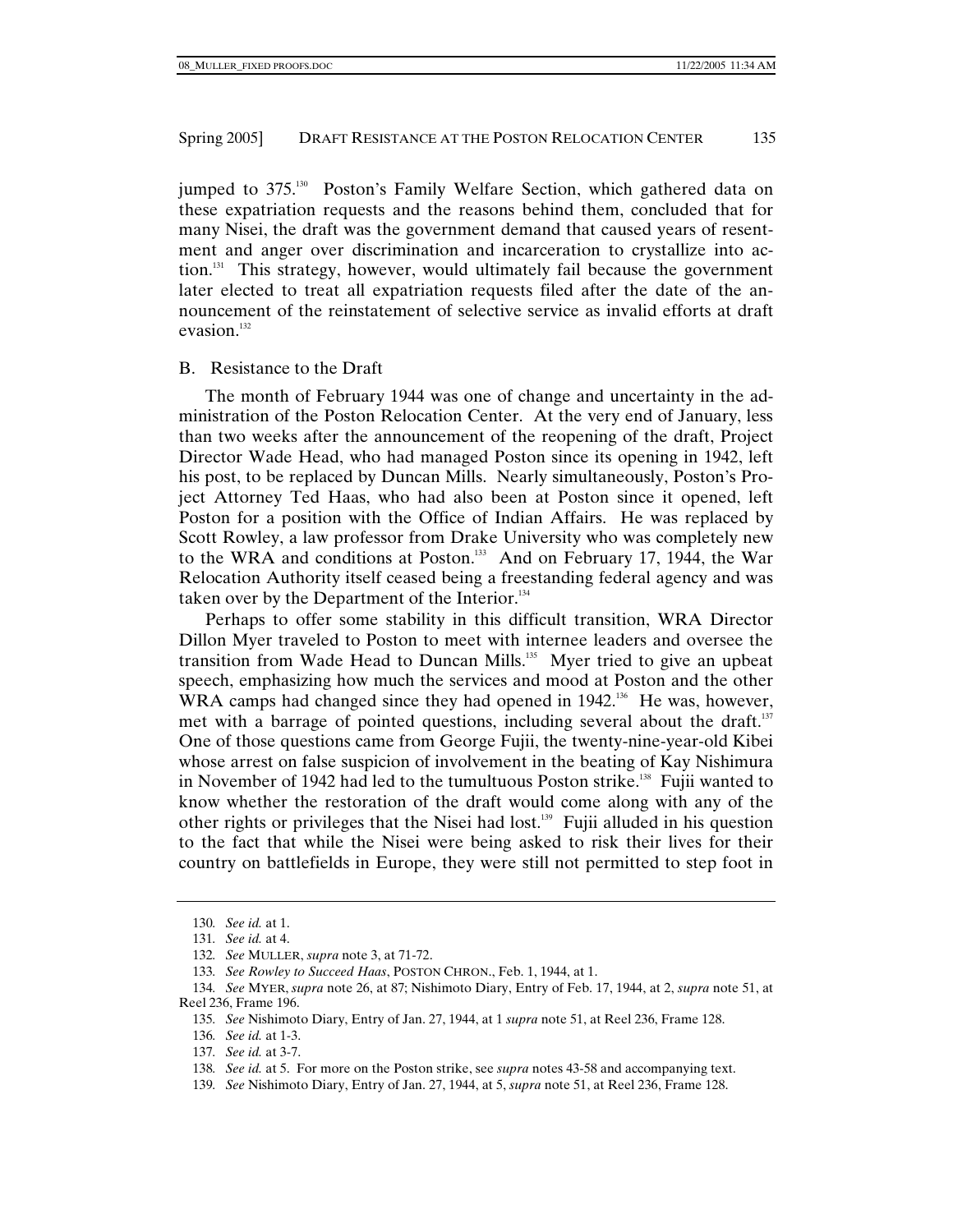California. According to the diary of Richard Nishimoto, a Poston internee, Myer replied that he "could not answer this question because he did not know."140 Then, misinterpreting the question as supportive of the draft, Myer bragged that the draft was "one of the l things for  $\dots$  [which he] had been fight $ing.$ "141

This response, and the draft situation generally, did not sit well with George Fujii. Fujii was a soft-spoken, well-liked man who strongly opposed the eviction and incarceration of the Nikkei<sup>142</sup> but who had nonetheless held a number of elective leadership positions while at Poston and who generally worked constructively with both his fellow internees and the administration.<sup>143</sup> The draft, however, seems to have pushed Fujii beyond his limits, and he decided to speak out about it. He wrote the following statement, which was mimeographed and posted throughout camp on February 6, 1944:

TO THE GENTLEMEN OF 17 YEARS TO 38 YEARS OF AGE

As you know fellow Americans, at last they did recognize and realize that we are Americans. We are going to be drafted soon, just like an American outside enjoying the freedom and liberty. But, don't you think they should reconsider the steps that they had taken?

As we believe that Mr. Roosevelt's speech at the Congress was not merely an excuse to draft us to soldier's and die in vain, we are demanding the following as an American Citizen:

(1) Personal apology from Gen. DeWitt regarding his statement "Jap is Jap" and be expelled from his office. We also want apology from Mayor Bowron and Gov. Warren, and American Legion of Cal.

(2) Freedom, Rights and Privileges should not be denied in California, militarily, economically, and politically.

(3) Open the barb-wire and withdraw the Guard-duty of M.P.

(4) Such signs as "No Jap," "You Rat," "No Orientals or Colored admitted" and etc. which were familiar in California, must be taken down throughout the U.S.A.

(5) No discrimination upon the Japanese securing occupations.

(6) Every opportunity must be given to the Japanese soldier for advancement in the Air Corps, in the Army, and in the Marine Corps.

(7) Japanese soldier must be mixed with other Caucasian soldier to fight side by side.

VOICE OF NISEI<sup>144</sup>

Despite its grammatical troubles, Fujii's document was a careful piece of writing. He was careful to express support for the draft, and took the draft as an

<sup>140</sup>*. Id.*

<sup>141</sup>*. Id.*

 <sup>142.</sup> Nikkei refers to persons with any degree of Japanese ancestry living in the United States. Estes & Estes, *supra* note 64, at n.1.

<sup>143</sup>*. See* Personality Study, George S. Fujii (Oct. 2, 1943) (unpublished manuscript, on file with Division of Rare and Manuscripts Collection, Cornell Univ. Library, Japanese-American Relocation Center Records, #3830, Box 12).

 <sup>144.</sup> Nishimoto Diary, Entry of Feb. 6, 1944, at 2, *supra* note 51, at Reel 236, Frame 154.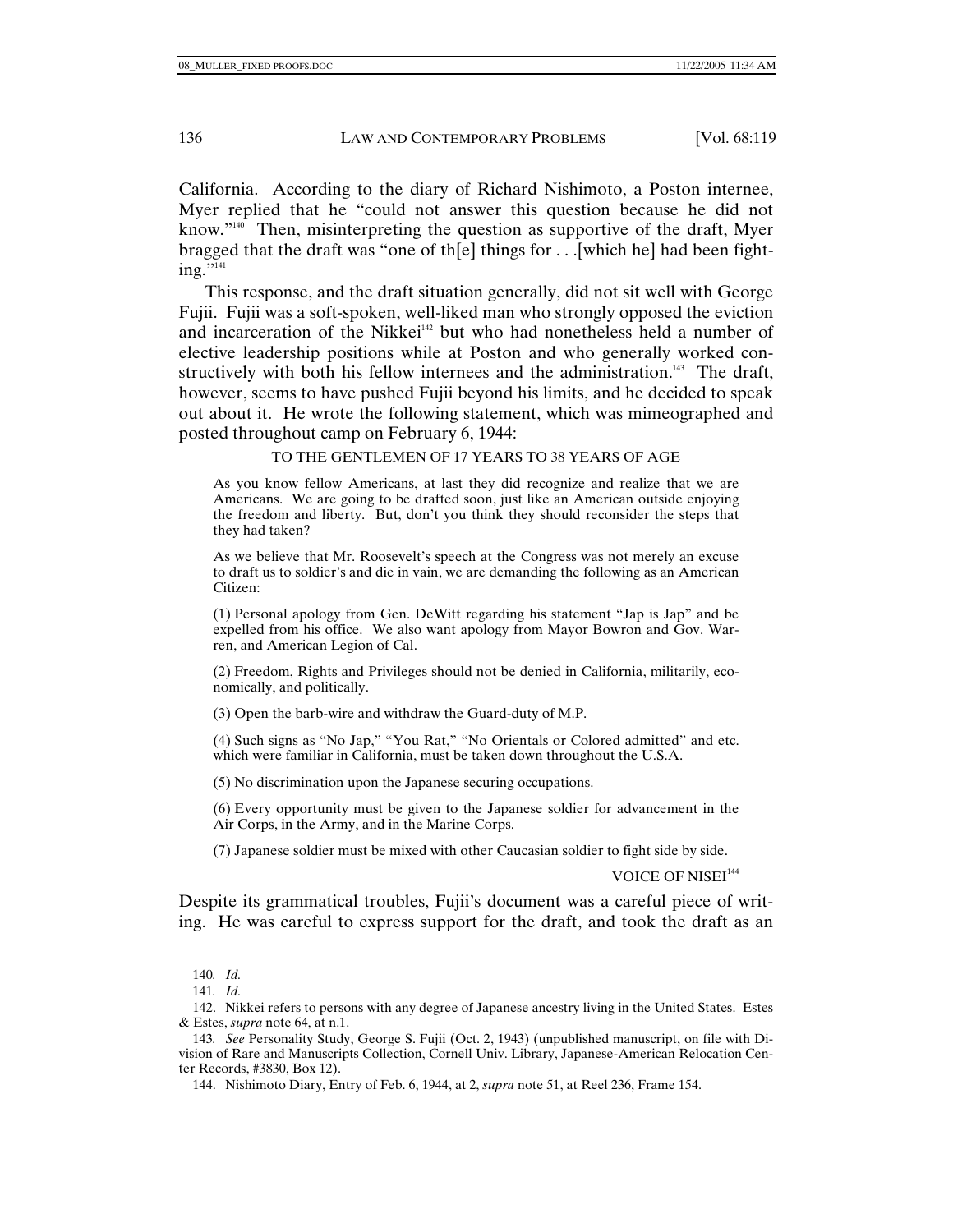opportunity to call for the restoration of other rights and the correction of other wrongs. He did not call for the Nisei not to comply with their induction notices.

Poston responded approvingly to Fujii's circular.<sup>145</sup> An Issei woman, reading the message on a bulletin board, was heard to say, "That is fine. The person expresses the truth courageously."146 An Issei man correctly inferred that the author was a Kibei: "Yes, it looks like a Kibei's work. It takes a Kibei to have spunk enough to do something like this." An elected councilman, however, thought that it presented good ideas, but might not be effective: "That is al[l][ ] right," he said, "but what good does it do? The Niseis should get together and form a resolution and present it formally to Washington."<sup>147</sup>

But some young men already were getting together. On the night of February 10, 1944, a group of Nisei, most of them Kibei, met in Poston's Unit III to discuss the draft.148 According to Nishimoto, they agreed at that meeting that they would refuse to go into the army when they received their induction notices. They insisted that they were willing to go to jail for their decision.<sup>149</sup>

The next night, another mimeographed notice appeared throughout camp.<sup>150</sup> This one pressed further than the first "Voice of the Nisei" circular. It reported that the Nisei were "loyal and willing to serve and bear arms at any time to protect the precious rights bestowed upon us."151 It emphasized that the Nisei had "been taught and reared from tender youth the Democratic principles of our Government—a heritage well worth being proud of—which allow us the freedoms not granted in any other country."152 And it repeated the complaint that the Nisei had been stripped of their rights as citizens.<sup>153</sup> But at the end, in all capital letters, the notice urged that "until such time as all the wrong has been righted and adequate compensation made, we, the Niseis, should not be compelled to bear arms; and to such date as our status is definitely established as to what right and privilege we are fighting for."<sup>154</sup>

Perhaps emboldened by the favorable camp reaction to the earlier circular, the authors of this notice—one of whom was George Fujii<sup>155</sup>—pushed a bit closer to the edge of the law. The notice praised the draft, to be sure, but it also came closer than had the circular to suggesting that the Nisei refuse to be drafted until their rights were restored. It ultimately avoided explicit encour-

154*. Id.* at 4.

<sup>145</sup>*. See* Reaction to "Voice of the Nisei" No. 1 on Selective Service (Feb. 10, 1944), *microformed on* Community Analysis Reports, Reel 10, *supra* note 77.

<sup>146</sup>*. Id.*

<sup>147</sup>*. Id.*

 <sup>148.</sup> Nishimoto Diary, Entry of Feb. 11, 1944, at 2-3, *supra* note 51, at Reel 236, Frame 169.

<sup>149</sup>*. Id.*

 <sup>150.</sup> Nishimoto Diary, Entry of Feb. 12, 1944, at 3, *supra* note 51, at Reel 236, Frame 173.

<sup>151</sup>*. Id.*

<sup>152</sup>*. Id.*

<sup>153</sup>*. See id.*

<sup>155</sup>*. See* Nishimoto Diary, Entry of June 19, 1944, at 3, *supra* note 51, at Reel 237, Frame 88.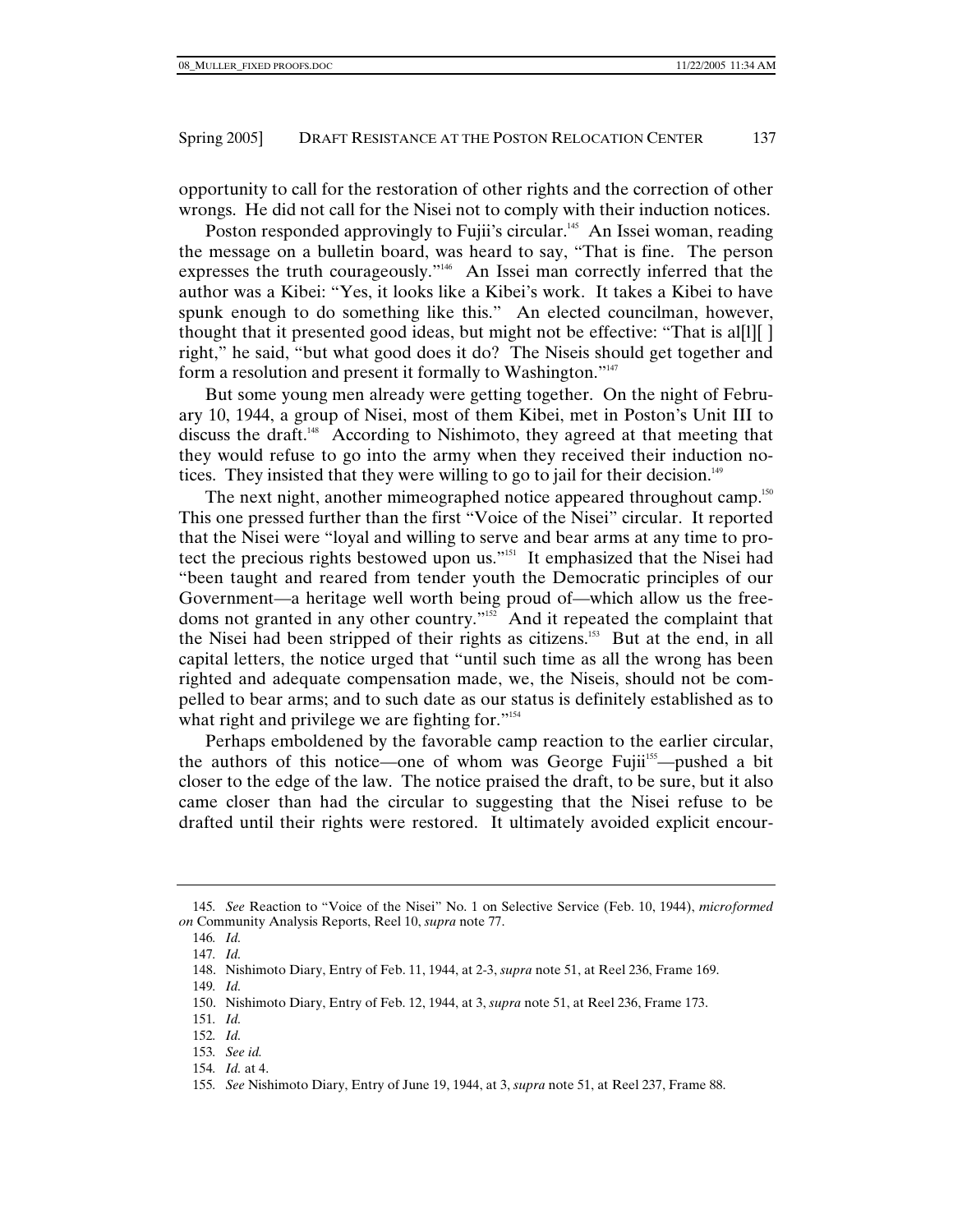agement of draft resistance, however, by arguing that the government ought not enforce the law rather than that the Nisei ought not follow it.

This second notice caused alarm. Block managers worried that the last lines of the notice were seditious, and they resented that it had been posted on official bulletin boards.156 Their supervisor directed that the notice be taken down throughout camp.<sup>157</sup> A couple of days later, the camp administration's internal security officers went around camp taking down any remaining notices.<sup>158</sup> Internee leaders were called in to a conference with the camp's top administrators and "admonished to prevent [a] recurrence" of the notices in camp.

Like many protest movements, however, this one moved beyond the point at which its originators might have wished it to stop. On February 15, 1944, a third mimeographed notice was surreptitiously circulated by hand in camp. This one, with which George Fujii maintained he had had nothing to  $\text{do}$ ,<sup>159</sup> was quite blunt:

#### NISEIS OF DRAFTABLE AGE

#### BACK THE VOICE OF NISEIS WHICH HAVE BEEN PUBLISHED.

Those of you who have received notices for pre-induction physical.

Cooperate and refuse to go until we have reached our goal. (Fighting for our rights)

Niseis of all Poston Camp will back you in your demand for the rights which we rightfully deserve.

We must receive such rights or we will have nothing to fight for.

Those who do not care for their rights and are willing to be drafted, please wait until our rights are granted or until we are all branded as Pro-Axis elements. Then volunteer to show loyalty.

# BACK OUR FIGHT FOR CONSTITUTIONAL RIGHTS.<sup>160</sup>

For many internees at Poston, this handbill pushed too far. Many worried that an overt call to "refuse to go" when called for induction was illegal and wanted nothing to do with it. $^{161}$ 

Cooler heads among internee leaders quickly decided that Poston needed a more appropriate vent for angry feelings about the draft, and needed it quickly. On February 17, a number of Kibei asked the internee Executive Board for permission to hold a mass meeting of the Nisei in Poston's Unit I, to ratify a resolution calling for the restoration of Nisei rights.<sup>162</sup> Initially, the board was reluctant, but the sponsors of the meeting persuaded the board that this was not a subversive effort.<sup>163</sup> They then took the request to the camp's white adminis-

<sup>156</sup>*. See* Nishimoto Diary, Entry of Feb. 12, 1944, at 4, *supra* note 51, at Reel 236, Frame 173.

<sup>157</sup>*. See id.* at 5.

<sup>158</sup>*. See* Nishimoto Diary, Entry of Feb. 15, 1944, at 1, *supra* note 51, at Reel 236, Frame 183.

 <sup>159.</sup> Nishimoto Diary, Entry of Feb. 25, 1944, at 5, *supra* note 51, at Reel 236, Frame 228.

 <sup>160.</sup> Nishimoto Diary, Entry of Feb. 16, 1944, at 2-3, *supra* note 51, at Reel 236, Frame 191.

<sup>161</sup>*. See id.* at 3.

<sup>162</sup>*. See* Nishimoto Diary, Entry of Feb. 18, 1944, *supra* note 51, at Reel 236, Frame 201.

<sup>163</sup>*. See id.* at 4.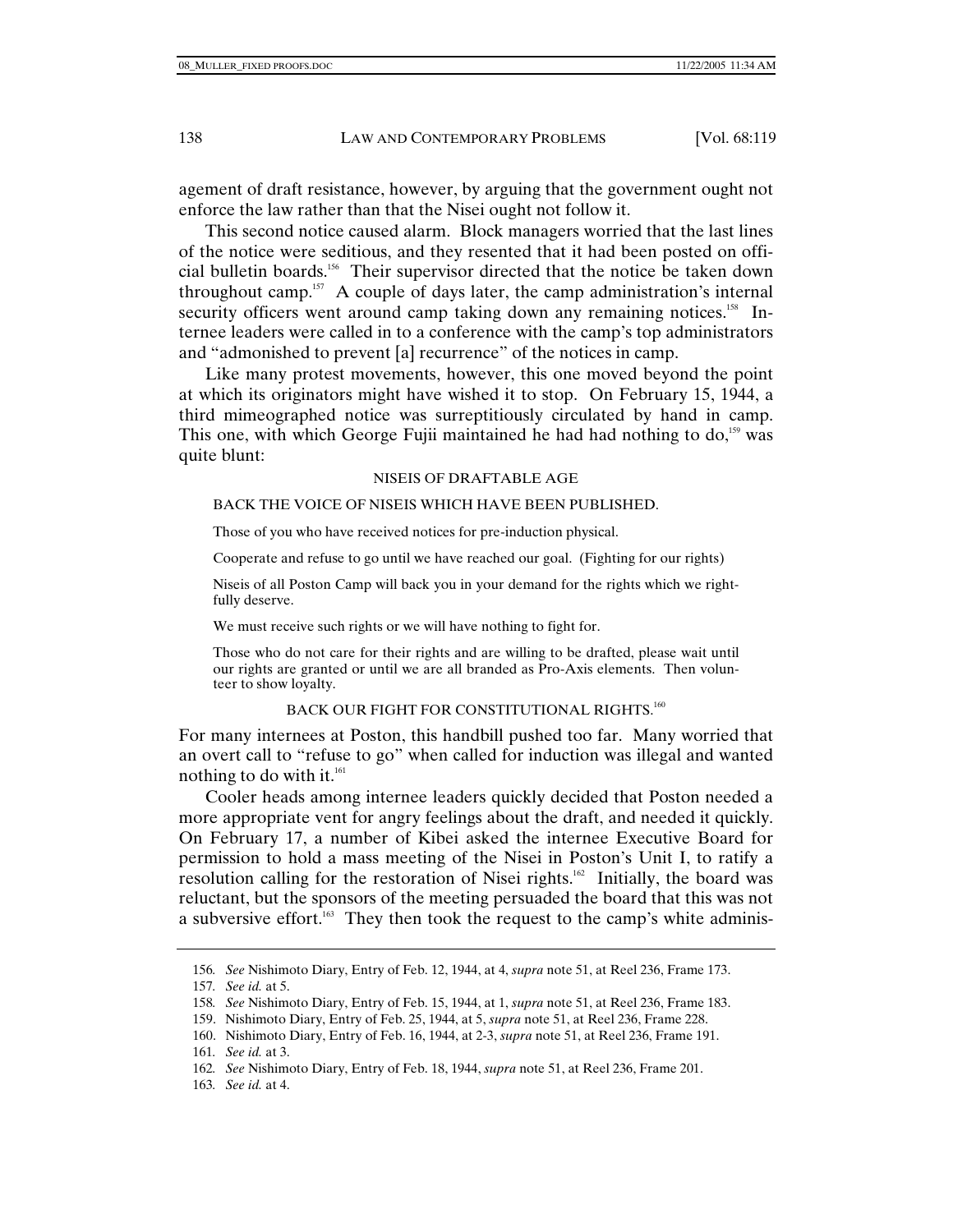trators, who also needed to be persuaded that the meeting was not designed to produce a subversive or seditious resolution.<sup>164</sup> Once they were persuaded of this, the meeting went off at two in the afternoon on February 19 under the sponsorship of the Selective Service Advisory Committee, a joint administration-internee board that had been hastily set up to oversee the draft at Poston.<sup>165</sup> It was a brilliant piece of politics. With internee leaders and administration officials on the dais, internees asked many questions about the draft, only some of which the advisory board could answer. Then, on a show of hands, those in attendance endorsed a mild resolution calling—much as George Fujii's first circular had done—for the simultaneous return of the Nisei's civil rights with the return of selective service.<sup>166</sup> Camp officials and internee leaders undoubtedly left the meeting feeling that they had managed to defuse a potentially volatile situation.

Within a few hours, however, Poston again risked chaos. At 5:30 in the afternoon, FBI agents arrested George Fujii on a charge of sedition for his role in the "Voice of the Nisei" circulars.<sup>167</sup> At 9:00 that night, the Project Director convened an emergency meeting of his top legal administrative staff and the internee leadership to deal with the crisis that he feared would unfold when the camp awoke the next morning to learn that a very popular figure had been arrested for demanding Nisei civil rights.<sup>168</sup> The administrators feared another strike.<sup>169</sup> All of the internees at the meeting, however, agreed that no disturbance was likely, 170 especially if the situation was well-managed, and they turned out to be right.<sup>171</sup> The Project Director astutely noted that Fujii's arrest would likely make people afraid to support the mild petition that had been adopted that afternoon with his approval, and he asked that the internee leadership reassure the camp's population that they could sign the approved petition without fearing prosecution.<sup>172</sup> This reassurance was needed because many internees were indeed reluctant to affix their names to any statement on the draft after seeing the government's reaction to the "Voice of the Nisei" circulars.<sup>173</sup> But eventually, 954 out of about 1,900 draft-age men signed the petition.<sup>174</sup>

<sup>164</sup>*. See* Selective Service: Nisei administration worker (Feb. 19, 1944), *microformed on* Community Analysis Reports, Reel 10, *supra* note 77.

<sup>165</sup>*. See* Nishimoto Diary, Entry of Feb. 15, 1944, at 4, *supra* note 51, at Reel 236, Frame 183.

<sup>166</sup>*. See* Nishimoto Diary, Entry of Feb. 19, 1944, at 1-3, *supra* note 51, at Reel 236, Frame 206.

<sup>167</sup>*. See* Nishimoto Diary, Entry of Feb. 20, 1944, at 1, *supra* note 51, at Reel 236, Frame 208.

<sup>168</sup>*. See* Nishimoto Diary, Entry of Feb. 19, 1944, at 6-10, *supra* note 51, at Reel 236, Frame 206.

<sup>169</sup>*. See id.* at 9.

<sup>170</sup>*. See id.*

<sup>171</sup>*. See* Letter from Scott Rowley, Project Attorney, Colorado River War Relocation Center, to Philip M. Glick, Solicitor, War Relocation Authority 2 (Feb. 26, 1944), *supra* note 51, at Reel 196, Frame 38.

<sup>172</sup>*. See* Nishimoto Diary, Entry of Feb. 19, 1944, at 10, *supra* note 51, at Reel 236, Frame 206.

<sup>173</sup>*. See* Nishimoto Diary, Entry of Feb. 25, 1944, at 4, *supra* note 51, at Reel 236, Frame 228; Nishimoto Diary, Entry of Feb. 26, 1944, at 2, *supra* note 51, at Reel 236, Frame 230.

<sup>174</sup>*. See 900 Sign Petition*, POSTON CHRON., Mar. 9, 1944, at 1.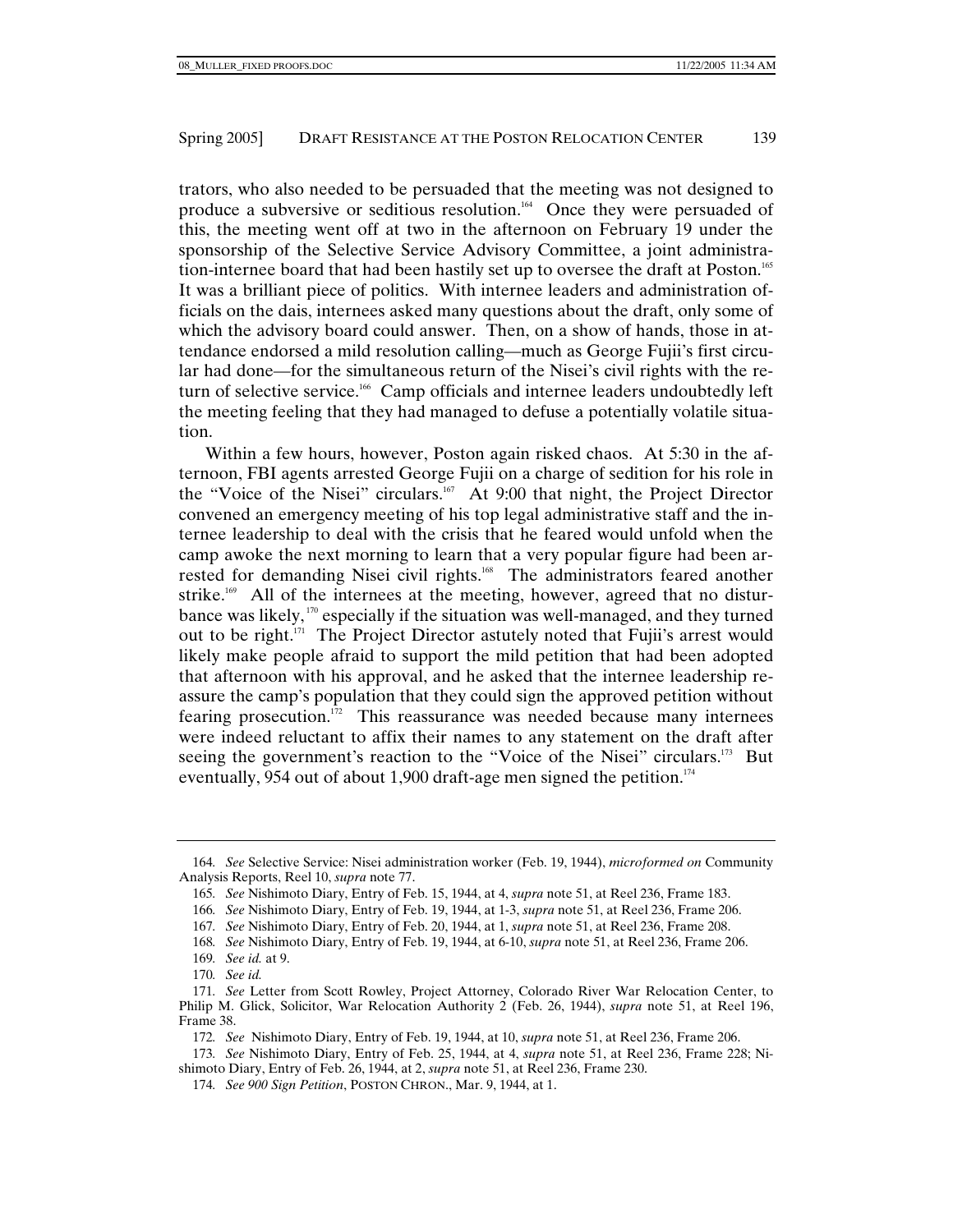Overwhelming support was also soon forthcoming for George Fujii, who was in jail in Phoenix. A private committee was formed about a week after Fujii's arrest to raise money for his defense.<sup>175</sup> It was composed largely of elected internee leaders and block managers and had the support of the camp's administration. A Nisei attorney from the Project Attorney's Office predicted that because of anti-Japanese prejudice in the Arizona jury pool, Fujii would need funds not just for bail and a trial, but also for an appeal.<sup>176</sup> The Committee therefore set a fundraising goal of  $$2,000.<sup>177</sup>$  Some internees complained about this effort, contending that Fujii had caused too much trouble in camp and that the "Voice of the Nisei" circulars did not reflect their views.178 Some were also afraid that the FBI would see a contribution to Fujii's defense as obstruction of justice or sedition.<sup>179</sup> According to Richard Nishimoto, many internees were "afraid of the FBI more than any reasonable person [could] imagine."<sup>180</sup> In the end, though, the outpouring of support for Fujii was overwhelming. By early April, the Friends of George Fujii Committee had collected the incredible sum of  $$3,262.20$  from all three of the Poston units.<sup>181</sup>

Scott Rowley, Poston's new Project Attorney, told his superiors in Washington that he thought the Fujii case bore careful watching, as it was "somewhat of a test case to determine the limits within which any criticism or comments on selective service may be made by evacuees." $\mathbb{R}^2$  And this was certainly how Poston's residents took it. According to Nishimoto, internees understood that the FBI took Fujii out of camp so quickly because "they were anxious to put a stop to the rapidly growing agitation against the draft."<sup>183</sup> The FBI's strategy worked. After Fujii's arrest, Nishimoto reported that discussion and debate about the draft decreased markedly. Writing on March 11, Nishimoto observed that "there is no organised [sic] resistance to the progress of the Nisei draft," and "no attempt by anyone to influence others to resist induction."184 The most one heard was "grumblings here and there, but they [did] not amount to anything."<sup>185</sup>

That the talk of resistance subsided did not mean that resistance itself disappeared. In fact, on the morning of March 19, 1944, when the first session of preinduction physical examinations began, fifteen young men out of 230 were

<sup>175</sup>*. See* Nishimoto Diary, Entry of Feb. 26, 1944, at 3, *supra* note 51, at Reel 236, Frame 230.

<sup>176</sup>*. See id.*

<sup>177</sup>*. See id.*

<sup>178</sup>*. See* Nishimoto Diary, Entry of Mar. 2, 1944, at 1, *supra* note 51, at Reel 236, Frame 255.

<sup>179</sup>*. See id.*

<sup>180</sup>*. Id.*

<sup>181</sup>*. See* Nishimoto Diary, Entry of Apr. 6, 1944, at 1, *supra* note 51, at Reel 236, Frame 358.

<sup>182</sup>*. See* Letter from Scott Rowley, Project Attorney, Colorado River War Relocation Center, to Philip M. Glick, Solicitor, War Relocation Authority 1-2 (Mar. 4, 1944), *supra* note 51, at Reel 196,

Frame 41.

<sup>183</sup>*. See* Nishimoto Diary, Entry of Mar. 11, 1944, at 3, *supra* note 51, at Reel 236, Frame 276.

<sup>184</sup>*. Id.*

<sup>185</sup>*. Id.*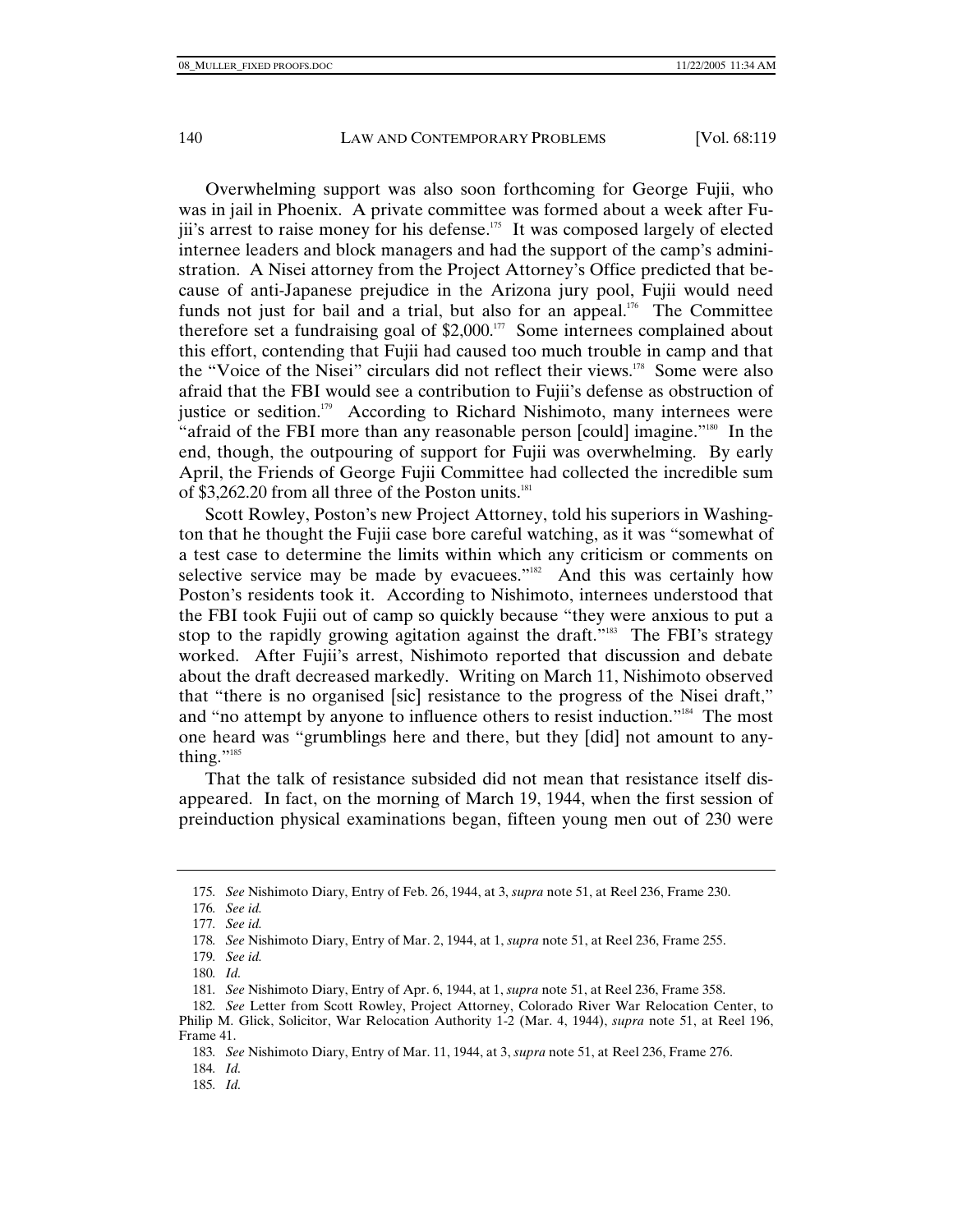not there.186 The camp's internal security director went to find the missing Nisei, and succeeded in talking six of the fifteen into showing up. $187$  Nine, however none of them Kibei<sup>188</sup>—refused to go,<sup>189</sup> and some of them belligerently told the internal security director to go to hell.<sup>190</sup> The resisters expected to be picked up and taken to jail that day, but they were not.<sup>191</sup> Instead, they hung around camp for a few days, while a top camp administrator met with each one to try and persuade him to change his mind.<sup>192</sup> They were, however, unmovable.<sup>193</sup> On March 25, 1944, FBI agents came to Poston, rounded them up, handcuffed them, and carted them off in three big sedans to a Phoenix jail.<sup>194</sup> They were joined late in April by an additional young man who refused to appear for his physical examination when another 158 were called in mid-April.195

No public outcry ensued when these first ten resisters were arrested. According to Nishimoto, Poston was "sitting back and watching what would happen" to the resisters.196 He reported two general views on those resisting the draft. One group, which Nishimoto labeled "a small portion" of camp residents, saw the resisters as "courageous and noble in their attempts to express their grievances in this way."197 Another group, however, which Nishimoto saw as larger, "condemn[ed those attempts] as false and unnecessary bravado, which would injure the future of the Japanese in this country."<sup>198</sup> Resistance was, in any case, relatively modest at this point in 1944: of the 481 young men called for preinduction physicals, only ten had not complied.

Each of those ten resisters pled guilty late in March to a single count of willfully failing to report for a preinduction physical examination in violation of 50 U.S.C.S App. § 311 (1942). <sup>199</sup> The judge, David Ling, was an Arizona native who had served as both county attorney and a state superior court judge in the mining-dominated town of Clifton, Arizona,<sup>200</sup> before being appointed to the

197*. Id.*

<sup>186</sup>*. See* Nishimoto Diary, Entry of Mar. 20, 1944, at 1, *supra* note 51, at Reel 236, Frame 311.

<sup>187</sup>*. Id.*

<sup>188</sup>*. See id.*

<sup>189</sup>*. See 171 Pass, 50 Rejected Sunday*, POSTON CHRON., Mar. 21, 1944, at 1.

 <sup>190.</sup> Nishimoto Diary, Entry of Mar. 20, 1944, at 1, *supra* note 51, at Reel 236, Frame 311.

<sup>191</sup>*. See* Nishimoto Diary, Entry of Mar. 24, 1944, at 2, *supra* note 51, at Reel 236, Frame 320.

<sup>192</sup>*. See id.*

<sup>193</sup>*. See id.*

<sup>194</sup>*. See Nine Taken to Federal Jail for Evading Physical Exam*, POSTON CHRON., Mar. 28, 1944, at 1; Letter from Scott Rowley, Project Attorney, Colorado River War Relocation Center, to Philip M. Glick, Solicitor, War Relocation Authority 1 (Mar. 25, 1944), *supra* note 51, at Reel 196, Frame 48; Nishimoto Diary, Entry of Mar. 25, 1944, at 5, *supra* note 51, at Reel 236, Frame 323.

<sup>195</sup>*. See 151 Men Examined*, POSTON CHRON., Apr. 22, 1944, at 1; *Nakasaki Held for Evading Physical*, POSTON CHRON., Apr. 29, 1944, at 1.

 <sup>196.</sup> Nishimoto Diary, Entry of Mar. 24, 1944, at 3, *supra* note 51, at Reel 236, Frame 320.

<sup>198</sup>*. Id.* Nishimoto's assessment of the comparative sizes of these two groups must be examined cautiously, because Nishimoto himself strongly supported Nisei military service. *See* Tsuchiyama, *supra* note 51, at 5.

 <sup>199.</sup> Current version at 50 U.S.C.S. App. § 462 (2000).

<sup>200</sup>*. See* Sandra Day O'Connor, *Courthouse Dedication: Justice O'Connor Reflects on Arizona's Judiciary*, 43 ARIZ. L. REV. 1, 3 (2001).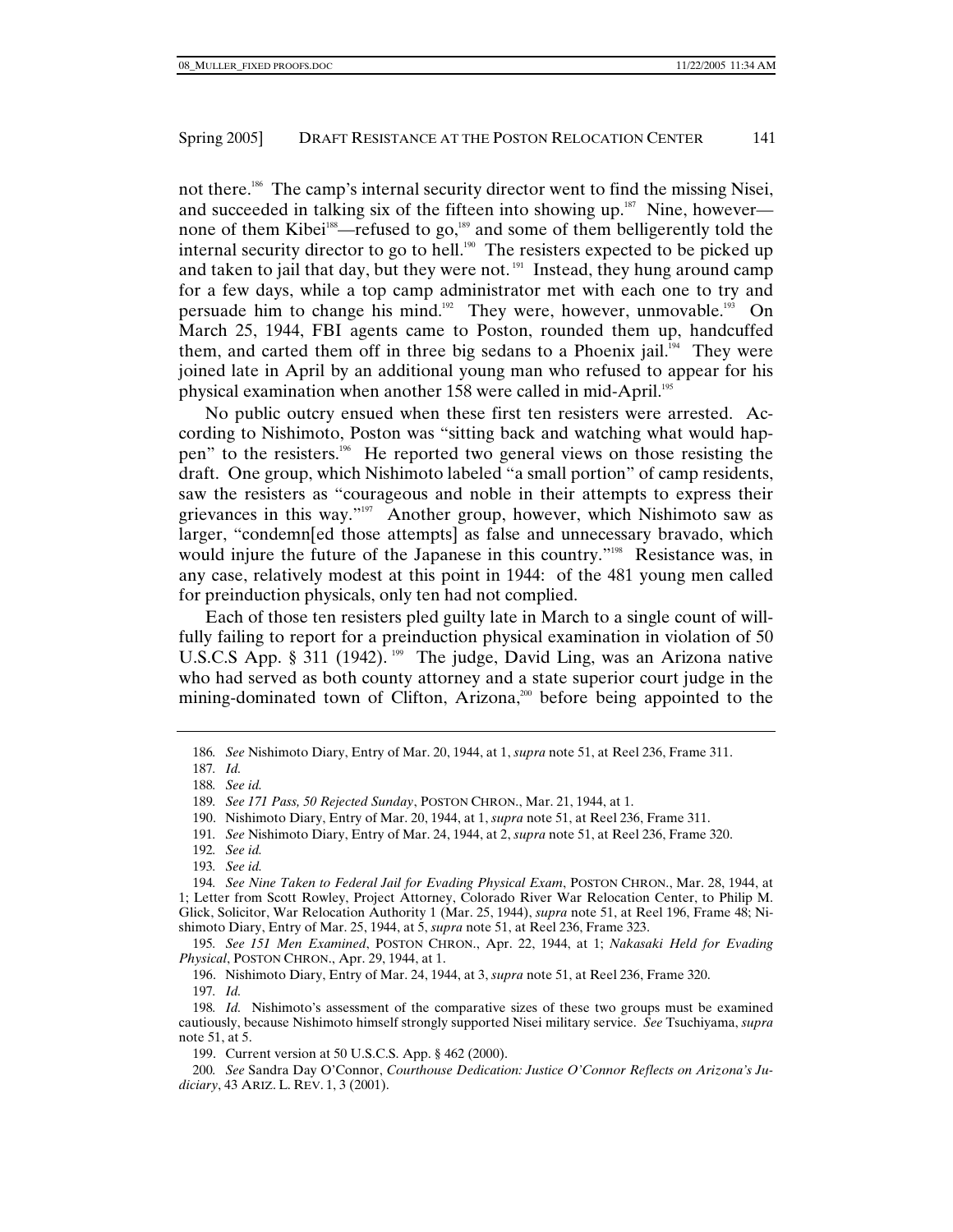federal bench by Franklin Roosevelt in 1936. According to Justice Sandra Day O'Connor, who knew and practiced before Judge Ling, he was an unpretentious and taciturn man who handled all of Arizona's federal caseload and maintained a reputation as an excellent trial judge.<sup>201</sup> Ling sentenced each of the resisters to three years' incarceration, and they were sent off to the medium-security La Tuna federal prison near El Paso, Texas, to serve their time.<sup>202</sup> Thus, by April of 1944, draft resistance at Poston appeared to be finished. George Fujii was awaiting trial on sedition charges for speaking out against the draft, and the handful of Nisei who had refused the draft were in federal prison serving lengthy sentences. Scott Rowley ventured a guess in his April 8 report to WRA headquarters that the movement against the draft at Poston had "burned itself  $\text{out.}$ "

Rowley was wrong. In fact, draft resistance at Poston had barely gotten started. In late April and May, five more young men refused to appear for their physicals.204 They were arrested on May 27, 1944, but unlike the earlier ten, most of them were released on bail and returned to camp to await trial.<sup>205</sup> Rowley took their return as an opportunity to interview them about their reasons for resisting the draft and to persuade them to change their minds.<sup>206</sup> The young men were at first reluctant to talk, but eventually opened up and revealed their thinking to the lawyer. Rowley's impressions capture well the anger and confusion that the young men were experiencing:

I believe, that in all cases, they are intelligent, well-meaning boys, who are unsettled and confused about their rights and their status as citizens and who have exaggerated feelings of discrimination. . . . I doubt very much if any of them will be dangerous to our national security or that they have any real feeling of loyalty to Japan; and if they can be straightened out in their mental attitude, they may become good soldiers and good citizens. $20$ 

Rowley expressed his "hope that they [would] change their attitude and decide to accept service in the army rather than to go to prison for years."<sup>208</sup> But none of them changed his mind.

Indeed, within just a few weeks, Poston was in a headlong rush into largescale draft resistance that caught the camp's administrators by surprise.<sup>209</sup> On

<sup>201</sup>*. See id.*

<sup>202</sup>*. See* Letter from Scott Rowley, Project Attorney, Colorado River War Relocation Center, to Philip M. Glick, Solicitor, War Relocation Authority 2 (Apr. 1, 1944), *supra* note 51, at Reel 196, Frame 51.

 <sup>203.</sup> Letter from Scott Rowley, Project Attorney, Colorado River War Relocation Center, to Philip M. Glick, Solicitor, War Relocation Authority 1 (Apr. 8, 1944), *supra* note 51, at Reel 196.

<sup>204</sup>*. See* Letter from Scott Rowley, Project Attorney, Colorado River War Relocation Center, to Philip M. Glick, Solicitor, War Relocation Authority 2 (June 3, 1944), *supra* note 51, at Reel 196.

<sup>205</sup>*. See* Letter from Scott Rowley, Project Attorney, Colorado River War Relocation Center, to Philip M. Glick, Solicitor, War Relocation Authority 1 (June 10, 1944), *supra* note 51, at Reel 196.

<sup>206</sup>*. See* Letter from Scott Rowley, Project Attorney, Colorado River War Relocation Center, to Philip M. Glick, Solicitor, War Relocation Authority 2 (June 17, 1944), *supra* note 51, at Reel 196.

<sup>207</sup>*. Id.*

<sup>208</sup>*. Id.*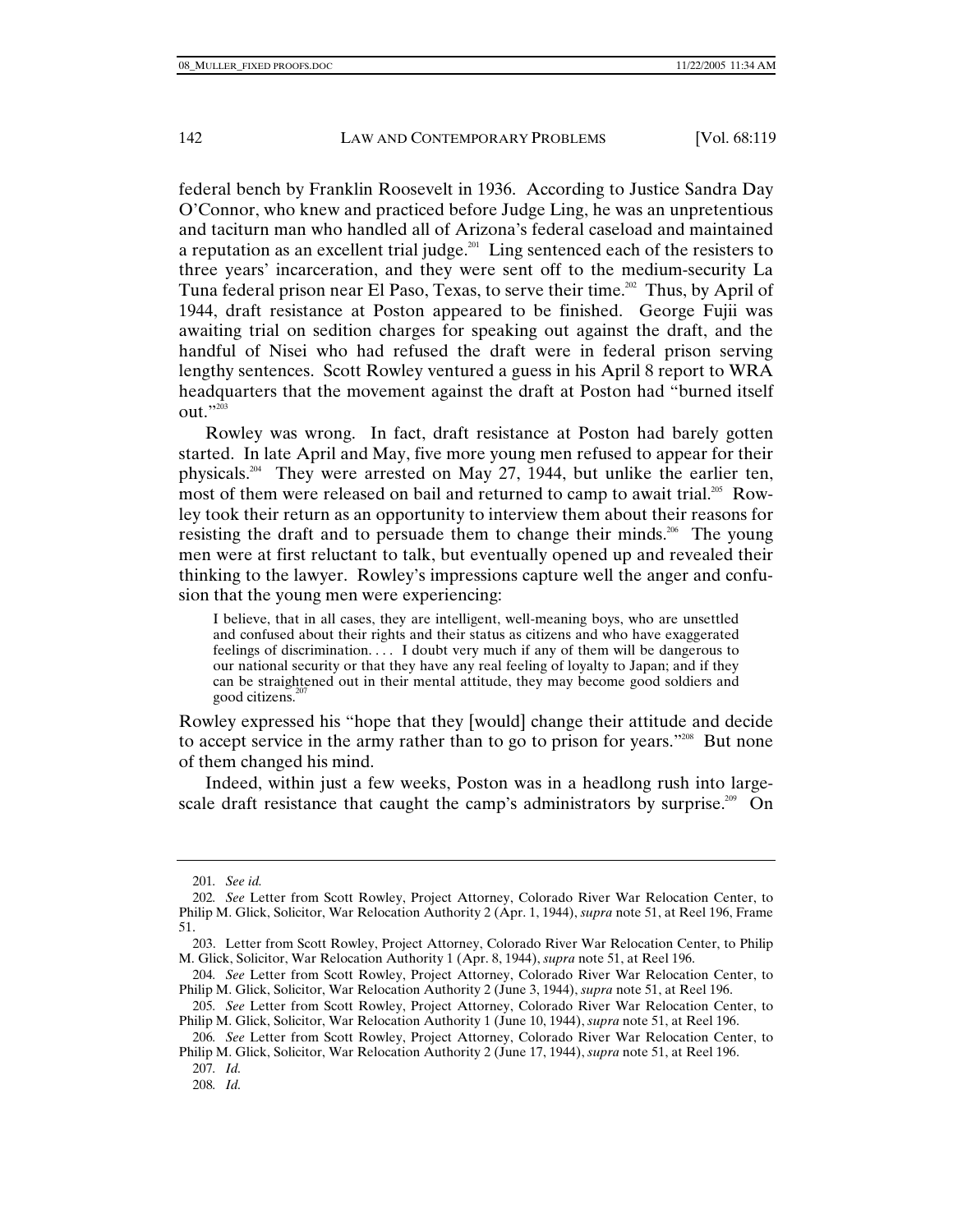June 18, 1944, fifteen out of sixty-five Nisei refused induction.<sup>210</sup> On June 28, twenty-one out of seventy-eight refused.<sup>211</sup> In mid-July, it was three out of twenty-nine.<sup>212</sup> In mid-August, fourteen out of fifty-seven refused induction.<sup>213</sup> In late September, in a carefully staged act of defiance, seven out of thirty-five Nisei simultaneously said "no!" when the soldier in charge told the group to raise their right hands to be sworn in.<sup>214</sup> On October 30, eleven out of thirty-six refused.215 When all was said and done, over one hundred young men at Poston resisted the draft.

It is difficult to specify exactly what happened at Poston in the summer and fall of 1944 to rekindle resistance to the draft after it had nearly been snuffed out. Several factors, however, undoubtedly emboldened the Nisei. The most important event was George Fujii's sedition trial in early June. Although his supporters had raised enough money to pay for the appeal that they imagined would be necessary after a conviction by a biased jury, the case never even went to the jury. Fujii admitted involvement in the first two "Voice of the Nisei" circulars, but federal judge David Ling found those to be non-seditious as a matter of law.216 Not surprisingly in light of its open call for defiance of the draft, Ling deemed the third circular seditious, but the government offered no evidence that linked Fujii to its preparation or distribution.<sup>217</sup> Judge Ling therefore granted a defense motion for a directed verdict of acquittal, and Fujii was released to return to Poston.<sup>218</sup> While no document reporting the Poston community's reactions to Fujii's acquittal survives, some in camp undoubtedly took it as a vindication of Fujii for speaking out against the draft and perhaps even as an endorsement of his criticisms. It probably was not mere coincidence that the

<sup>209</sup>*. Compare id*., at 2 ("A selective service pre-induction physical was scheduled here for June 18. . . . Of course, I do not know what the results will be, but the situation seems to be such at the present time, that I do not anticipate that there will be many, if any, refusals.") *with* Letter from Scott Rowley, Project Attorney, Colorado River War Relocation Center, to Philip M. Glick, Solicitor, War Relocation Authority 1 (June 26, 1944), *supra* note 51, at Reel 196 ("I am afraid I made a poor guess on the results of the induction on June 18, as 15 boys refused induction.").

 <sup>210.</sup> Nishimoto Diary, Entry of June 24, 1944, at 1, *supra* note 51, at Reel 237, Frame 100.

<sup>211</sup>*. See 21 Refuse Induction*, POSTON CHRON., July 3, 1944, at 6.

 <sup>212.</sup> Letter from Scott Rowley, Project Attorney, Colorado River War Relocation Center, to Philip M. Glick, Solicitor, War Relocation Authority 1 (July 24, 1944), *supra* note 51, at Reel 196.

 <sup>213.</sup> Letter from Scott Rowley, Project Attorney, Colorado River War Relocation Center, to Philip M. Glick, Solicitor, War Relocation Authority 3 (Aug. 21, 1944), *supra* note 51, at Reel 196, Frame 107.

<sup>214</sup>*. See* Letter from Scott Rowley, Project Attorney, Colorado River War Relocation Center, to Philip M. Glick, Solicitor, War Relocation Authority 2 (Oct. 2, 1944), *supra* note 51, at Reel 196; Nishimoto Diary, Entry of Oct. 5, 1944, at 2, *supra* note 51, at Reel 238, Frame 20.

 <sup>215.</sup> Letter from Scott Rowley, Project Attorney, Colorado River War Relocation Center, to Philip M. Glick, Solicitor, War Relocation Authority 2 (Nov. 6, 1944), *supra* note 51, at Reel 196.

<sup>216</sup>*. See Fujii Acquitted of Violating Sedition Act*, POSTON CHRON., June 10, 1944, at 1; Nishimoto Diary, Entry of June 19, 1944, at 3, *supra* note 51, at Reel 237, Frame 88;.

<sup>217</sup>*. See Fujii Acquitted of Violating Sedition Act*, *supra* note 216, at 1; Nishimoto Diary, Entry of June 19, 1944, at 3, *supra* note 51, at Reel 237, Frame 88.

<sup>218</sup>*. See Fujii Acquitted of Violating Sedition Act*, *supra* note 216, at 1; Minute Entry of Wednesday, June 7, 1944, United States of America v. George S. Fujii, United States District Court for the District of Arizona, National Archives and Records Administration Pacific Region (Laguna Niguel), RG 21, Criminal Case #6781, Box 175, File C6781.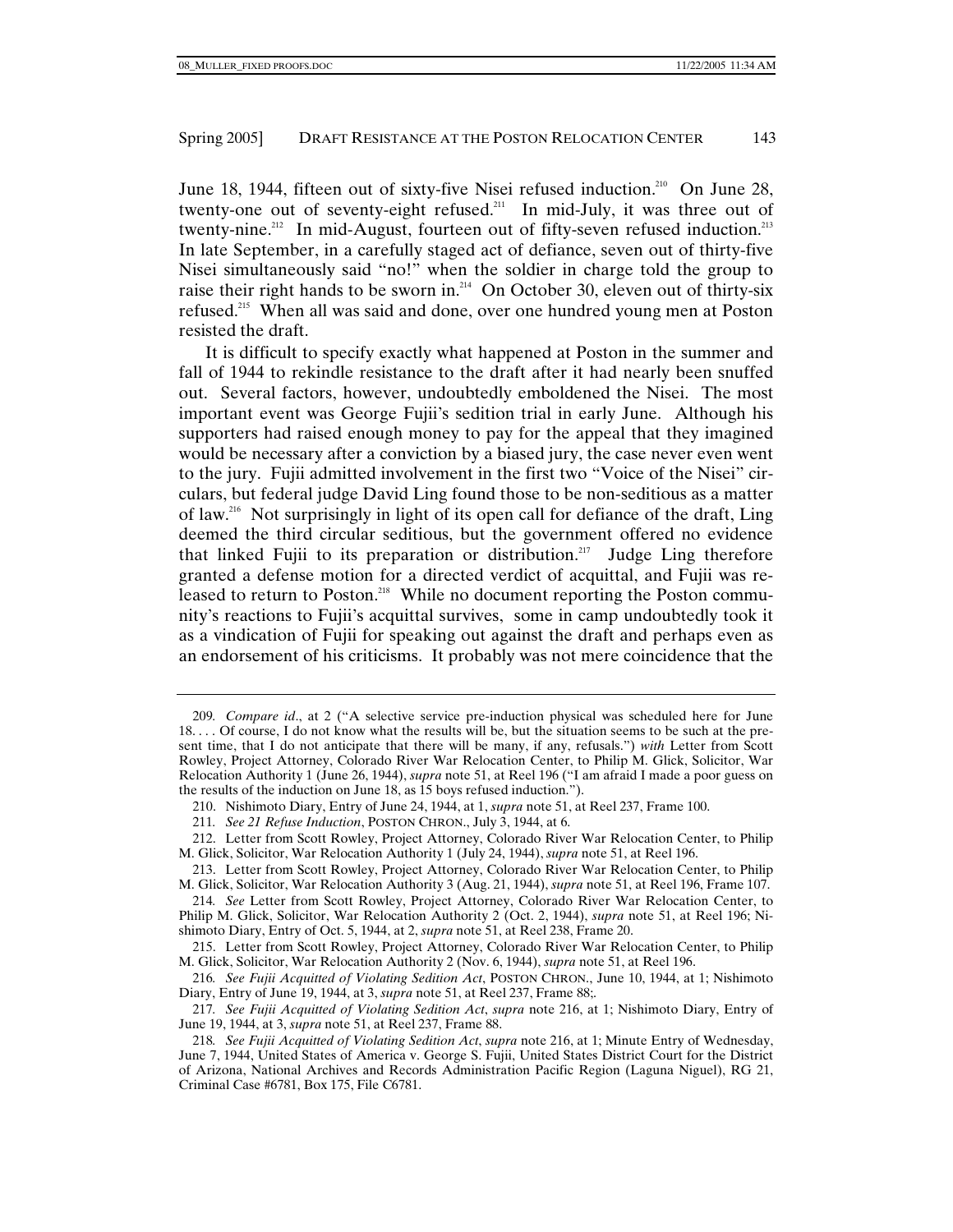number of draft resisters at Poston spiked upward for the first time just after George Fujii was acquitted of sedition for speaking out against the draft.

Another circumstance that spurred young men to resist was the encouraging presence in camp of other resisters. The first ten young men who resisted the draft in March and April were immediately arrested and detained until they entered guilty pleas, and then sent off to prison to serve their sentences.<sup>219</sup> Starting in June, however, the pattern changed. Friends began getting the money together to post bail for the young men, and most returned to camp from Phoenix just a day after their arrest. According to the Project Attorney, these friends wanted them returned to camp so that they could persuade the resisters to change their minds and submit to induction.<sup>220</sup> But it did not work out that way. Not only did they not change their minds, but the resisters began persuading other young men to join them.<sup>221</sup> And with each new crop of resisters who returned to camp on bail, the ranks of the defiant in camp grew, as did their influence.<sup>222</sup> These young men also now had George Fujii, the David who slew Goliath, back among them. Fujii was seen on several occasions conferring with groups of young Nisei, telling them that it was unconstitutional to draft the Nisei out of the camps.<sup>223</sup>

Additional encouragement to the Poston resistance undoubtedly came from the ruling in July of 1944 in a case involving the draft resisters from the Tule Lake Segregation Center. In *United States v. Kuwabara*, 224 Louis E. Goodman, a United States District Judge for the Northern District of California, dismissed the draft evasion prosecutions brought against twenty-six Tule Lake internees on the grounds that it was shocking to the conscience and a violation of due process to incarcerate a person on account of ancestry, draft him into the army, and then prosecute him for resisting.<sup>225</sup> While the news of the verdicts in other cases of Nisei resistance in the summer and fall of 1944 was grim, this surprise victory for the Tule Lake Nisei undoubtedly gave heart to those contemplating resistance at Poston, especially those who, like most of the Tule Lake resisters, had filed requests for expatriation from the United States.

Finally, the resistance at Poston was buoyed by significant (albeit not unanimous) support from the Poston internee community. This support never found voice in any official or mass action by internees or their elective representatives, but evidence of it can nonetheless be found in the surviving archival sources. For example, in June of 1944, after George Fujii's unexpected acquit-

<sup>219</sup>*. See supra* notes 194-195, 202 and accompanying text.

 <sup>220.</sup> Letter from Scott Rowley to Philip M. Glick, at 1, *supra* note 51, at Reel 196.

<sup>221</sup>*. See* Letter from Scott Rowley to Philip M. Glick (June 26, 1944), at 1-2, supra note 51, at Reel 196.

 <sup>222.</sup> The Poston experience shows the wisdom (if not the fairness) of the approach taken at other camps, where draft resisters were denied bail pending trial in order to keep them out of camp. *See* MULLER, *supra* note 3, at 75-76 (Minidoka), 88-89 (Heart Mountain).

<sup>223</sup>*. See* Nishimoto Diary, Entry of June 24, 1944, at 4, *supra* note 51, at Reel 237, Frame 100.

 <sup>224. 56</sup> F. Supp. 716 (N.D. Cal. 1944).

<sup>225</sup>*. See id.* at 719.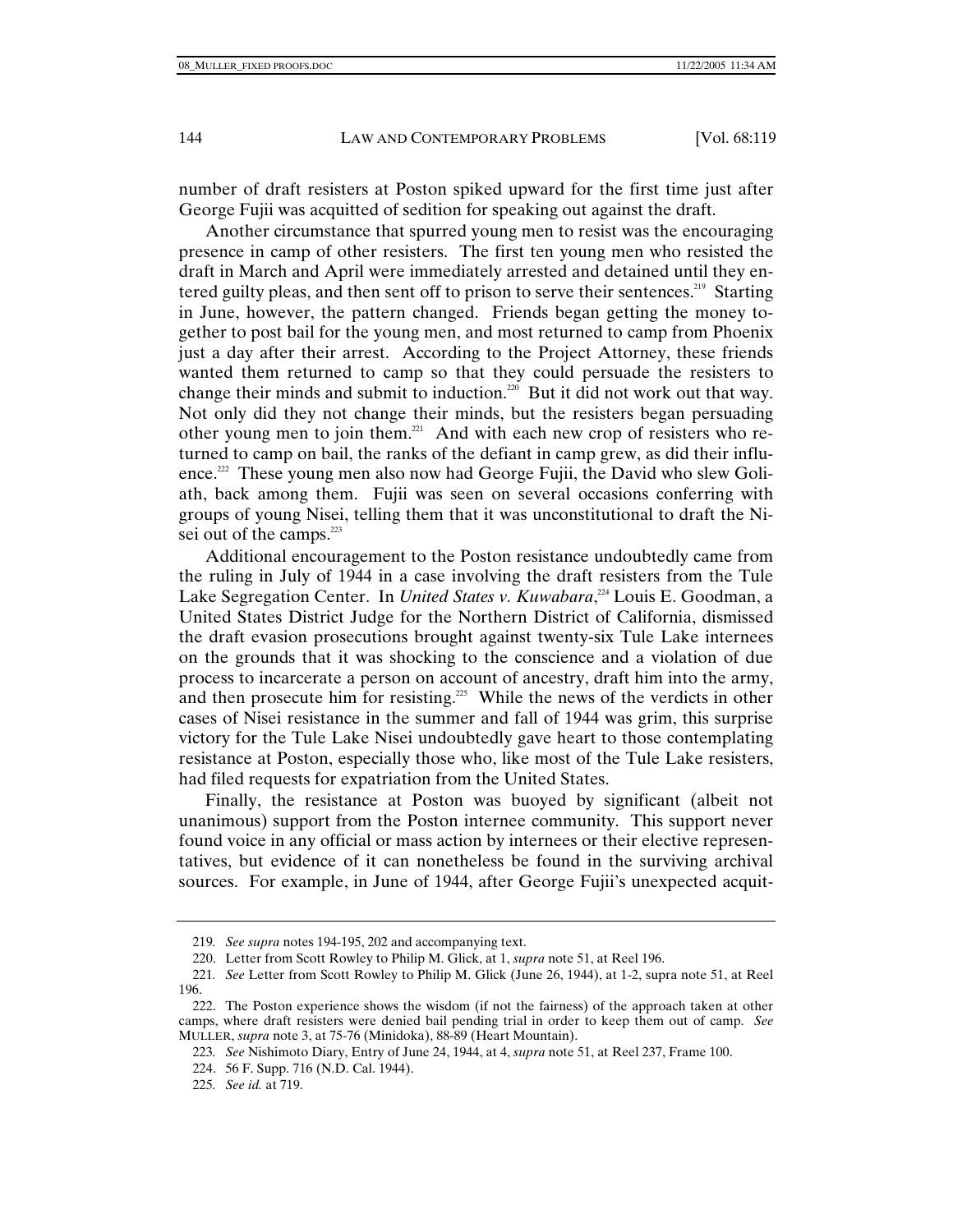tal on sedition charges, the Friends of George Fujii Committee had to decide what to do with the more than one-thousand-dollar surplus left in the fund they had raised.<sup>226</sup> Several members of the committee argued "vociferously" that they should send the money to the draft resisters at the Heart Mountain Relocation Center to help them fight the criminal charges they faced.<sup>227</sup> The proposal was ultimately defeated due to the objections of several committee members who felt the committee was bound to return the money *pro rata* to its donors.228 However, the strongly voiced proposal reveals both that there was support in camp for draft resistance in June of 1944 and that at least some saw a clear connection between the cause of George Fujii—a cause that had been popular beyond anyone's expectations—and the cause of young men who were resisting the draft.

In early July of 1944, Project Attorney Rowley made an appearance before the Community Council to appeal for their help in "curb[ing] the increasing wave of selective service violators."<sup>229</sup> The lawyer may have hoped for their cooperation, but, in the words of Nishimoto, his appeal "boomeranged on him."230 The council members responded with strong support for the resisters. Many on the council told Rowley that "it was natural that there were many violators because [the Nisei] did not know what they were going to fight for."231 To draft the Nisei was to demand that they "sacrifice their lives in vain."<sup>232</sup> Other council members complained that the Nisei really could never feel like American soldiers so long as the military discriminated against them by placing them in a segregated unit.<sup>233</sup> Again, the council members' comments suggest broad empathy at Poston for the position of the Nisei who resisted the draft.

Later in July, some of the resisters came very close to winning the open support of the council in Poston's Unit I. Several young resisters who were back in camp on bail appeared before the council and made a plea for financial support.<sup>234</sup> The young men explained that they needed around \$2,000 to retain counsel to represent the Nisei who were resisting the draft.<sup>235</sup> Their pitch to the council was touching:

We are fighting for all the Japanese.... We would rather go to jail and forget about everything. But that would not be good for others. We should leave in the record that the Japanese in every relocation center protested to the reinstitution of [the] Nisei draft while detained in the centers. We know we don't have any chance of winning

 <sup>226.</sup> Money raised to defray the costs of an appeal was not needed because Fujii was acquitted at trial. *See supra* notes 216-218 and accompanying text.

 <sup>227.</sup> Nishimoto Diary, Entry of June 19, 1944, at 3, *supra* note 51, at Reel 237, Frame 88. 228*. Id.*

 <sup>229.</sup> Nishimoto Diary, Entry of July 5, 1944, at 4, *supra* note 51, at Reel 237, Frame 132.

<sup>230</sup>*. Id.* at 5.

<sup>231</sup>*. Id.* at 4.

<sup>232</sup>*. Id.*

<sup>233</sup>*. Id.*

<sup>234</sup>*. See* Nishimoto Diary, Entry of July 19, 1944, at 4-6, *supra* note 51, at Reel 237, Frame 165. (Page 4 of this document is misnumbered as a duplicative page 5).

<sup>235</sup>*. See id.* at 6.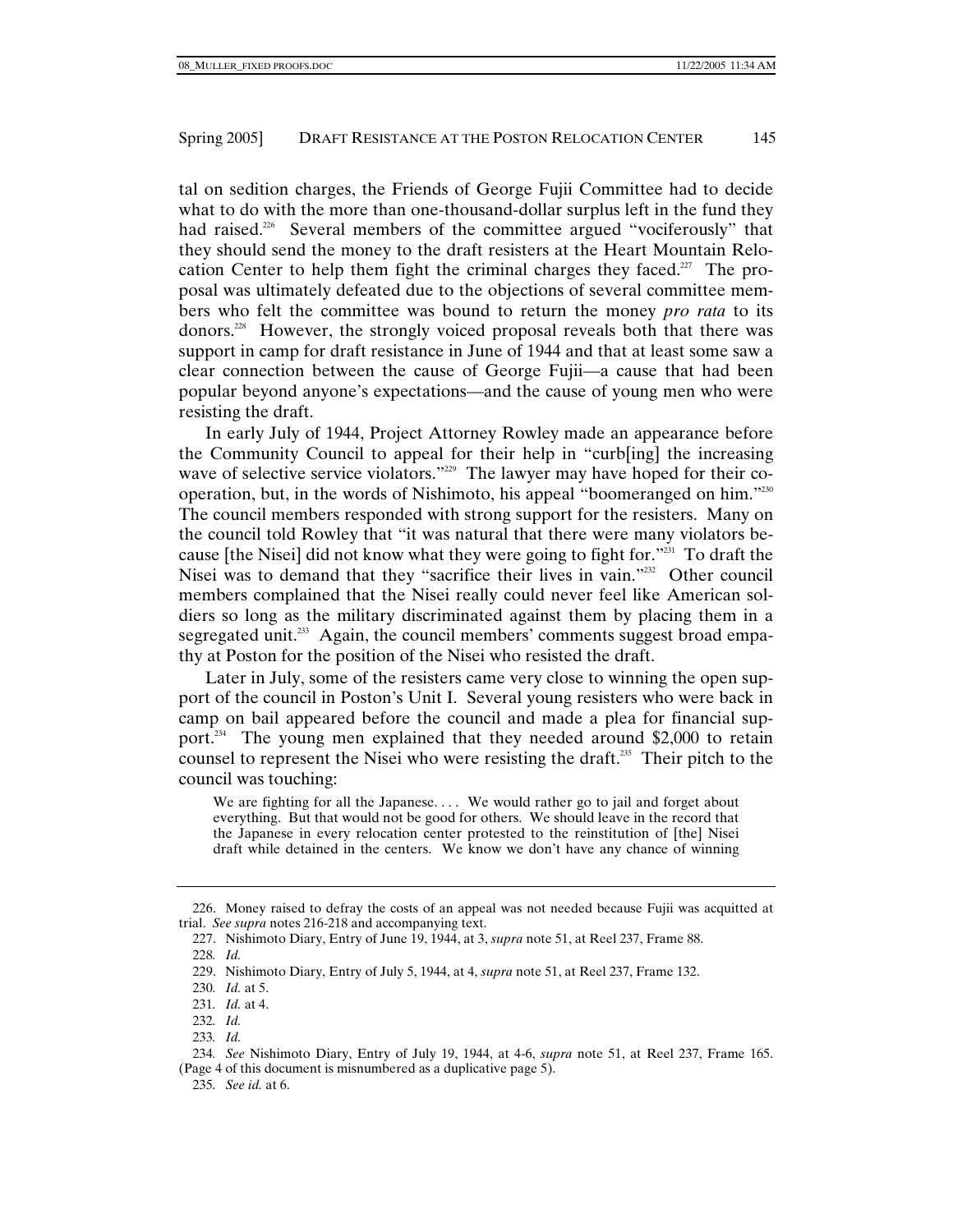our case, but that's not the point. If we file enough cases from all over, the court might decide to listen to our plea in the end.<sup>236</sup>

Many on the council greeted the proposal enthusiastically. One block manager thought that block meetings should be called throughout Poston that evening to discuss the proposal; he was sure that there were "people willing to help in the cause."<sup>237</sup> Another leader announced that the proposal was "a very good idea," because "it would bring out the injustice of drafting the Nisei from these 'detention' camp[s]."238 The proposal failed that evening only because Richard Nishimoto, who opposed the resisters, outmaneuvered those on the council who supported them.<sup>239</sup>

Draft resistance at Poston thus had a number of important triggers and supports in the summer and fall of 1944. Yet it also encountered skepticism and opposition that kept it from capturing and dominating the camp's political life as the Fair Play Committee did for a time at the Heart Mountain Relocation Center in Wyoming in the spring of  $1944<sup>240</sup>$  Some of this opposition came from those who simply believed in military service for the Nisei as a categorical matter. This view was reflected in the comments of a young Nisei woman to a representative of Poston's community analysis section on July 12, 1944. "I believe," she said,

that all the [N]isei boys should be willing to fight for their country. It is true that all of us have been mistreated after the onset of this conflict but right now all of us are living in America. We are citizens of this country and so we should try our best to protect our land from any form of aggression.<sup>241</sup>

For adherents of this view about the draft, nothing about the resisters' motives would likely have persuaded them to support the resistance.

Others, however, had doubts about the motives of the resisters. The doubts were not so much about whether some of the resisters were expressing loyalty to Japan by refusing to go into the army. There is only sketchy evidence in the historical record to support such a notion.<sup>242</sup> Rather, what some doubted was that the resistance was actually grounded in a defense of Nisei civil liberties as opposed to a simple desire to avoid the dangers of the battlefield.

For these doubts, as to some of those who resisted, the record does provide support. The first reactions of the Nisei as a group to the announcement of the

<sup>236</sup>*. Id.*

<sup>237</sup>*. Id*.

<sup>238</sup>*. Id.*

<sup>239</sup>*. See id.* at 7.

<sup>240</sup>*. See* MULLER, *supra* note 3, at 76-89 (describing the successes of the Fair Play Committee, a political group organized by internees that encouraged the eighty-five draft resisters at Heart Mountain).

 <sup>241.</sup> Draft: Nisei Girl (July 12, 1944), *microformed on* Community Analysis Reports, Reel 10, *supra* note 77.

<sup>242</sup>*. See*, *e.g.*, Meeting of Leave Clearance Board: Camp III (Mar. 15, 1944), *microformed on* Community Analysis Reports, Reel 10, *supra* note 77 ("One [leave clearance] board member reported that seven out of ten [applicants for expatriation and repatriation] that he had questioned in regard to whether or not they would serve in the Japanese army against the United States replied that they would.").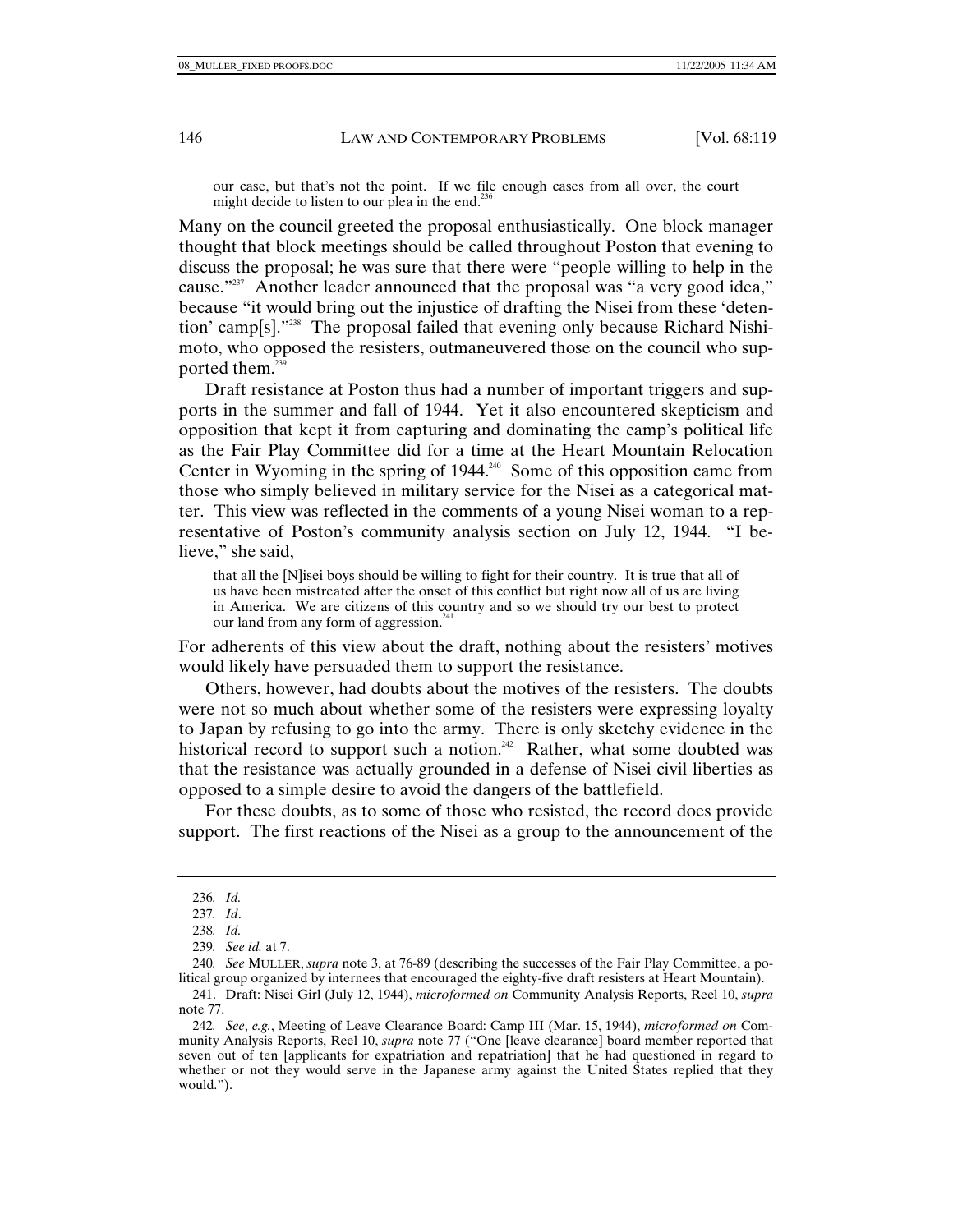reinstatement of the draft were to try to escape it through relocation or expatriation,<sup>243</sup> not to try to fight it as a deprivation of their rights. Nishimoto's observation was that many of the resisters were "boys [who were] afraid to be killed in war," who could not be persuaded to serve by "argu[ments] about [the] virtues of serving for [their] own country."244 Project Attorney Rowley shared this impression of the resistance at Poston. After interviewing a number of the young men who refused to report for induction on June 18, 1944, Rowley reported that he had:

a very strong impression that their refusal to be inducted is caused by a mixture of reasons, one being a resentment at what they consider unjustified discrimination, and the other being . . . a desire to evade military service, and it seems to me that the first reason has been developed considerably as an excuse for the second.<sup>2</sup>

Rowley was careful to note that "[t]his [was] undoubtedly not true in all cases but, like citizens of any other ancestry, there are certain ones affected who would go almost any length rather than go into the armed forces."<sup>246</sup> And perhaps most significantly, even some of the resisters themselves drew distinctions among those who were resisting on civil rights grounds and those who were not. When representatives of the resisters appeared before the Unit I council in mid-July to ask the council to underwrite their legal fees, they asked for support only for the subset of resisters who had not asked for expatriation.<sup>247</sup> These differing views showed that the draft resistance at Poston was a mixed and ambiguous phenomenon, encompassing a range of motives.

## $\overline{V}$

## *UNITED STATES V. HIDEICHI TAKEGUMA ET AL.*

This phenomenon dragged on longer than at any of the other camps because with the charged men all at liberty—or at least what passed for liberty behind the barbed wire at Poston—there was little pressure to bring their cases to trial. It was not until mid-March of 1945 that grand jury indictments were finally returned in the cases of the nearly one hundred Nisei who had refused induction over the preceding year.<sup>248</sup> The indictments charged each of them with a single count of failing and refusing to report for induction when duly ordered to do so under the Selective Training and Service Act of 1940, in violation of section 311 of Title 50 of the United States Code.<sup>249</sup>

<sup>243</sup>*. See supra* notes 126-131 and accompanying text.

 <sup>244.</sup> Nishimoto Diary, Entry of June 26, 1944, at 1, *supra* note 51, at Reel 237, Frame 104.

 <sup>245.</sup> Letter from Scott Rowley to Philip M. Glick (June 26, 1944), at 1, *supra* note 51, at Reel 196. 246*. Id.*

<sup>247</sup>*. See* Nishimoto Diary, Entry of July 19, 1944, at 5, *supra* note 51, at Reel 237, Frame 165.

<sup>248</sup>*. See* Letter from Scott Rowley, Project Attorney, Colorado River War Relocation Center, to Edwin E. Ferguson, Solicitor, War Relocation Authority 3 (Mar. 12, 1945), *supra* note 51, at Reel 196, Frame 169.

<sup>249</sup>*. See* Brief on Behalf of the United States at 1, Takeguma v. United States, 156 F.2d 437 (9th Cir. 1946) (No. 11079) (on file with NARA-Pacific Alaska Region, San Francisco, CA, United States Court of Appeals for the Ninth Circuit, RG 276, Box 4347).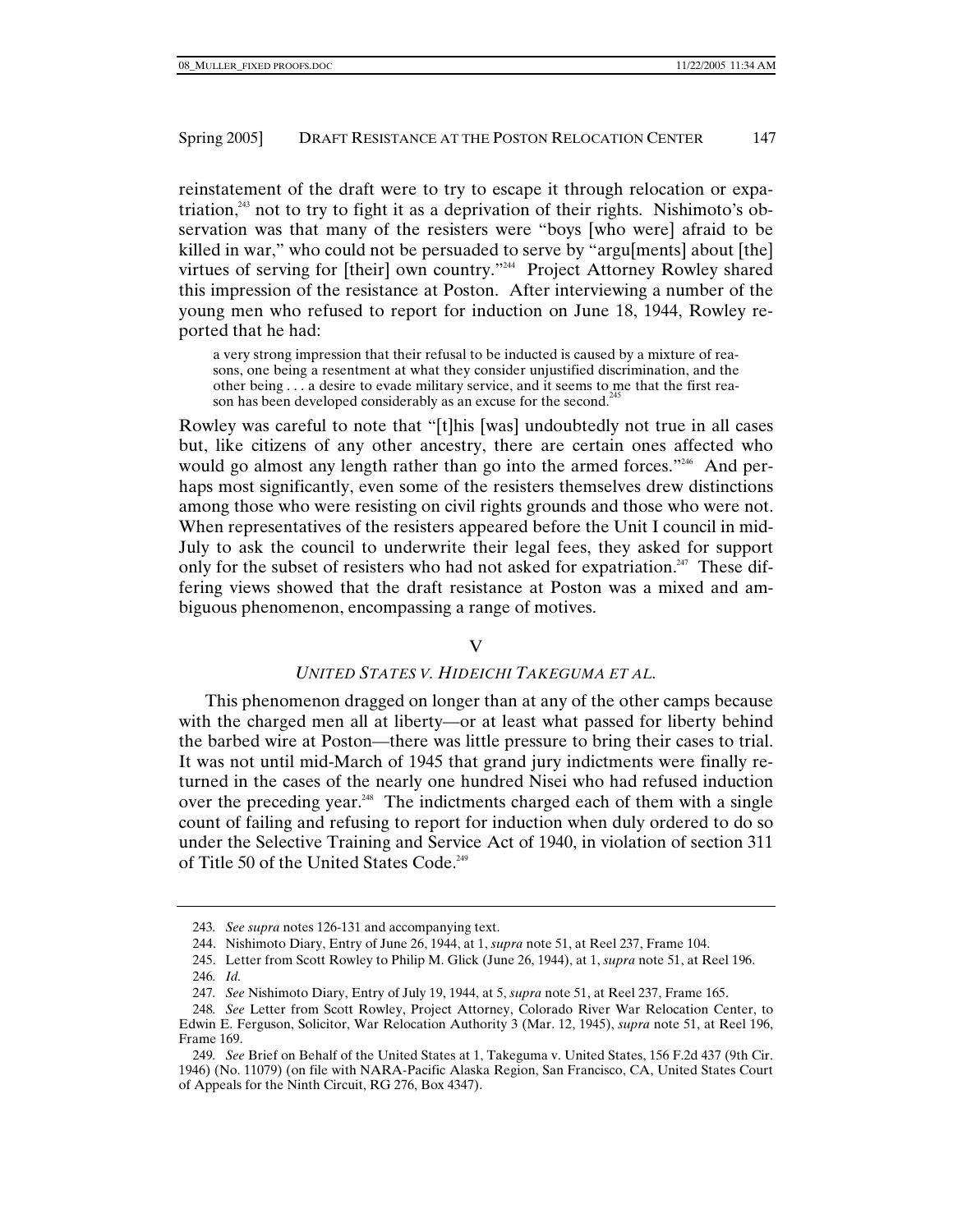During the year that lapsed between the first arrests of resisters at Poston and their indictment, the staff of the Project Attorney's Office had tried hard to persuade the resisters to change their minds, but those efforts were successful in only three cases.<sup>250</sup> The resisters had retained a prominent civil liberties lawyer, A.L. Wirin, to represent them.<sup>251</sup> Wirin had tried to persuade his clients to abandon their challenge to induction in favor of accepting induction and then challenging the application of the draft to them by writ of habeas corpus.<sup>252</sup> The resisters, however, could not be dissuaded from the course they had chosen.

Unlike the litigation in most of the other federal districts where young Nisei challenged the draft,<sup>253</sup> the litigation before Judge Ling in the District of Arizona proceeded quickly, smoothly, and entirely by agreement of the parties. With nearly one hundred pending cases, defense attorney Wirin and federal prosecutor Frank E. Flynn decided that it would be most efficient to identify and try three cases that typified the three scenarios under which the defendants had resisted the draft at Poston.<sup>254</sup> They chose the cases of Hideichi Takeguma, who had refused to submit to induction without filing a request for expatriation; Kingo Tajii, who had been ordered to report for induction after filing a request for expatriation but before the government responded to the expatriation request by ordering Tajii excluded and segregated; and Yasuto Fujioka, who had been ordered to report for induction after both his expatriation request and a government order of exclusion and segregation.<sup>255</sup> All of the other resisters signed a stipulation that they would await the outcome of these three men's trials and appeals and submit themselves to whatever outcome the trial and appellate process produced.<sup>256</sup> As a result, their cases were placed in a kind of suspended animation while Judge Ling moved ahead in the cases of Takeguma, Tajii, and Fujioka.

<sup>250</sup>*. See id.*; Letter from Scott Rowley, Project Attorney, Colorado River War Relocation Center, to Edwin M. Ferguson, Solicitor, War Relocation Authority 1-2 (Apr. 14, 1945), *supra* note 51, at Reel 196, Frame 179.

<sup>251</sup>*. See* Letter from Scott Rowley to Philip M. Glick, at 1, *supra* note 51, at Reel 196. Wirin was a Los Angeles attorney who handled many high-profile cases as counsel to the Southern California Branch of the American Civil Liberties Union and as counsel to the Japanese American Citizens League. *See* MULLER, *supra* note 3, at 115.

<sup>252</sup>*. See* Letter from Scott Rowley to Philip M. Glick, at 1, *supra* note 51, at Reel 196*.* Wirin's was undoubtedly sound advice. In *Falbo v. United States*, 320 U.S. 549 (1944), the Supreme Court held that the Selective Training and Service Act of 1944 did not authorize judicial review of a selective service board's classification of an individual in the context of a criminal prosecution for violation of an order to report for a particular kind of wartime service. *Falbo*, while potentially distinguishable from the situation of the Poston resisters, certainly did not augur well for their chances before Judge Ling.

<sup>253</sup>*. See* MULLER, *supra* note 3, at 101-14 (trial of Heart Mountain resisters in the District of Wyoming), 124-30 (trial of Minidoka resisters in the District of Idaho), 131-41 (proceedings against Tule Lake resisters in the Northern District of California).

<sup>254</sup>*. See* Brief on Behalf of the United States, *supra* note 249, at 2.

<sup>255</sup>*. See id.* at 2-3.

<sup>256</sup>*. See* Stipulation, United States v. Ben Yumen et al., (D. Ariz. Apr. 23, 1945) (on file with NARA-Pacific Region, Laguna Niguel, CA), *supra* note 8, at Criminal Case No. 7071-7127, Box 182, Nos. C-7071 Phx. - C-7191 Phx. *passim*).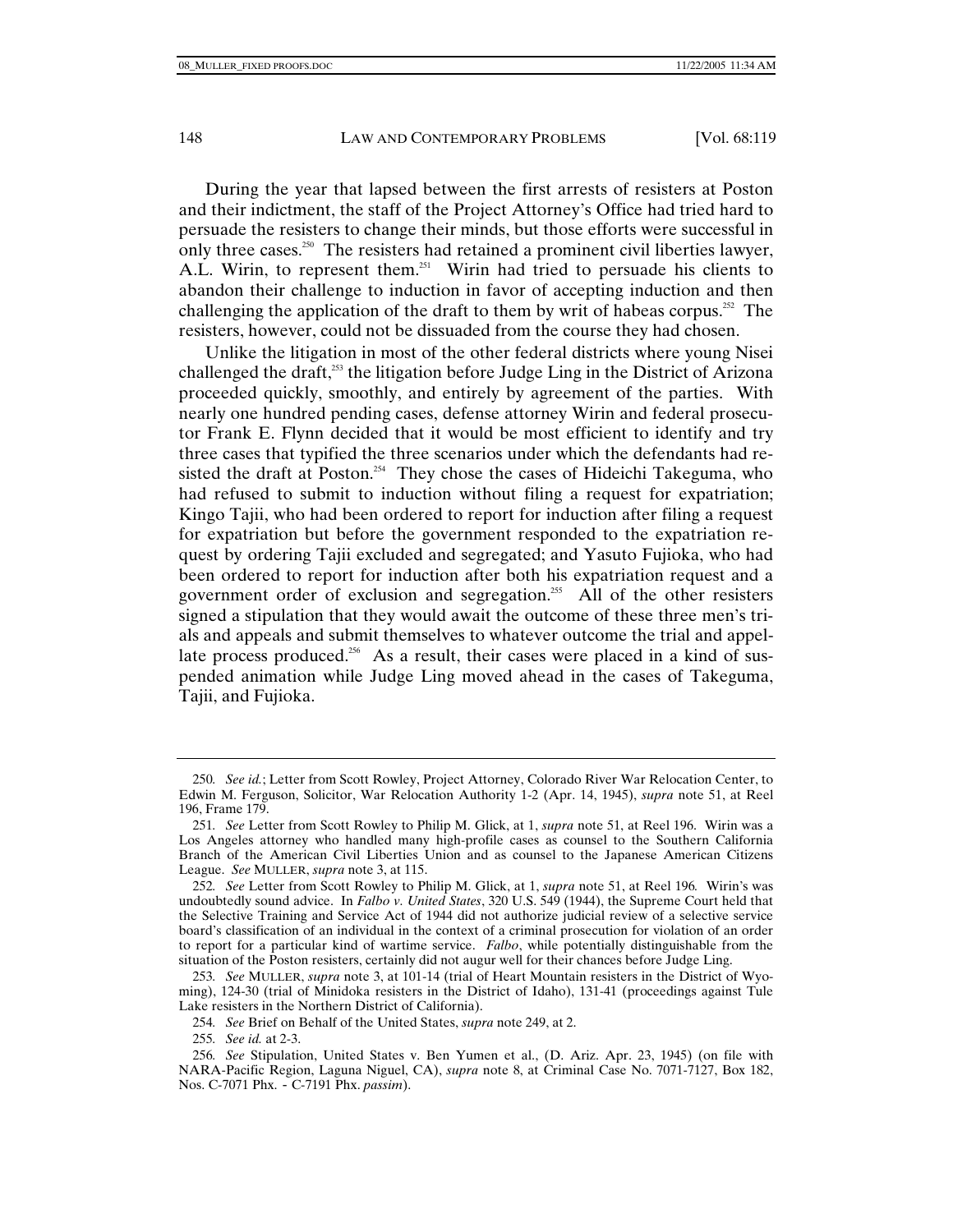In April of 1945, defense lawyer Wirin filed a motion to quash the indictments on a variant of the theory that had led Judge Goodman to dismiss the charges against the Tule Lake resisters.257 Judge Goodman had held in *United States v. Kuwabara* that the prosecution of incarcerated Japanese Americans for resisting the draft was shocking to his conscience and therefore a violation of due process.258 Wirin stripped Goodman's reasoning of its constitutional underpinnings and argued instead that in the Selective Training and Service Act of 1940, Congress had not intended that American citizens imprisoned on account of their Japanese ancestry would "be subject additionally to involuntary impressments into military service."259 Wirin supported the motion with affidavits from Takeguma, Tajii, and Fujiota that related the circumstances of their eviction from their West Coast homes and their incarceration at Poston. Fujioka, for example, averred that his parents were "looked upon as enemies, fugitives and saboteurs, . . . [e]ven after several decades of hardships and struggles to establish themselves as respectful residents," and that because of "this ordeal, [his] mother ha[d] been seriously taken ill by the unaccustomed hardship brought upon her."260 As for himself, Fujioka stated that he "ha[d] been manhandled and  $\dots$  made to dwell in a location unfit for human inhabitance.<sup>"261</sup> He and Kingo Tajii both alleged that they had applied for expatriation and had been placed on Poston's "stop list"—its list of individuals who were not permitted to leave the camp for any reason—in lieu of being transported to the Tule Lake Segregation Center, which had run out of room.<sup>262</sup>

Judge Ling denied the motion to quash the indictment without a recorded opinion.263 The case then moved to trial, and promptly, because Wirin and Flynn agreed to forego the usual adversarial process of presenting witnesses and physical evidence, and instead submitted the case for bench trial on a set of stipulated facts.<sup>264</sup> Those stipulated facts included the bare essentials: that each of the three men was an American citizen of Japanese ancestry, that each had been moved by the military from the West Coast to Poston, that each had been ordered to report for induction, and that each had failed to do so.<sup>265</sup> Judge Ling took the case under advisement, and two weeks later announced his judgment

<sup>257</sup>*. See* Appellant's Opening Brief at 2-3, Takeguma v. United States, 156 F.2d 437 (9th Cir. 1946) (No. 11079) (on file with NARA-Pacific Alaska Region, San Francisco, CA), United States Court of Appeals for the Ninth Circuit, RG 276, Box 4347); *Move for Quashing of 97 Indictments*, PHOENIX GAZETTE, Apr. 24, 1945, § 2, at 3.

<sup>258</sup>*. See* 56 F. Supp. 716, 719 (N.D. Cal. 1944).

 <sup>259.</sup> Appellant's Opening Brief, *supra* note 257, at 7.

<sup>260</sup>*. Id.* at 5.

<sup>261</sup>*. Id.*

<sup>262</sup>*. Id.* at 3-5. Because the government had granted their petitions for expatriation, Fujioka and Tajii were both under Justice Department detention as alien enemies at the Santa Fe, New Mexico Detention Center by the time their cases reached the Court of Appeals. *Id*. at 2.

 <sup>263.</sup> Judge Ling liked to boast that he was not one to write opinions. "That is what the Ninth Circuit is there for," he would tell counsel. *See* O'Connor, *supra* note 200, at 3.

<sup>264</sup>*. See* Brief on Behalf of the United States, *supra* note 249, at 2.

<sup>265</sup>*. Id.* at 2-3.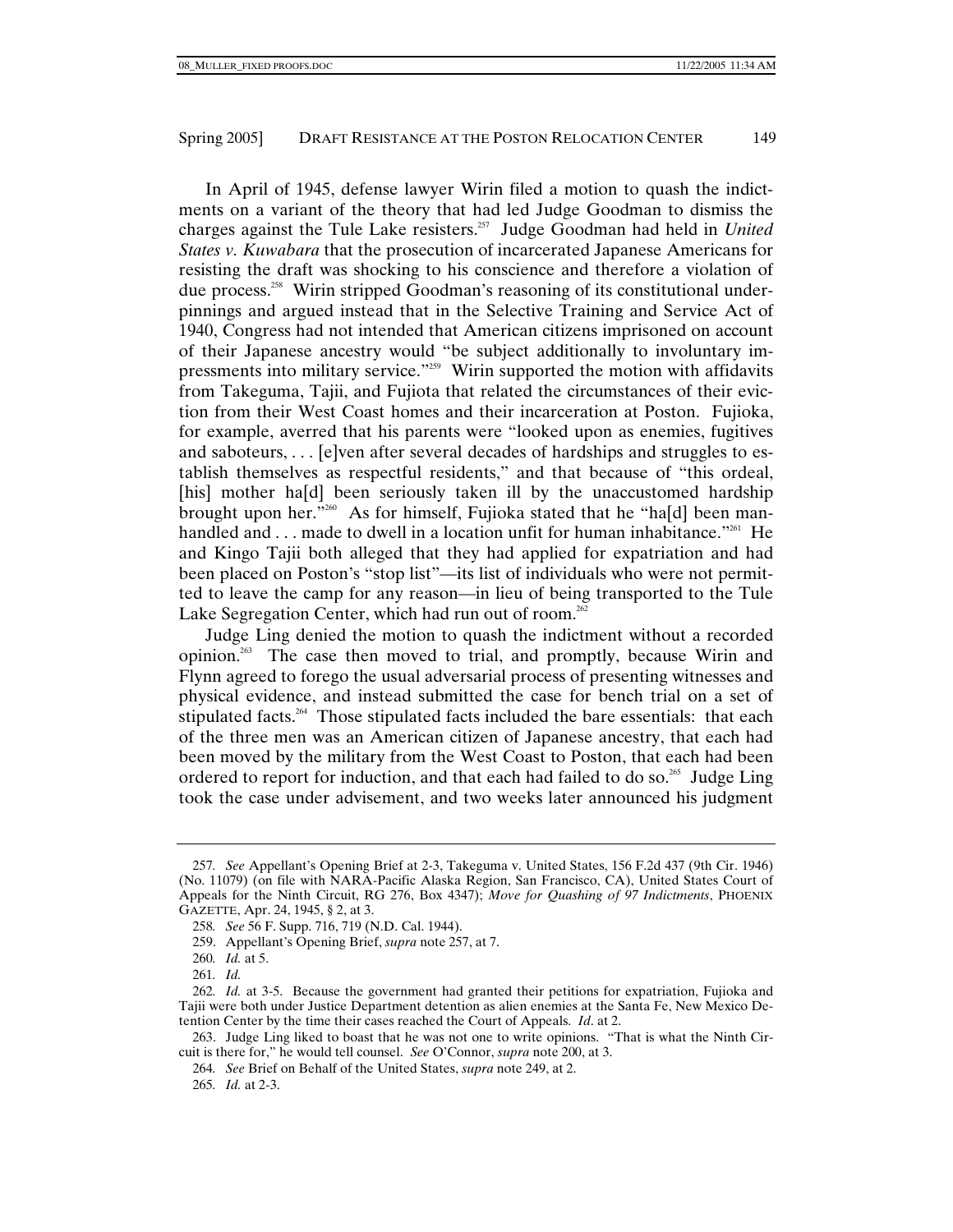convicting the men of the crime with which they had been charged.<sup>266</sup> On June 18, 1945, he sentenced them to prison terms of one year.  $267$ 

It was an odd sentence. Just fourteen months earlier, Judge Ling had sentenced the first ten Poston resisters, all of whom had pled guilty, to prison terms of *three* years. Because Judge Ling did not explain his sentencing decision, it is impossible to know for sure why Judge Ling saw the Poston resisters as less culpable in June of 1945 than he had in March of 1944. But several reasons suggest themselves. By June of 1945, the Allies had already won the war in Europe and an Allied victory in the Pacific was a foregone conclusion. Poston and the rest of the WRA's relocation centers were either closed or on their way to closing.<sup>268</sup> The West Coast had been reopened to loyal Japanese Americans.<sup>269</sup> And Judge Ling had had the additional experience of trying—and acquitting—George Fujii on very weak sedition charges for speaking out about the government's mistreatment of Japanese Americans. Perhaps Judge Ling was coming to see more complexity and nuance to the situation of the Nisei draft resisters than he had seen on a first impression.

A.L. Wirin took an appeal of these three convictions to the United States Court of Appeals for the Ninth Circuit. He built his argument around the claim that the government had treated the Nisei as if they were aliens. "Although American citizens by birth," Wirin wrote, "the defendants because of claimed war emergency have been treated as alien enemies, interned as prisoners of war, solely because *we* have been at war with the government where *their* ancestors were born."270 Because the Nisei were constructive enemy aliens, Wirin argued, Congress could not have intended to draft them. Picking up on one of the ideas in Judge Goodman's decision in the case of the Tule Lake resisters $^{27}$ although not Judge Goodman's constitutional rationale—Wirin argued

that Congress did not intend, in the enactment of the Selective Training and Service Act, that persons treated as were the defendants, be nonetheless subject to military service; that denuded of essential rights of citizenship, such persons should still be subject to enforced military service—a duty traditionally, and heretofore deemed to be, an obligation of citizenship; and certainly not a duty ordinarily expected of alien enemies. $^{272}$ 

<sup>266</sup>*. See 98 Jap-Americans Found Guilty of Draft Evasion*, PHOENIX GAZETTE, June 5, 1945, §2, at 1.

<sup>267</sup>*. See* Appellants' Opening Brief, *supra* note 257, at 1-2.

 <sup>268.</sup> The last internee departed Poston on November 28, 1945. *See* BURTON ET AL., *supra* note 29**,**  at 40.

<sup>269</sup>*. See* GREG ROBINSON, BY ORDER OF THE PRESIDENT 227-32 (2001).

 <sup>270.</sup> Appellants' Opening Brief, *supra* note 257, at 6 (emphasis in original).

<sup>271</sup>*. See* United States v. Kuwabara, 56 F. Supp. 716, 719 (N.D. Cal. 1944) (arguing that Congress' intention that those in a free and just society share the obligations of military duty in a fair and just system is inconsistent with the defendants' case since the defendants have been deprived of their due process rights).

<sup>272</sup>*. Id.* at 9.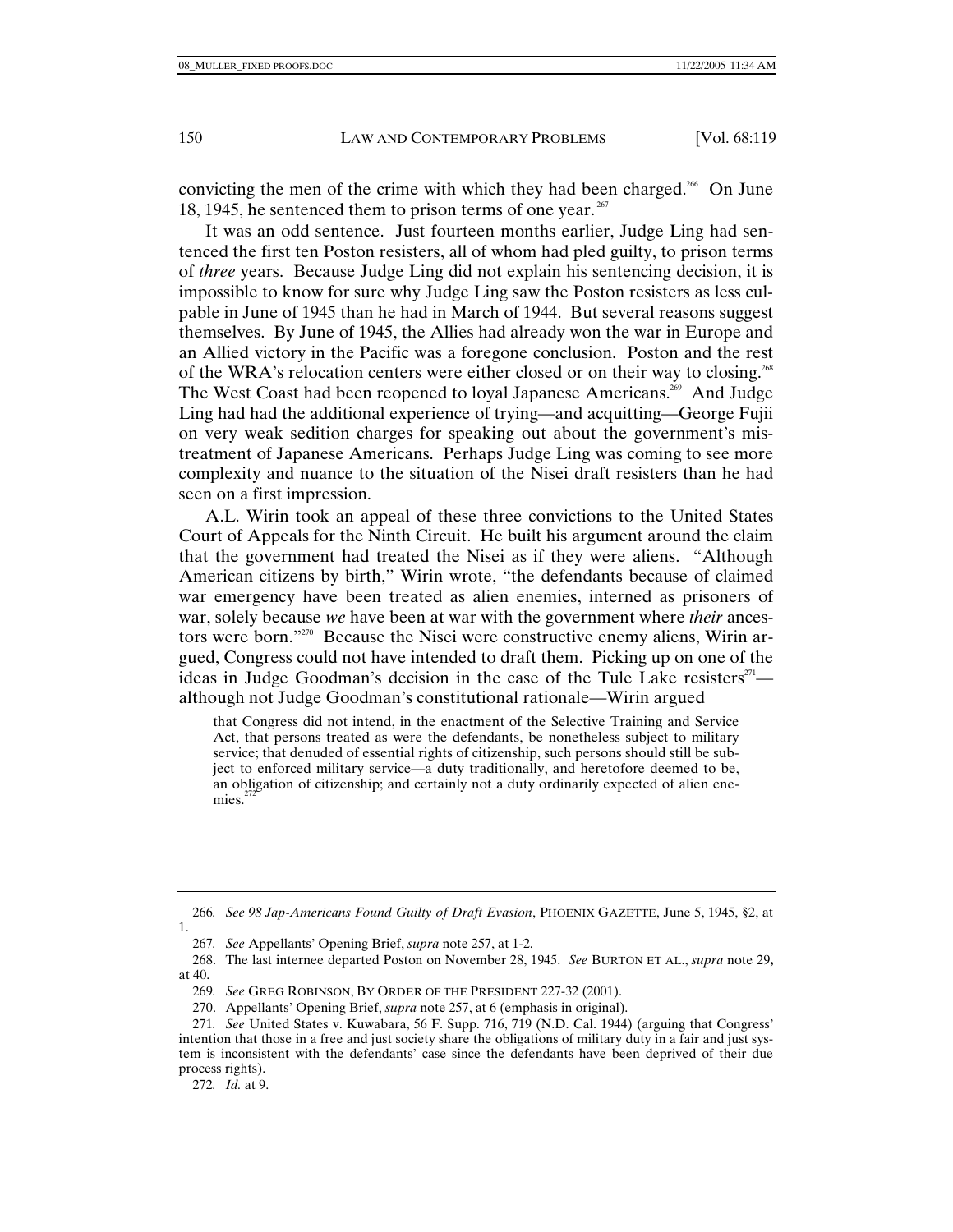Wirin asked the Ninth Circuit for a declaration that "under a proper construction of the legislative intent of Congress . . . , the defendants were not subject to induction in the armed forces."<sup>273</sup>

United States Attorney Flynn replied simply to Wirin's claim. The Selective Training and Service Act, Flynn argued, clearly stated that "every male citizen . . . shall be liable for training and service in the land or naval forces of the United States."<sup>274</sup> While the law "contemplate<sup>[d]</sup> that certain persons may be unacceptable to the armed forces because of their allegiance to other nations ... and provide [d] that those persons shall be classified in  $III-C[,]$ ... nothing in the regulations indicates that a person of draft age who is acceptable to the armed forces shall be deferred or exempted from military service" because of the claimed denial of their rights as citizens.<sup>275</sup> Flynn had little to say about Judge Goodman's contrary decision in the Tule Lake case; he maintained simply that it was "untenable."<sup>276</sup>

The Court of Appeals for the Ninth Circuit made quick work of the appeals in *United States v. Hideichi Takeguma et al.* All seven judges of the court agreed that the convictions of the Nisei resisters should be affirmed.<sup>277</sup> The court treated the three appellants slightly differently. As to Hideichi Takeguma, who never filed a petition for expatriation, the court stated bluntly that "[t]here is nothing whatever to any claim that the mere removal from the Pacific area (or confinement to any location), harsh as it was, should act to relieve anyone from the necessity of serving in the military forces."<sup>278</sup> As to Kingo Tajii and Yasuto Fujioka, both of whom had requested expatriation, the court held that their attempt to establish that they were outside the reach of the Selective Training and Service Act of 1940s was unavailing. Even if they were constructive enemy aliens and no longer citizens, the court explained, the Selective Training and Service Act accorded the raw power to the military to conscript even enemy aliens.<sup> $279$ </sup> Finally, the court cast aside Judge Goodman's opinion in the case of the Tule Lake resisters, stating that it was "not in accord with" that ruling. $280$ 

One Ninth Circuit judge, however, broke ranks with his six colleagues in a modest but ultimately important way. Judge William Denman filed a short concurring opinion in which he stepped out of his narrow judicial role to say that he thought these young men deserved a break. Judge Denman shared with

<sup>273</sup>*. Id.*

 <sup>274.</sup> Brief on Behalf of the United States, *supra* note 249, at 6 (quoting section 3 of the Selective Training and Service Act of 1940).

<sup>275</sup>*. Id*.

<sup>276</sup>*. Id.* at 8.

 <sup>277.</sup> The Ninth Circuit consisted of only seven judges in 1946. *See* James R. Browning, *Innovations of the Ninth Circuit*, 34 U.C. DAVIS L. REV. 357, 357 (2000). Thus the entire court heard and decided the *Takeguma* appeal.

 <sup>278.</sup> United States v. Takeguma, 156 F.2d 437, 440 (9th Cir. 1946).

<sup>279</sup>*. See id.*

<sup>280</sup>*. Id.* at 441.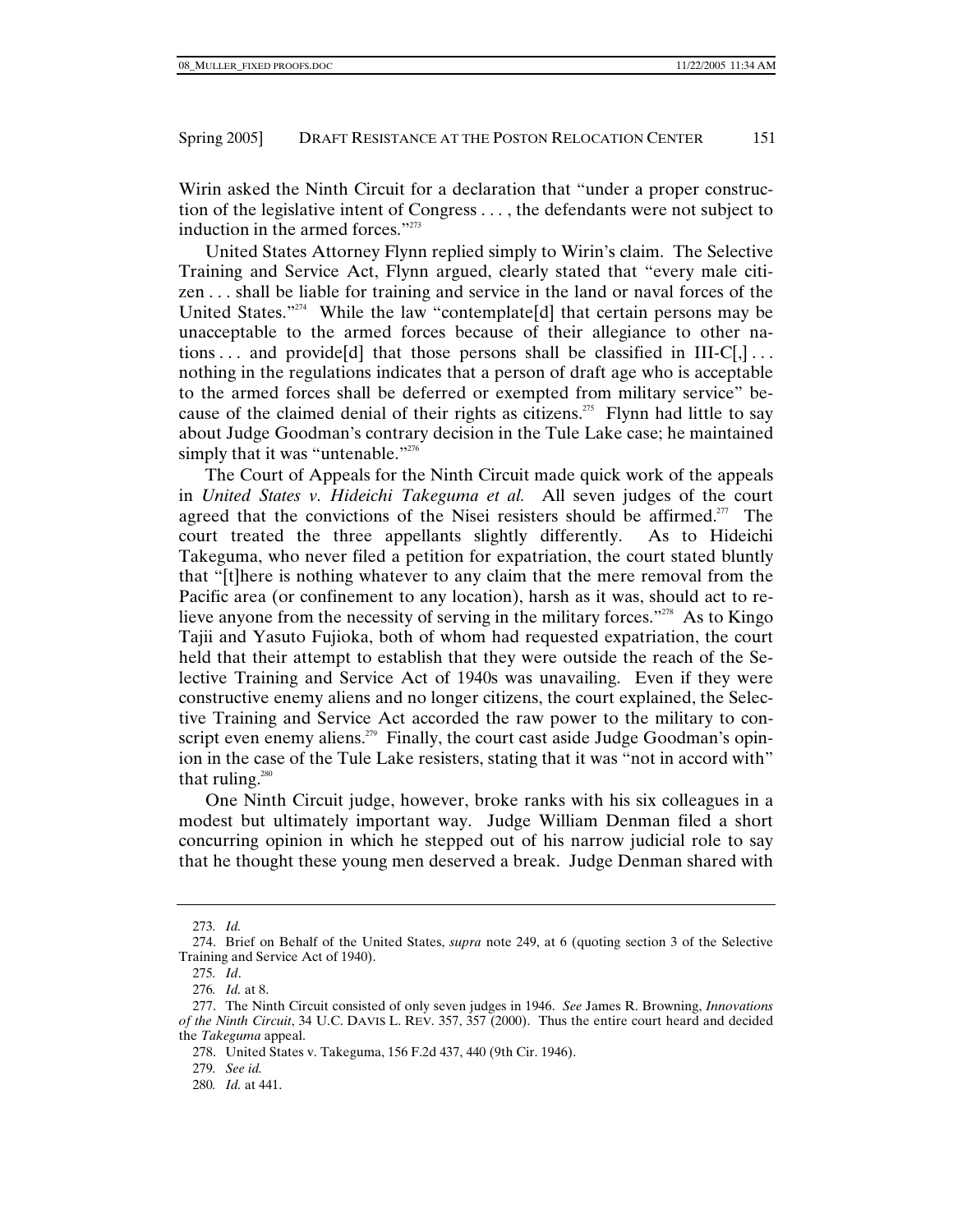Judge Goodman a strong sense of outrage at the government's mistreatment of the Nisei.<sup>281</sup> "They were United States citizens," Denman explained, who "only attempted to give up their citizenship after a continued illegal imprisonment by the Federal Government in barbed wire enclosures, guarded by armed soldiers, under conditions of great oppression and humiliation."<sup>282</sup> Of all of the many words written by judges about the Japanese American incarceration during that era, these are among the harshest.<sup>283</sup>

But then Denman framed the issue more personally, and more movingly:

Had any one of us been so wrongfully imprisoned in our youth because our parents had emigrated to this country from, say, Germany, England, or Ireland, with which there might be a war, it cannot be said that our exasperation and shame would not have caused us to prefer the citizenship of our parents' homeland. It was because the United States first cruelly wronged us by an illegal if not criminal imprisonment that our renunciation came. Even if, in our justifiable resentment, we committed acts adverse to the continuance of the war against our fatherland, it is for the United States, the first and greater wrongdoer, to be merciful. Because our skins are white and our origin is European, is no ground for distinction between our youth and that of these appellants.284

Denman's statement did not bring him to the conclusion that the convictions should be reversed. But it did mean that "these young men should be considered by the executive as the subject of its clemency."285

With no clemency from the executive forthcoming,<sup>266</sup> however, the cases of the Poston resisters then returned to the courtroom of Judge Ling. As to Takeguma, Tajii, and Fujiota, the proceedings were already effectively final. But still pending were the cases of the many dozens of other resisters who had stipulated in June of 1945 to have their cases governed by the outcome of the Takeguma, Tajii, and Fujiota appeals. These approximately one hundred men<sup>287</sup> had been out on bail in the interim and, with the reopening of the West Coast in late 1944 and the closing of Poston late in 1945, had gone their separate ways. Twelve of the men had reported for military service, one was dead, one was

284. Takeguma, 156 F.2d at 442 (Denman, J., concurring).

285*. Id.* at 442.

<sup>281</sup>*. See* United States v. Kuwabara, 56 F. Supp. 716, 719 (N.D. Cal. 1944) ("It is shocking to the conscience that an American citizen be confined on the ground of disloyalty, and then, while so under duress and restraint, be compelled to serve in the armed forces, or be prosecuted for not yielding to such compulsion.").

 <sup>282.</sup> Takeguma v. United States, 156 F.2d at 442 (Denman, J., concurring).

 <sup>283.</sup> Judge Denman wrote at least equally harshly about the government's policies toward Japanese Americans in his dissent in the *Korematsu* case, *see* Korematsu v. United States, 140 F.2d 289, 300-04 (9th Cir. 1943), and in his opinion for the court in *Acheson v. Murakami*, 176 F.2d 953 (9th Cir. 1949). Justice Frank Murphy's famous dissenting opinion in *Korematsu v. United States*, 323 U.S. 214, 233-42 (1944), also took a sharply critical view of the government's program.

 <sup>286.</sup> It was not until December 23, 1946, that the president signed an executive order creating an amnesty board to consider possible clemency for World War II era draft objectors. *See* Exec. Order No. 9814, 11 Fed. Reg. 14,645 (Dec. 23, 1946).

 <sup>287.</sup> When the defendants entered into the stipulation in June of 1945, there were ninety-five resisters (in addition to Tajii, Takeguma, and Fujiota). *See 98 Jap-Americans Found Guilty of Draft Evasion*, PHOENIX GAZETTE, June 5, 1945, §2, at 1. On October 7, 1946, when Judge Ling sentenced the group after the Ninth Circuit's decision on the *Takeguma* appeal, there were one hundred and one resisters. *See Penny Fines Meted 101 Jap-Americans*, ARIZ. REPUBLIC, Oct. 8, 1946, at 6.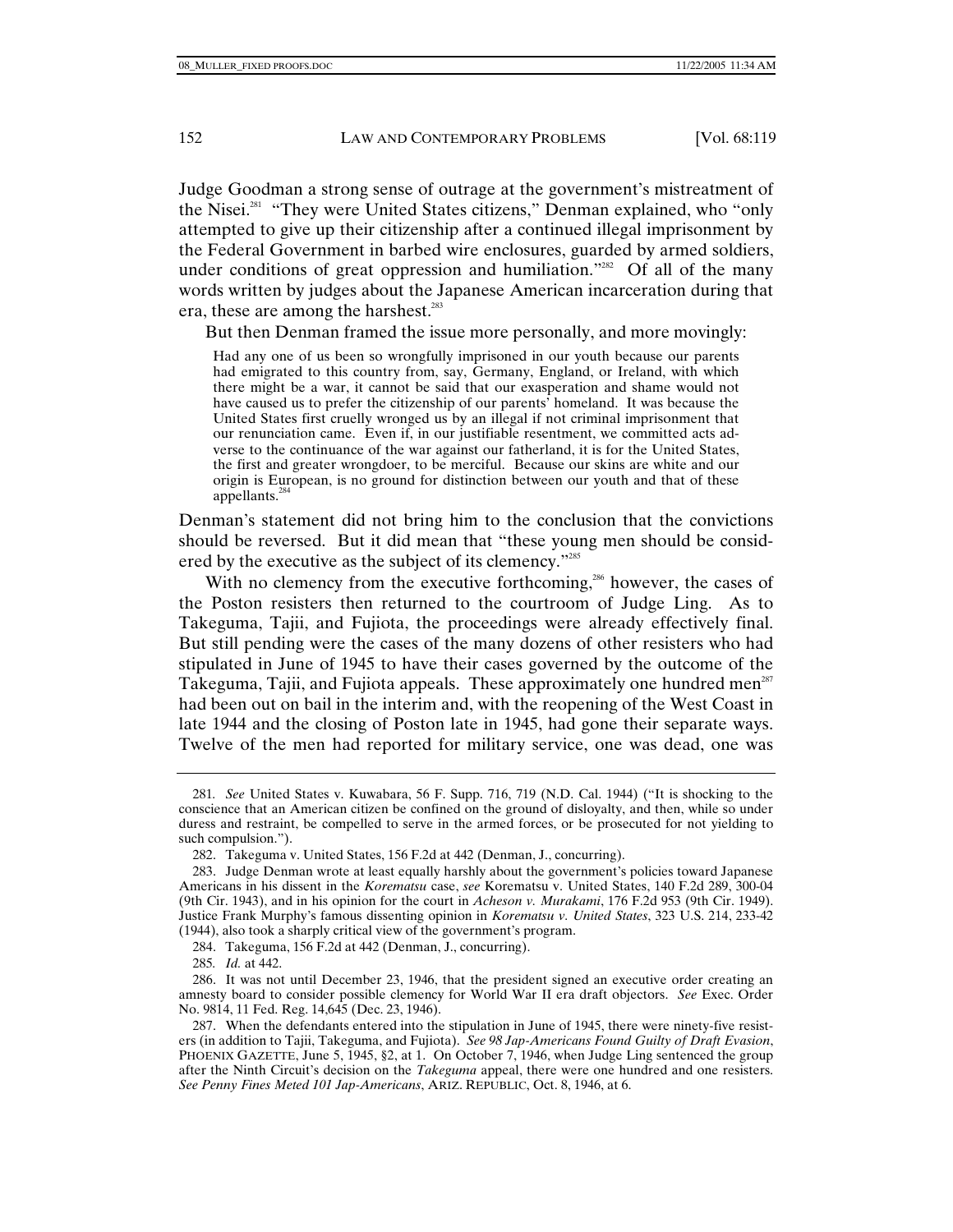hospitalized, and two had been repatriated to Japan.<sup>288</sup> All of those who were able to do so, however, had to return from around the country to Judge Ling's Phoenix courtroom for their sentencing on October 7, 1946. Many made the trip with suitcases packed and ready for the prison term they were expecting to receive.<sup>289</sup>

As it turned out, they had packed their suitcases needlessly. Judge Ling, taking his third pass at sentencing internees from Poston for resisting the draft, again changed his mind. No transcript of the sentencing hearing survives, but a newspaper account reports that Ling highlighted the inconsistency in the government's first "banish[ing]" the men from the West Coast "to prevent their committing sabotage," but then turning around and "order[ing] [them] into military service where [the] opportunity for sabotage was limitless."<sup>290</sup> Apparently Judge Ling had finally lost all patience with the inequity in the government's treatment of the Nisei. He therefore sentenced each of them to a fine of one penny.<sup>291</sup> The very surprised and very relieved resisters happily paid their penny and left court as free men, to return to their homes and resume the difficult process of piecing back together the lives that had been interrupted by years of incarceration at the Poston Relocation Center.

That resolution of the case left only the cases of Tajii, Takeguma, and Fujioka to settle. As Judge Ling had already sentenced them to a year in prison, the one-cent fine was not an option for these three men.<sup>292</sup> Instead, he stayed execution of their prison sentences for six months so that they could apply for the executive clemency that Judge Denman had maintained they were owed. Fourteen months later, on Christmas Eve in 1947, these three men, along with all the rest of the several hundred Japanese Americans who had resisted the draft while under WRA detention, received a full pardon from President Harry Truman.<sup>293</sup>

VI

#### IN DEFENSE OF AMBIGUITY

Before they were ultimately pardoned, Nisei draft resisters from the Poston Relocation Center received three different sentences. The first ten resisters were sentenced to three-year terms in 1944. Of the remaining approximately one hundred, three received sentences of one year in 1945, while the rest were

<sup>288</sup>*. See id.*

<sup>289</sup>*. See* Telephone Interview with I. Lui Kodama, at 15 (July 23, 2004); Telephone Interview with Joseph Kaminaka, at 16 (July 27, 2004).

<sup>290</sup>*. Penny Fines*, *supra* note 287.

<sup>291</sup>*. See id.*

 <sup>292.</sup> At the time, a federal district court lacked the authority to alter a criminal sentence imposed during a court term after that term expired. *See* United States v. Benz, 282 U.S. 304 (1931); United States v. Mayer, 235 U.S. 55 (1914).

<sup>293</sup>*. See* MULLER, *supra* note 3, at 181-82.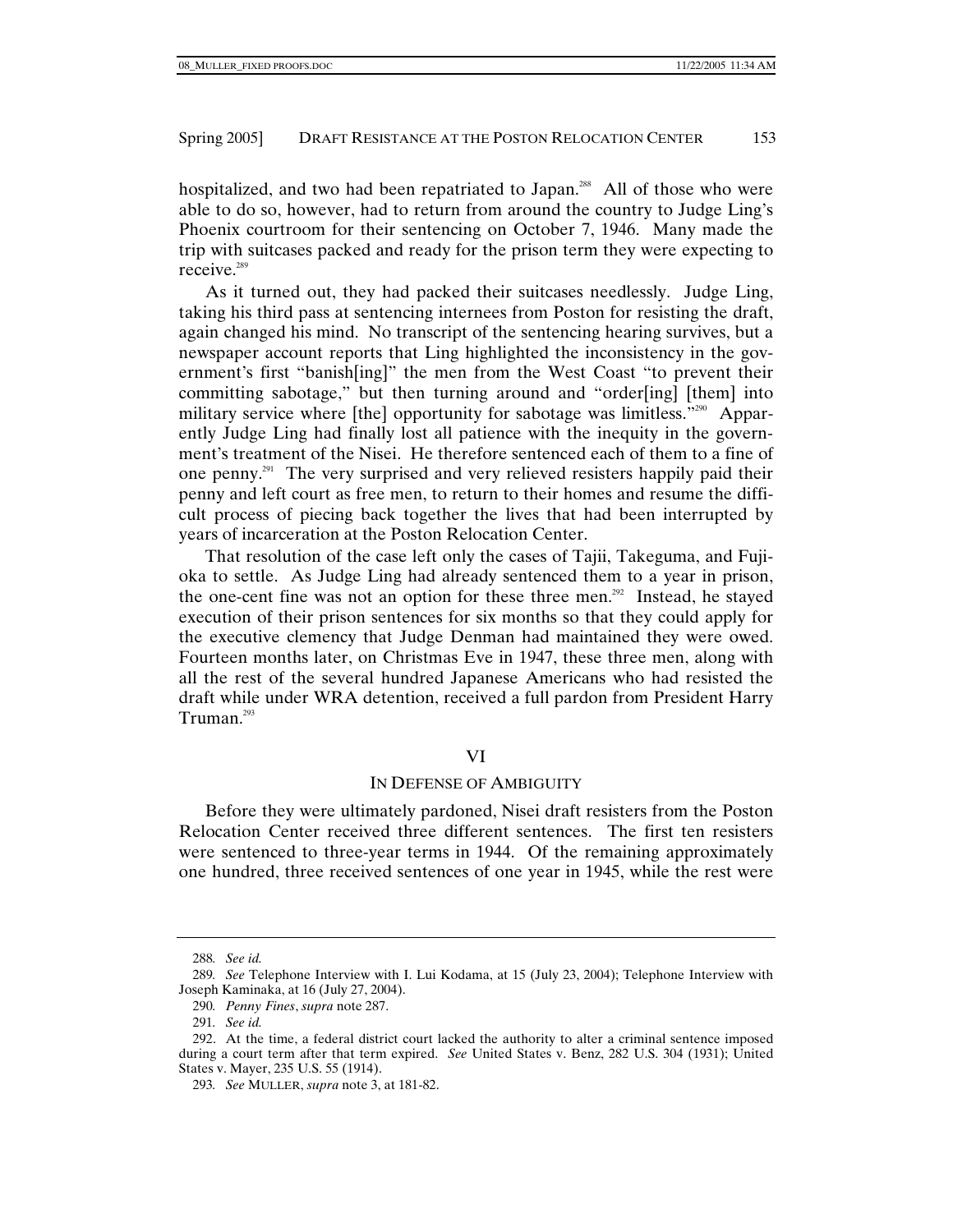fined a penny in 1946. Is there any way to explain this ever-diminishing assessment of the Poston resisters' wrongdoing?

One explanation is the changing circumstances of the war from March of 1944 to June of 1945 to October of 1946. In March of 1944, thousands of draftage men at Poston remained to be called for pre-induction physical examinations and for induction, and the government naturally wished to deter as many of them as possible from making the choice that the first ten resisters had made. In addition, the Allied invasion of France had not yet begun.<sup>294</sup> Japan still held the Philippines, the Marianas Islands, and large portions of China.<sup> $205$ </sup> The duration of the war and even its outcome were open questions. Manpower needs were huge. By June of 1945, Hitler had committed suicide<sup>296</sup> and Germany had unconditionally surrendered.<sup>297</sup> U.S. troops were well on their way to securing the capture of Okinawa.298 The outcome of the war in the Pacific was no longer in question. And on the day in 1946 when Judge Ling imposed the final onepenny fine, the Selective Service System suspended the military draft entirely.299 Plainly, the threat posed by draft evasion diminished over the two-and-a-halfyear period between Judge Ling's first sentence and his last.

Another explanation is a process of education. In March of 1944, Judge Ling had little experience with the Poston Relocation Center, its residents, and the circumstances of their lives. By June of 1945, Judge Ling had witnessed and blocked—the government's effort to use the sedition laws to silence George Fujii for complaining about the deprivation of Nisei civil rights. The United States Supreme Court had invalidated the War Relocation Authority's claimed power to keep loyal Japanese Americans in the camps,<sup>300</sup> and justices of the Supreme Court had filed opinions criticizing the removal of Japanese Americans from the West Coast as unconstitutional and racist.<sup>301</sup> By October of 1946, the public image of Japanese Americans had gotten a boost from the victorious return from Europe of the brave and highly decorated Nisei soldiers of the 442<sup>nd</sup> Regimental Combat Team,<sup>302</sup> and Judge Denman had filed his compassionate concurring opinion in the *Takeguma* appeal laying the primary blame for the Nisei draft resistance at the feet of the government. $303$  Judge Ling therefore

 <sup>294.</sup> The Normandy invasion began on June 6, 1944. *See* ROBERT GORALSKI, WORLD WAR II ALMANAC: 1931-1945, at 321 (1981).

 <sup>295.</sup> Japan held onto the Philippines until late July of 1945. *See id.* at 413. The Marianas fell in June of 1944. *See id.* at 325-26. Japan did not completely leave China until the late summer of 1945. *See id.* at 415-18.

 <sup>296.</sup> Hitler committed suicide on April 30, 1945. *See id*. at 401-02.

 <sup>297.</sup> The Germans surrendered on May 7, 1945. *See id.* at 404.

 <sup>298.</sup> U.S. forces completed the capture of Okinawa on June 22, 1945. *See id.* at 411.

<sup>299</sup>*. See* Sidney Shalett, *Draft Halted for Rest of '46 in Rush of Army Volunteers*, N.Y. TIMES, Oct. 12, 1946, at 1.

<sup>300</sup>*. See Ex parte* Endo, 323 U.S. 283 (1944).

<sup>301</sup>*. See* Korematsu v. United States, 323 U.S. 214, 226-34 (1944) (Roberts, C.J., dissenting); *id.* at 242-48 (Jackson, J., dissenting); *id.* at 234-42 (Murphy, J., dissenting).

<sup>302</sup>*. See* MULLER, *supra* note 3, at 179.

 <sup>303.</sup> United States v. Takeguma, 156 F.2d 437, 442 (9th Cir. 1946) (Denman, J., concurring).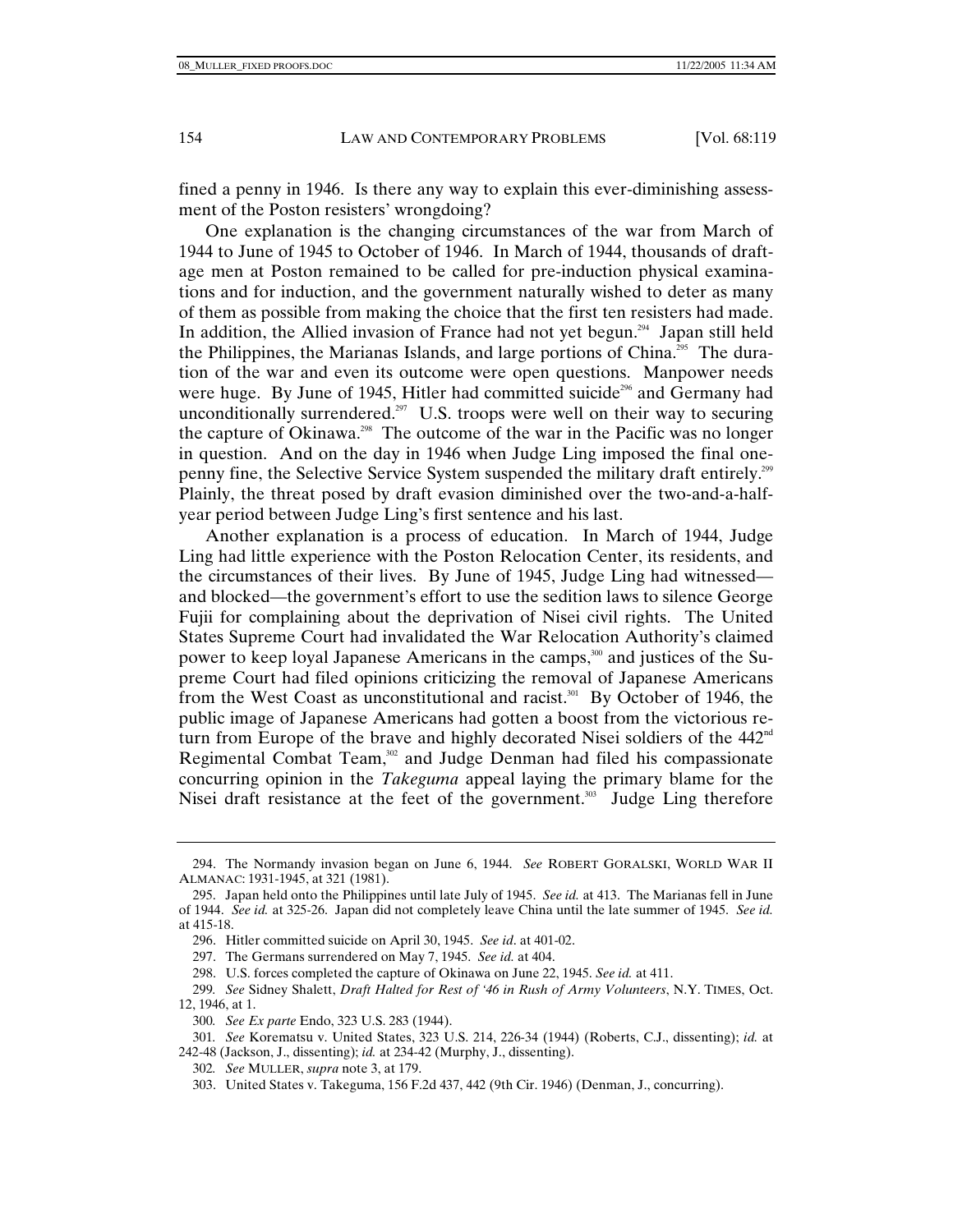should not be overly faulted for changing his assessment of the wrongfulness of the Poston resisters' defiance. While we cannot know for sure what motivated him, there is ample evidence that his shifting sentences reflected both the diminishing threat that the resisters' defiance posed and his own increasing ability to empathize with the dilemma they faced.

The sentence on which he ultimately settled, however, had problems of its own. Judge Ling rejected the approach of all of the other federal judges who handled comparable cases. On the one hand, unlike the other judges who sentenced the Nisei draft resisters from other camps, imposing multi-year prison terms, Judge Ling sentenced the Poston resisters to a fine of just one cent. On the other hand, unlike Judge Goodman, who dismissed the criminal charges against the Tule Lake resisters, Judge Ling convicted the Poston resisters on those charges. With his criminal conviction and one-penny fine, Judge Ling appeared to create an odd and internally contradictory category of blameless guilt for the Poston resisters.

To be sure, this resolution of the dilemma of internee draft resistance lacked the moral and rhetorical power of Judge Goodman's outright dismissal of the charges: that it was "shocking to the conscience that an American citizen be confined on the ground of disloyalty, and then, while so under duress and restraint, be compelled to serve in the armed forces, or for not yielding to such compulsion."304 Goodman scorned the Justice Department for its "overzealousness in an attempt to reach, via the criminal process, those whom we may regard as undesirable citizens."305

On this point, District Judge Goodman and Circuit Judge Denman saw things at least somewhat similarly. In his concurring opinion in the *Takeguma* appeal, Judge Denman noted the "conditions of great oppression and humiliation"<sup>306</sup> in which the Nisei had been held and the "justifiable resentment"<sup>307</sup> that mistreatment had engendered. These oppressive conditions, for Judge Denman, made the United States, not the Nisei, the "first and greater wrongdoer"<sup>308</sup> in their standoff over the draft.

Judge Goodman's approach, however, pressed beyond Judge Denman's, to absolve the Nisei of all responsibility for the choices they made, and even of the capacity to make choices. In Goodman's view, the government's unconscionable treatment of the Tule Lake resisters mooted all other questions in the case; it so thoroughly and coercively pervaded the resisters' minds as to strip them of their free agency and their responsibility for the choices they made in responding to their calls for induction.<sup>309</sup> The Nisei were entirely passive receptacles of

 <sup>304.</sup> United States v. Kuwabara, 56 F. Supp. 716, 719 (N.D.Cal. 1944).

<sup>305</sup>*. Id.*

 <sup>306.</sup> Takeguma, 156 F.2d at 442 (Denman, J., concurring).

<sup>307</sup>*. Id.*

<sup>308</sup>*. Id.*

<sup>309</sup>*. See* Kuwabara, 56 F. Supp. at 719 ("a defendant under the[se] circumstances is not a free agent, nor is any plea that he may make, free or voluntary.")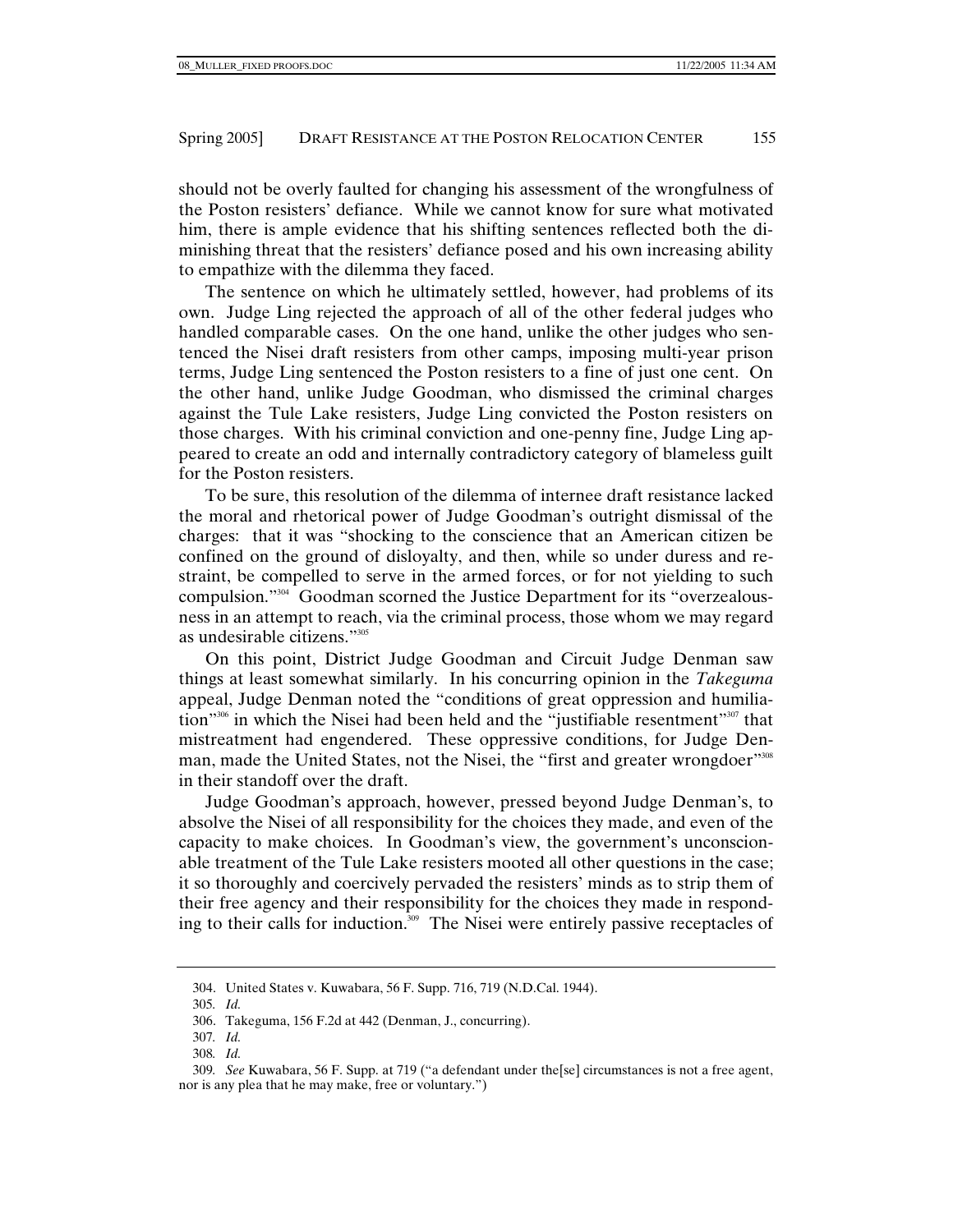the government's wrongdoing, rather than active beings with at least some capacity to make decisions affecting their lives. The government was not merely the "first and greater wrongdoer," as Judge Denman believed;<sup>310</sup> it was the *only* actor in the drama of the draft.

Judge Ling saw the situation differently. The Nisei, for Judge Ling, were actors in the drama who retained their complex human capacity to make choices in conditions of great adversity. Judge Ling did not blind himself to that adversity; his one-cent fine surely was a message to the government and to the public that no matter what their individual motives, the resisters could not fairly be punished for responding as they did to the unconscionable choice that the government had forced upon them. But he also did not blind himself to the fact that these young men did make choices, and that their choices may have been motivated by reasons ranging from the noble to the self-serving.

Judge Goodman's resolution of the cases of the Nisei draft resisters may be the more inspiring. But Judge Ling's resolution corresponds more closely to the reality of the Poston draft resistance as revealed in the notes, memoranda, and correspondence of those who observed it from close up. These sources establish that the group of Poston resisters included some who saw the draft as a moment to seek judicial redress of the wrongs practiced on the Nisei and some who saw the draft as a moment to leave an undoubtedly futile marker of protest in the historical record. It included some whose initial draft-avoiding gambit of seeking leave for agricultural work had failed, and some who felt duty-bound to care for aging and vulnerable parents in camp. It included some whose disgust at their mistreatment had matured into an out-and-out desire to abandon their citizenship and cast their lot with Japan, and some whose expatriation requests reflected a simple desire to keep their family intact. "The sad and unfortunate part of the [draft] situation," Project Attorney Rowley reported in April of 1945, "[was] that some of the boys who are resisting the draft are among our finest boys in this center."<sup>311</sup> Yet some were also among Poston's most incorrigible troublemakers.<sup>312</sup>

In sum, the convictions and one-penny fines that Judge Ling imposed on the Poston draft resisters were ambiguous and conflicted judgments. But reactions to the draft at Poston were themselves ambiguous and conflicted. They were unpredictable and often passionately human responses to unfairness and adversity. So too, of course, were the responses of those who chose to comply with the draft rather than to resist it. As one Nisei put it in July of 1944, "[a]lthough I don't especially see any reason to fight for the United States, I'd choose the army to another camp because I don't think that I can stand another couple of

 <sup>310.</sup> Takeguma, 156 F.2d at 442 (Denman, J., concurring).

 <sup>311.</sup> Letter from Scott Rowley to Edwin E. Ferguson, at 2, *supra* note 51, at Reel 196, Frame 179.

<sup>312</sup>*. See* Letter from Scott Rowley to Philip M. Glick, at 2, *supra* note 51, at Reel 196 ("I will say that the boys who are out on bond have not been creating any disturbance lately. One of them is serving time in the Yuma County Jail for disturbance, but he was a disturber before, and probably always will be.").